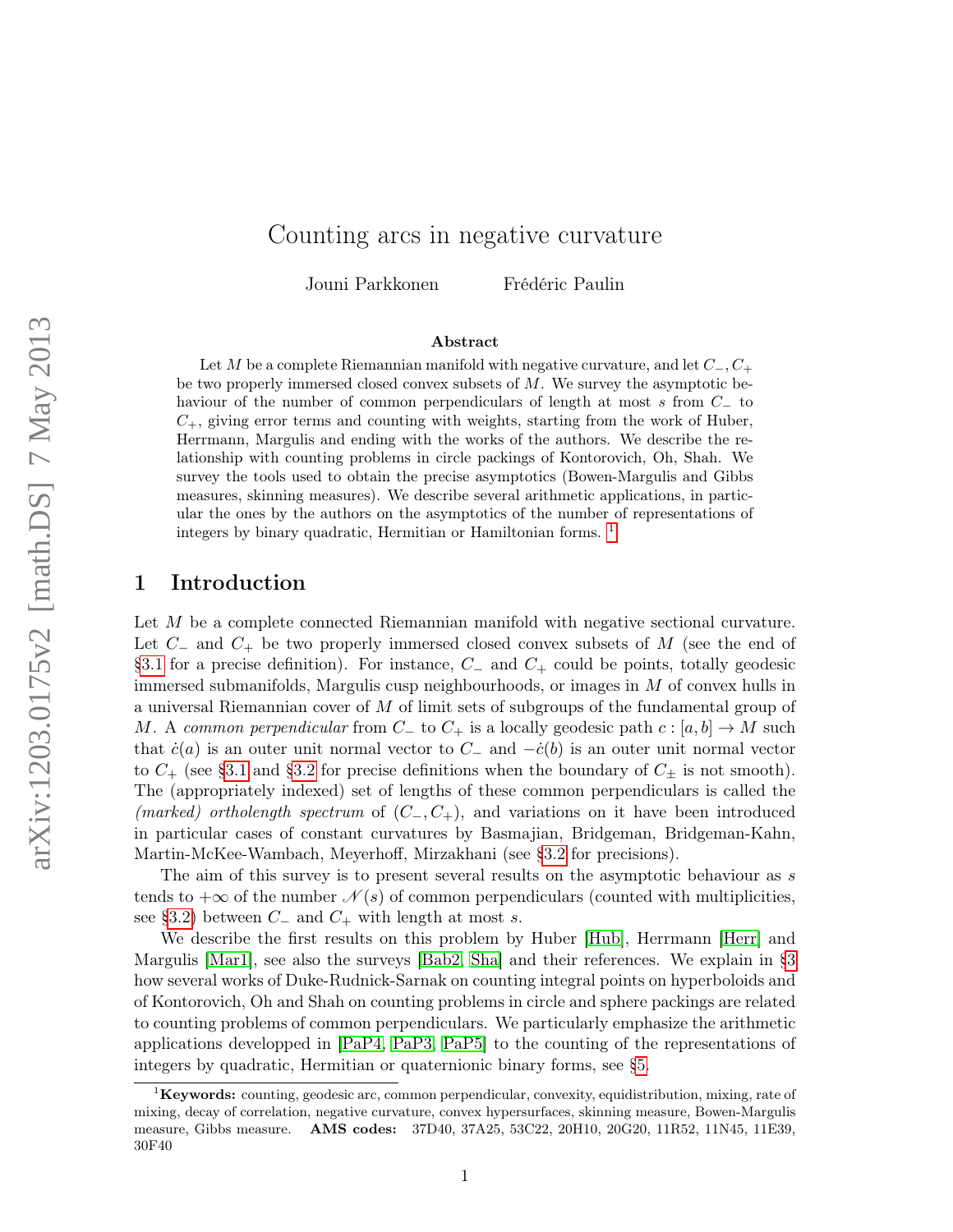A few results are new, in particular the deduction of the equidistribution of the outer unit normal bundles of equidistant hypersurfaces of totally geodesic submanifolds in a hyperbolic manifold from Eskin-McMullen's [\[EM\]](#page-40-2) work (see [§4\)](#page-15-0), and the computations of the constant relating the Bowen-Margulis measure and the Liouville measure in constant curvature and finite volume, as well as the one relating the skinning measure and the Riemannian measure on the unit normal bundle of a totally geodesic submanifold in constant curvature and finite volume (see [§7\)](#page-28-0).

We survey the main tools used for the counting results: the geometry of negatively curved manifolds in [§2](#page-1-0) on one end, and on the other hand, in [§6,](#page-25-0) the various measures, as the Patterson-Sullivan densities, the Bowen-Margulis measures, the skinning measures, that are needed to explicit the multiplicative constant in front of the exponential term in the asymptotics of the number  $\mathcal{N}(s)$  of common perpendiculars. Skinning measures have first been introduced by Oh-Shah in constant curvature for immersed balls, horoballs and totally geodesic submanifolds, and are developped in general in [\[PaP6\]](#page-42-4).

We give in [§8](#page-32-0) a sketch of the proof of the main counting result of  $[PaP7]$ , which seems to contain as particular cases all previous results on the asymptotics of  $\mathcal{N}(s)$ , and to give many new ones. We conclude the paper by studying the error term to this asymptotic equivalent under hypotheses of exponential mixing of the geodesic flow (see [§9\)](#page-35-0), and by giving counting results when weights have been added to the common perpendiculars, by means of a potential function, the main tools being then the Gibbs measures (see [§10\)](#page-36-0).

To keep this paper to a reasonable length, we have chosen not to develop the related counting problems of closed geodesics with lengths at most s, which have been studied extensively (see for instance [\[Bowe,](#page-39-1) [PaPo,](#page-42-6) [Par,](#page-42-7) [Rob2,](#page-42-8) [PauPS\]](#page-42-9), and the surveys [\[Bab2,](#page-39-0) [Sha\]](#page-42-0) and their references).

Acknowledgment. The authors thank the FIM of the ETH in Zürich, where most of this paper has been written, in particular for the support of the first author during the year 2011-2012. We thank Hee Oh for the instigation to write [§4.](#page-15-0)

# <span id="page-1-0"></span>2 Geometry and dynamics in negative curvature

In this section, we survey briefly the required background on the geometry and dynamics of negatively curved Riemannian manifolds, considered as locally  $CAT(-\kappa)$  spaces (using for instance [\[BriH\]](#page-39-2) as a general reference), with a particular emphasis on the metric aspects and the regularity properties.

For every  $n \geq 2$ , we denote by  $\mathbb{H}^n_{\mathbb{R}}$  the real hyperbolic space of dimension n and constant sectional curvature −1.

For every  $\epsilon > 0$ , we denote by  $\mathcal{N}_{\epsilon}A$  the closed  $\epsilon$ -neighbourhood of a subset A of a metric space, and by convention  $\mathcal{N}_0A = \overline{A}$ . Recall that a map  $f : X \to Y$  between two metric spaces is called  $\alpha$ -Hölder-continuous, where  $\alpha \in ]0,1]$ , if there exists  $c, c' > 0$  such that for every x, y in X with  $d(x, y) \leq c'$ , we have  $d(f(x), f(y)) \leq c d(x, y)^\alpha$ , and Hölder-continuous if there exists  $\alpha \in [0, 1]$  such that f is  $\alpha$ -Hölder-continuous.

#### 2.1 Geometry of the unit tangent bundle

We denote by  $\pi: TN \to N$  the tangent bundle of any (smooth) Riemannian manifold N, and again by  $\pi: T^1 N \to N$  its unit tangent bundle. Recall that the Levi-Civita connexion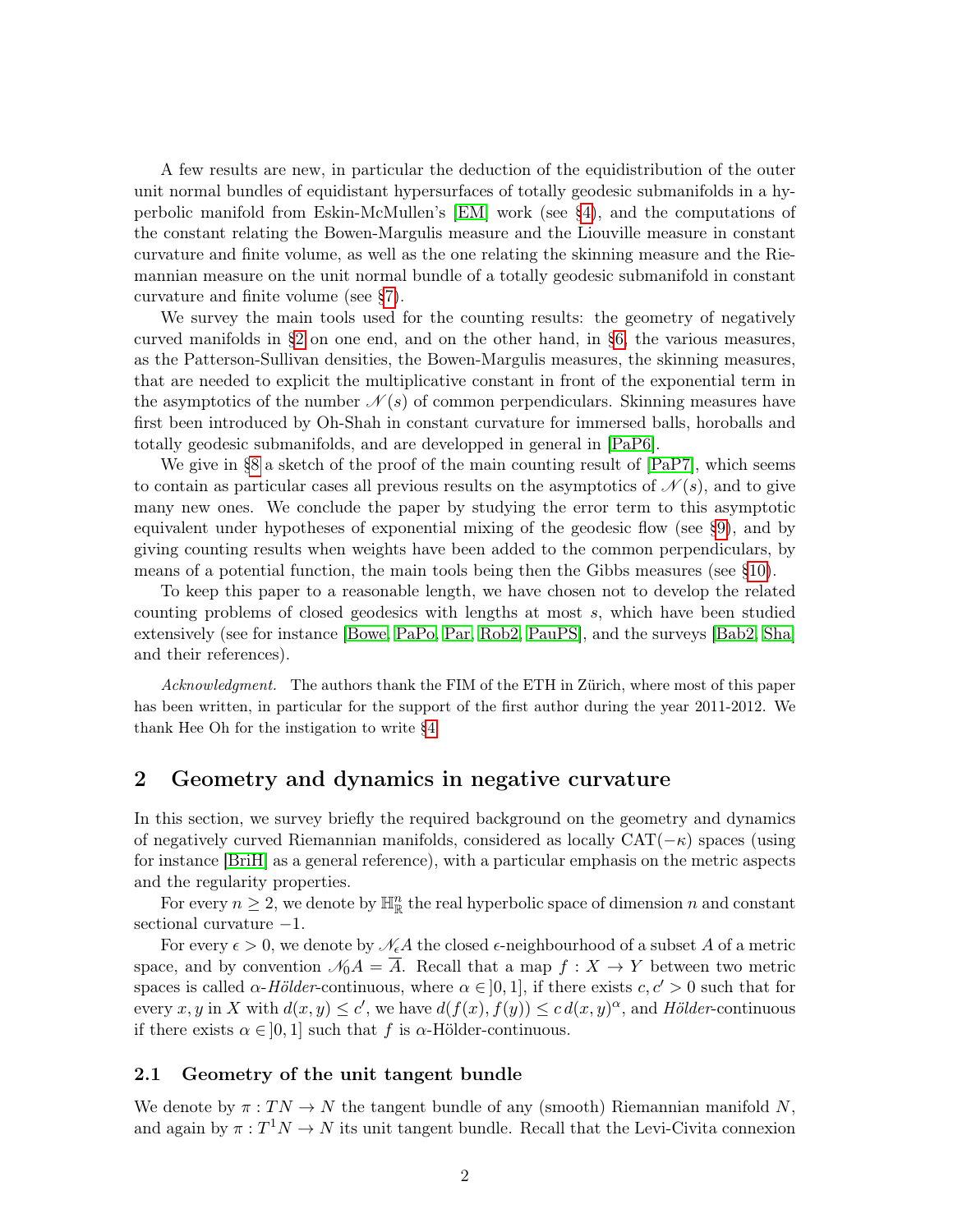$\nabla$  of N gives a decomposition  $TTN = V \oplus H$  of the vector bundle  $TTN \rightarrow TN$  into the direct sum of two smooth vector subbundles  $V \to TN$  and  $H \to TN$ , called vertical and horizontal, such that if  $\pi_V : T T N \to V$  is the linear projection of TTN onto V parallelly to H, if  $H_v$  and  $V_v$  are the fibers of H and V above  $v \in TN$ , then

• we have  $V_v = \text{Ker } T_v \pi = T_v(T_{\pi(v)}N) = T_{\pi(v)}N;$ 

• the restriction  $T\pi_{|H_v}: H_v \to T_{\pi(v)}N$  of the tangent map of  $\pi$  to  $H_v$  is a linear isomorphism;

• for every smooth vector field  $X : N \to TN$  on N, we have  $\nabla_v X = \pi_V \circ TX(v)$ .

The manifold  $TN$  has a unique Riemannian metric, called Sasaki's metric, such that for every  $v \in TM$ , the map  $T_{\pi|H_v}: H_v \to T_{\pi(v)}N$  is isometric, the restriction to  $V_v$  of Sasaki's scalar product is the Riemannian scalar product on  $T_{\pi(v)}N$ , and the decomposition  $T_vTN = V_v \oplus H_v$  is orthogonal. We endow the smooth submanifold  $T^1N$  of TN with the induced Riemannian metric, also called *Sasaki's metric*. The fiber  $T_x^1 N$  of every  $x \in N$  is then isometric to the standard unit sphere  $\mathbb{S}^{n-1}$  of the standard Euclidean space  $\mathbb{R}^n$ , if n is the dimension of N.

The Riemannian measure  $d \text{Vol}_{T^1N}$  of  $T^1N$ , called *Liouville's measure*, disintegrates under the fibration  $\pi: T^1 N \to N$  over the Riemannian measure  $d \text{Vol}_N$  of N, as

$$
d\operatorname{Vol}_{T^1N} = \int_{x \in N} d\operatorname{Vol}_{T_x^1N} d\operatorname{Vol}_N(x) ,
$$

where  $d \text{Vol}_{T_x^1}$  is the spherical measure on the fiber  $T_x^1 N$  of  $\pi$  above  $x \in N$ . In particular,

$$
Vol(T^1N) = Vol(\mathbb{S}^{n-1}) Vol(N) .
$$

#### 2.2 Hölder structure on the boundary at infinity

Let  $M$  be a complete simply connected Riemannian manifold with dimension at least  $2$  and sectional curvature at most  $-1$ , and let  $x_0 \in M$ . To shorten the exposition, we assume in this survey that M has pinched negative sectional curvature  $-b^2 \le K \le -1$  (where  $b \in [1, +\infty]$ , though this is not necessary except when working with Gibbs measures in [§10,](#page-36-0) see [\[PaP6,](#page-42-4) [PaP7\]](#page-42-5) for the extensions. The error term estimates of [§9](#page-35-0) require another geometric assumption, that the sectional curvature of  $M$  has bounded derivatives.

We denote by  $\partial_{\infty}M$  the boundary at infinity of M, with its usual Hölder structure when the sectional curvature of M has bounded derivatives and its usual conformal structure, which we describe below. Recall that a *Hölder structure* on a topological manifold  $X$  is a maximal atlas of charts  $(U, \varphi)$ , where  $\varphi : U \to \varphi(U)$  is a homeomorphism between an open subset  $U$  of  $X$  and an open subset of a fixed smooth manifold, such that the transition maps are  $\alpha$ -Hölder homeomorphisms for some  $\alpha > 0$ .

Two geodesic rays  $\rho, \rho' : [0, +\infty[ \rightarrow M]$  are asymptotic if their images are at finite Hausdorff distance, or equivalently if there exists  $c > 0$  and  $t_0 \in \mathbb{R}$  such that the inequality  $d(\rho(t), \rho'(t + t_0)) \leq c e^{-t}$  holds for all  $t \in [\max\{0, -t_0\}, +\infty[$ . The boundary at infinity  $\partial_{\infty}M$  of M is the quotient topological space of the space of geodesic rays, endowed with the compact-open topology, by the equivalence relation "to be asymptotic to". The asymptotic class of a geodesic ray is called its *point at infinity*. For all  $x \in M$  and  $\xi \in \partial_{\infty}M$ , there exists a unique geodesic ray with origin x and point at infinity  $\xi$ , whose image we denote by  $[x,\xi]$ . Given two distinct points at infinity  $\xi, \eta \in \partial_{\infty}M$ , there exists a unique (up to translation on the source) geodesic line  $\rho : \mathbb{R} \to M$  such that the points at infinity of the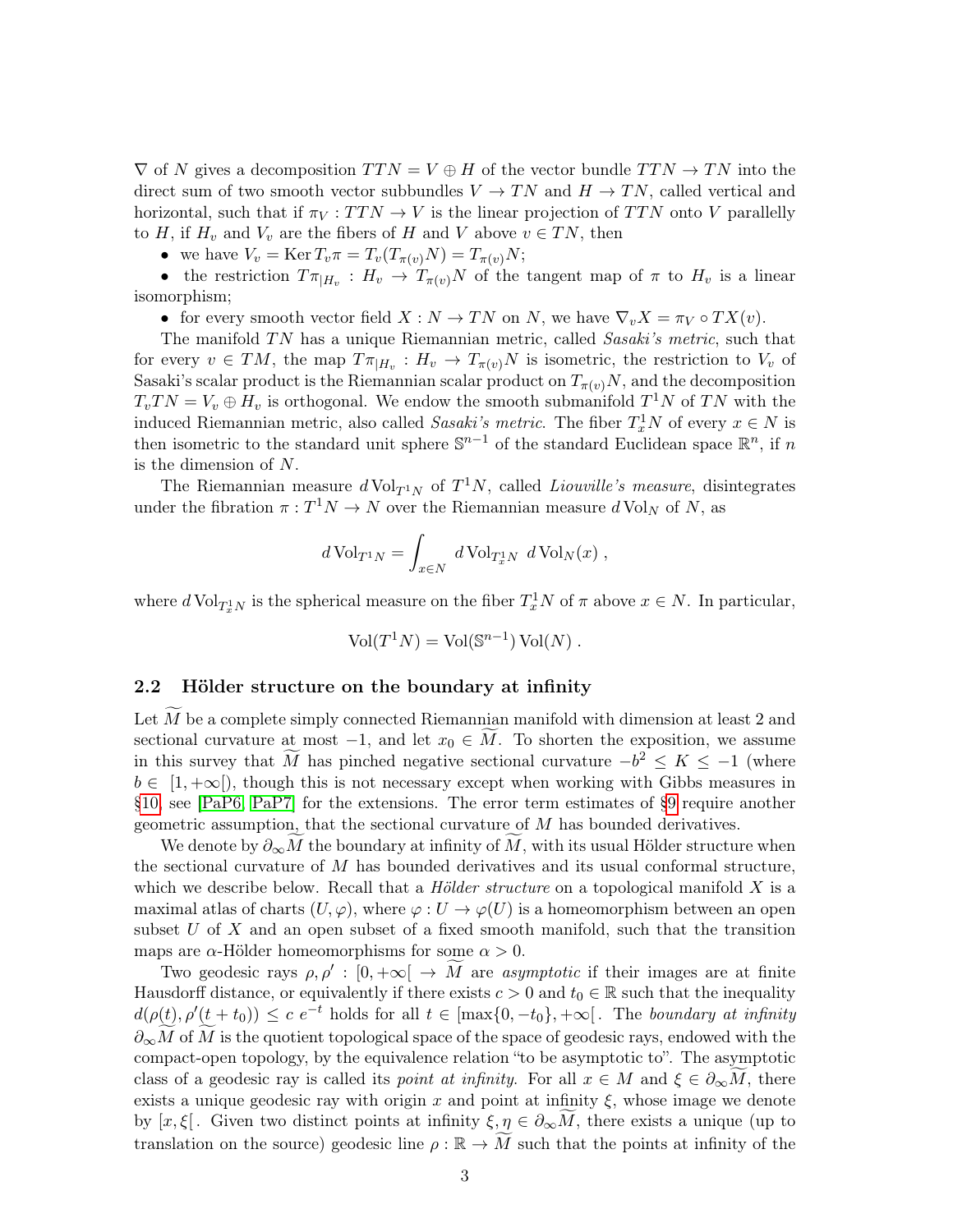geodesic rays  $t \mapsto \rho(-t)$  and  $t \mapsto \rho(t)$ ,  $t \in [0, +\infty)$ , are  $\xi$  and  $\eta$ , respectively. We denote the image of such a geodesic line by  $\left|\xi, \eta\right|$ .

For every  $x \in \widetilde{M}$ , the map  $\theta_x$  from  $T_x^1 \widetilde{M}$  to  $\partial_\infty \widetilde{M}$ , which sends  $v \in T_x^1 \widetilde{M}$  to the point at infinity of the geodesic ray with tangent vector at the origin  $v$ , is a homeomorphism. We define the angle  $\angle_x(y, z)$  of two geodesic segments or rays with the same origin x and endpoints  $y, z \in (M - \{x\}) \cup \partial_{\infty}M$  as the angle of their tangent vectors at x. The disjoint union  $\widetilde{M} \cup \partial_{\infty} \widetilde{M}$  has a unique compact metrisable topology, inducing the original topologies on M and on  $\partial_{\infty}M$ , such that a sequence of points  $(y_n)_{n\in\mathbb{N}}$  in M converges to a point  $\xi \in \partial_{\infty} \widetilde{M}$  if and only if  $\lim_{n \to +\infty} d(y_n, x_0) = +\infty$  and  $\lim_{n \to +\infty} \angle_{x_0}(y_n, \xi) = 0$ . An isometry  $\gamma$  of  $\widetilde{M}$  uniquely extends to a homeomorphism of  $\widetilde{M}\cup\partial_{\infty}M$ , and we will also denote by  $\gamma$  its extension to the boundary at infinity.

When the sectional curvature of  $M$ , besides being pinched negative, has bounded derivatives, it is known since Anosov (see also [\[Brin\]](#page-39-3), [\[PauPS,](#page-42-9) §7.1]) that the maps  $\theta_x^{-1} \circ \theta_{x'}$ :  $T_{x'}^1 M \to T_x^1 M$ , for all  $x, x' \in \widetilde{M}$ , are  $\alpha$ -Hölder homeomorphisms for some  $\alpha > 0$ . Hence there is then a unique Hölder structure on the topological manifold  $\partial_{\infty}M$  such that  $\theta_x$  is a Hölder homeomorphism, for every  $x \in M$ . Furthermore, the isometries of M are then α-Hölder homeomorphisms of  $\partial_{\infty} M$  for some  $\alpha > 0$ .

## <span id="page-3-1"></span>2.3 Conformal structure on the boundary at infinity

Let us now define the natural conformal structure on  $\partial_{\infty}\widetilde{M}$ . Recall that two distances d and  $\delta$  on a set Z are called *conformally equivalent* if they induce the same topology and if for every  $z_0 \in Z$ , the limit  $\lim_{x \to z_0, x \neq z_0} \frac{d(x,z_0)}{\delta(x,z_0)}$  $\frac{a(x,z_0)}{\delta(x,z_0)}$  exists and is strictly positive. The relation "to be conformally equivalent to" is an equivalence relation on the set of distances on  $Z$ , and a *conformal structure* on Z is an equivalence class thereof.

Let  $Z$  and  $Z'$  be two sets endowed with a conformal structure, and let  $d$  and  $d'$  be distances on Z and Z' representing them. A bijection  $\gamma : Z \to Z'$  is conformal if the distances d and  $\gamma^*d': (x, y) \mapsto d'(\gamma x, \gamma y)$  are conformally equivalent. This does not depend on the choice of representatives  $d$  and  $d'$  of the conformal structures of  $Z$  and  $Z'$ .

The Busemann cocycle of M is the continuous map  $\beta: \widetilde{M} \times \widetilde{M} \times \partial_{\infty} \widetilde{M} \to \mathbb{R}$  defined by

$$
(x, y, \xi) \mapsto \beta_{\xi}(x, y) = \lim_{t \to +\infty} d(\rho_t, x) - d(\rho_t, y) ,
$$

where  $\rho : t \mapsto \rho_t$  is any geodesic ray with point at infinity  $\xi$ . The above limit exists and is independent of  $\rho$ . The Busemann cocycle is Hölder-continuous when the sectional curvature of  $M$  has bounded derivatives, and satisfies the following equivariance and cocycle properties:

$$
\beta_{\gamma\xi}(\gamma x, \gamma y) = \beta_{\xi}(x, y) \quad \text{and} \quad \beta_{\xi}(x, y) + \beta_{\xi}(y, z) = \beta_{\xi}(x, z) \tag{1}
$$

for all  $\xi \in \partial_{\infty} \widetilde{M}$ , all  $x, y, z \in \widetilde{M}$  and every isometry  $\gamma$  of  $\widetilde{M}$ . In particular,  $\beta_{\xi}(y, x) =$  $-\beta_{\xi}(x, y)$ . By the triangular inequality, we have

<span id="page-3-0"></span>
$$
|\beta_{\xi}(x,y)| \le d(x,y) . \tag{2}
$$

If y is a point in the (image of the) geodesic ray from x to  $\xi$ , then  $\beta_{\xi}(x, y) = d(x, y)$ . For every  $y \in M$  and  $\xi \in \partial_{\infty}M$ , the map  $x \mapsto \beta_{\xi}(x, y)$  is smooth and 1-Lipschitz.

For every  $\xi \in \partial_{\infty} \widetilde{M}$ , the *horospheres centered at*  $\xi$  are the level sets of the map  $y \mapsto \beta_{\xi}(y, x_0)$  from M to R, and the (closed) horoballs centered at  $\xi$  are its sublevel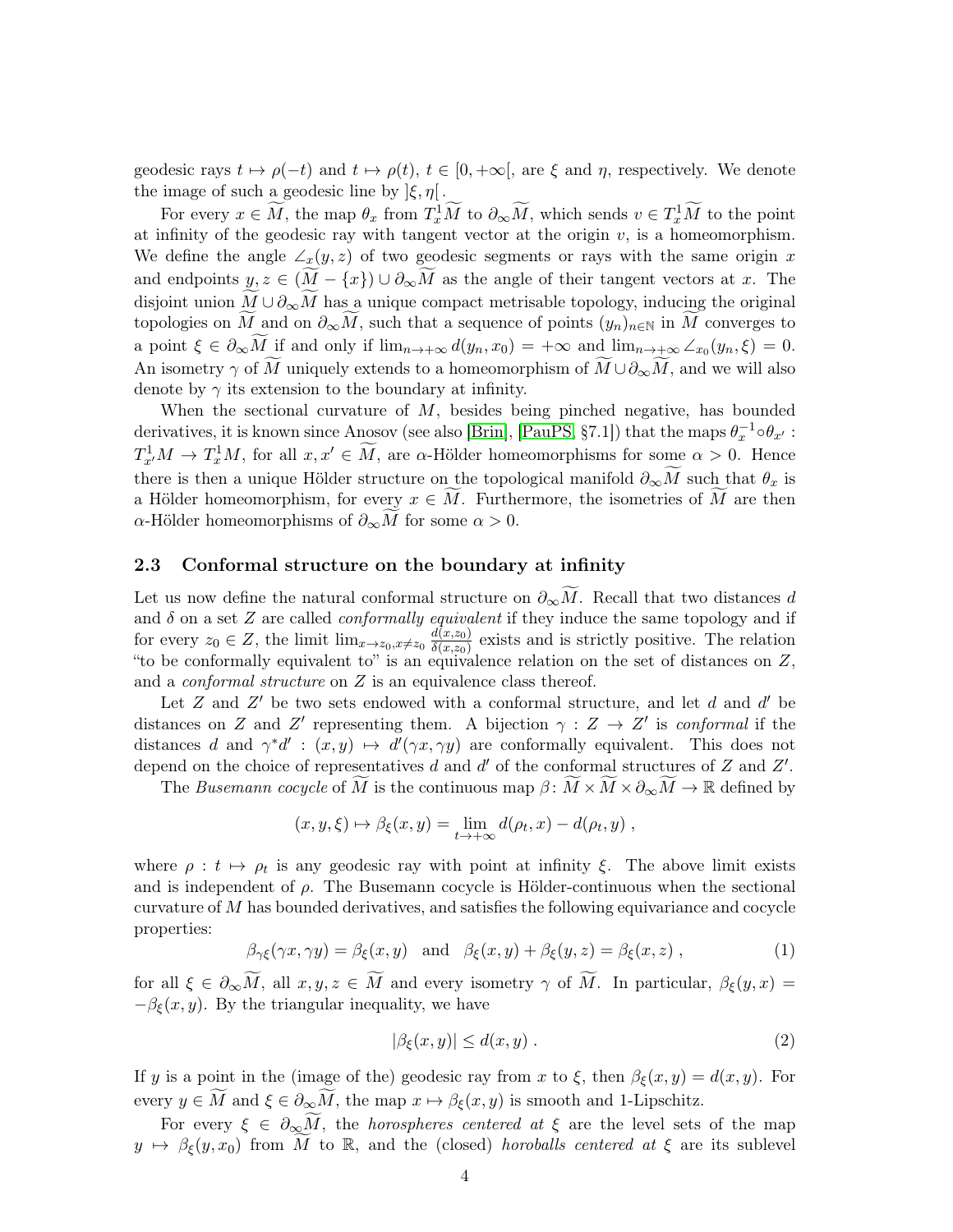sets. Horoballs are closed (strictly) convex subsets of  $\tilde{M}$ . A horosphere centered at  $\xi$ is a smooth hypersurface of  $\widetilde{M}$ , orthogonal to the geodesic lines having  $\xi$  as a point at infinity. In the upper halfspace model of the real hyperbolic space  $\mathbb{H}_{\mathbb{R}}^n$ , the horospheres are the horizontal affine hyperplanes therein or the Euclidean spheres therein tangent to the horizontal coordinate hyperplane, with the point of tangency removed. In the ball model of the real hyperbolic space  $\mathbb{H}_{\mathbb{R}}^n$ , the horospheres (respectively horoballs) are the Euclidean spheres (respectively balls) tangent to the unit sphere and contained in the unit ball, with the point of tangency removed.

The horoballs are limits of big balls (and their centres the limits of the centres thereof, explaining the terminology). More precisely, if  $\rho$  is a geodesic ray in M with point at infinity  $\xi$ , if  $B(t)$  is the ball of centre  $\rho(t)$  and radius t, then the map  $t \mapsto B(t)$  converges to the horoball HB of centre  $\xi$  containing  $\rho(0)$  in its boundary, for Chabauty's topology on closed subsets of  $M$  (that is, for the Hausdorff convergence on compact subsets: for every compact subset K of M, as  $t \to +\infty$ , the closed subset  $(B(t) \cap K) \cup \overline{cK}$  converges to the closed subset  $(HB \cap K) \cup \overline{^cK}$  for the Hausdorff distance).

For every  $x \in \widetilde{M}$ , for all distinct  $\xi, \eta \in \partial_{\infty} \widetilde{M}$ , the *visual distance* between  $\xi$  and  $\eta$  seen from  $x$  is

$$
d_x(\xi, \eta) = \lim_{t \to +\infty} e^{-\frac{1}{2} \left( d(x, \rho_{\xi}(t)) + d(x, \rho_{\eta}(t)) - d(\rho_{\xi}(t), \rho_{\eta}(t)) \right)},
$$

for any geodesic rays  $\rho_{\xi}$  and  $\rho_{\eta}$  with point at infinity  $\xi$  and  $\eta$ , respectively. Equivalently, with  $t \mapsto \rho_t$  and  $t \mapsto \rho'_t$  the geodesic rays with origin x converging to  $\xi$  and  $\eta$ , we have

$$
d_x(\xi, \eta) = \lim_{t \to +\infty} e^{\frac{1}{2}d(\rho_t, \rho'_t) - t}
$$

Again equivalently, if u is any point on the geodesic line between  $\xi$  and  $\eta$ , then

<span id="page-4-2"></span>
$$
d_x(\xi, \eta) = e^{-\frac{1}{2}(\beta_{\xi}(x, u) + \beta_{\eta}(x, u))}.
$$
 (3)

.

Define  $d_x(\xi, \eta) = 0$  if  $\xi = \eta$ .

For every  $x \in \widetilde{M}$ , the above limits exist and the three formulas coincide. The map  $d_x : \partial_{\infty} \widetilde{M} \times \partial_{\infty} \widetilde{M} \to [0, +\infty]$  is a distance, inducing the original topology on  $\partial_{\infty} \widetilde{M}$ . For all  $x, y \in M$ , for all distinct  $\xi, \eta \in \partial_{\infty}M$ , and for every isometry  $\gamma$  of M, we have

<span id="page-4-1"></span><span id="page-4-0"></span>
$$
e^{-d(x, \,|\xi, \,\eta|)} \le d_x(\xi, \eta) \le (1 + \sqrt{2}) e^{-d(x, \,|\xi, \,\eta|)},
$$
  

$$
\frac{d_x(\xi, \eta)}{d_y(\xi, \eta)} = e^{-\frac{1}{2}(\beta_{\xi}(x, y) + \beta_{\eta}(x, y))},
$$
  

$$
d_{\gamma x}(\gamma \xi, \gamma \eta) = d_x(\xi, \eta).
$$
 (5)

It follows from Equation [\(4\)](#page-4-0) that the visual distances  $d_x$  for  $x \in \widetilde{M}$  belong to the same conformal structure on  $\partial_{\infty}M$ . It follows from Equation [\(4\)](#page-4-0) and Equation [\(5\)](#page-4-1) that the (boundary extensions of) the isometries of  $M$  are conformal bijections for this conformal structure. Furthermore, these equations and Equation [\(2\)](#page-3-0) imply that the isometries of M are bilipschitz homeomorphisms for any visual distance: for all  $x \in M$ , for all distinct  $\xi, \eta \in \partial_{\infty} M$ , we have

$$
e^{-2 d(x, \gamma x)} d_x(\xi, \eta) \le d_x(\gamma \xi, \gamma \eta) \le e^{2 d(x, \gamma x)} d_x(\xi, \eta).
$$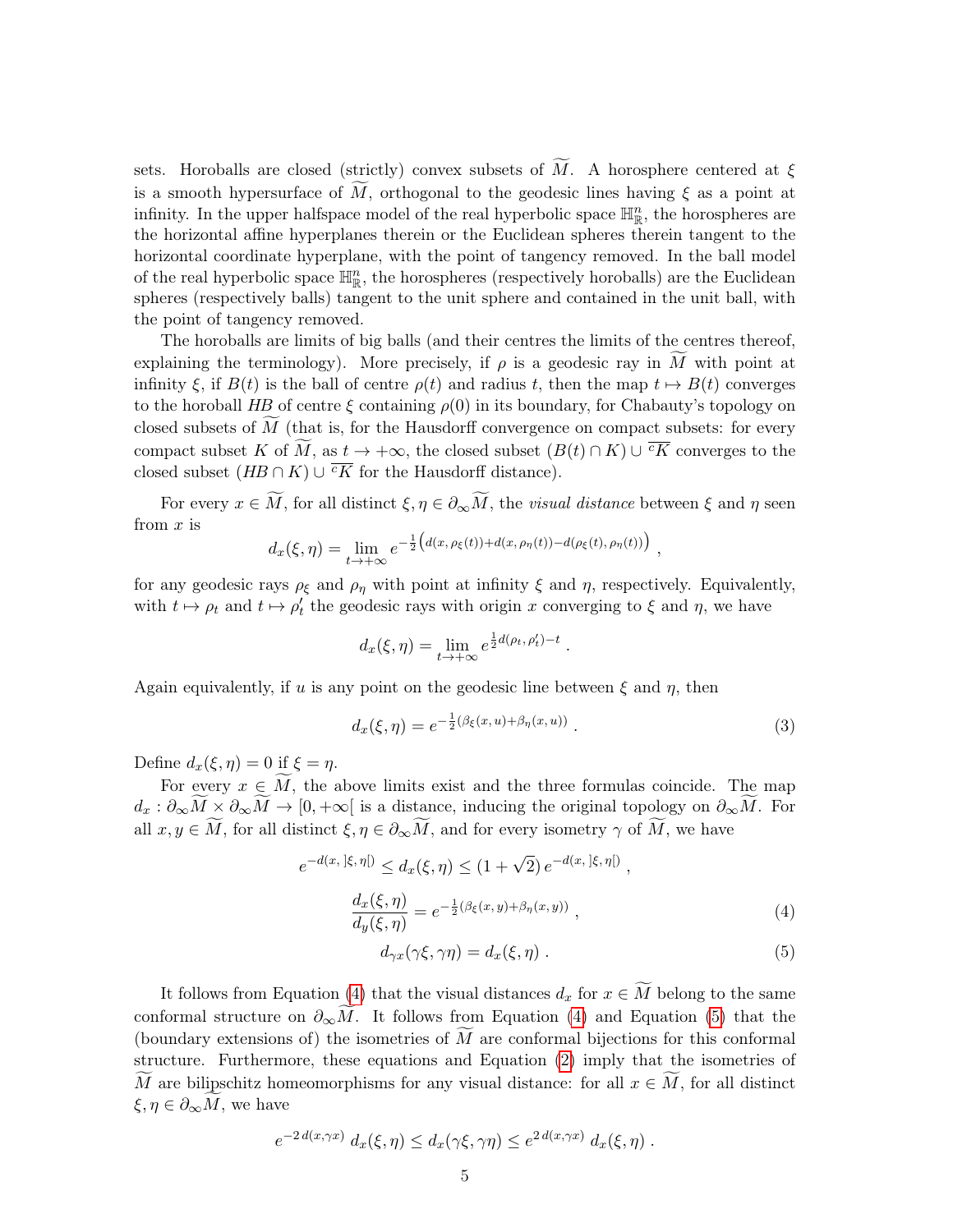#### <span id="page-5-0"></span>2.4 Stable and unstable leaves of the geodesic flow

We now turn to the description of the dynamics of the geodesic flow on  $M$ .

The unit tangent bundle  $T^1N$  of a complete Riemannian manifold N can be identified with the set of locally geodesic lines (parametrised by arclength)  $\ell : \mathbb{R} \to N$  in N, endowed with the compact-open topology. More precisely, we identify a locally geodesic line  $\ell$  and its (unit) tangent vector  $\ell(0)$  at time  $t = 0$  and, conversely, any  $v \in T^1N$  is the tangent vector at time  $t = 0$  of a unique locally geodesic line. We will use this identification without mention in this survey. In particular, the base point projection  $\pi: T^1N \to N$  is given by  $\pi(\ell) = \ell(0).$ 

The geodesic flow on  $T^1N$  is the smooth 1-parameter group  $(g^t)_{t\in\mathbb{R}}$ , where  $g^t\ell(s)$  =  $\ell(s + t)$ , for all  $\ell \in T^1N$  and  $s, t \in \mathbb{R}$ . We denote by  $\iota : T^1N \to T^1N$  the antipodal (flip) map  $v \mapsto -v$ . We have  $\iota \circ g^t = g^{-t} \circ \iota$ . The isometry group of N acts on the space of geodesic lines in N by postcomposition:  $(\gamma, \ell) \mapsto \gamma \circ \ell$ , and this action commutes with the geodesic flow and the antipodal map.

For every unit tangent vector  $v \in T^1 \tilde{M}$ , let  $v = v(-\infty)$  and  $v_+ = v(+\infty)$  be the two endpoints in the sphere at infinity of the geodesic line defined by v. Let  $\partial_{\infty}^2 \widetilde{M}$  be the open subset of  $\partial_{\infty}M\times\partial_{\infty}M$  which consists of pairs of distinct points at infinity, with the restriction of the product Hölder structure when the sectional curvature of  $M$  has bounded derivatives. Hopf's parametrisation (see [\[Hop\]](#page-40-3)) of  $T^1\widetilde{M}$  is the homeomorphism from  $T^1\widetilde{M}$  to  $\partial_{\infty}^2 \widetilde{M} \times \mathbb{R}$  sending  $v \in T^1\widetilde{M}$  to the triple  $(v_-, v_+, t) \in \partial_{\infty}^2 \widetilde{M} \times \mathbb{R}$ , where t is the signed (algebraic) distance of  $\pi(v)$  from the closest point  $p_{v,x_0}$  to  $x_0$  on the (oriented) geodesic line defined by  $v$ . Hopf's parametrisation is a Hölder homeomorphism when the sectional curvature of  $M$  has bounded derivatives. In this survey, we will identify an element of  $T^1 \tilde{M}$  with its image by Hopf's parametrisation. The geodesic flow acts by  $g^{s}(v_-, v_+, t) = (v_-, v_+, t + s)$  and, for every isometry  $\gamma$  of  $\tilde{M}$ , the image of  $\gamma v$  is  $(\gamma v_-, \gamma v_+, t + t_{\gamma, v})$ , where  $t_{\gamma, v}$  is the signed distance from  $\gamma p_{v, x_0}$  to  $p_{\gamma v, x_0}$ . Furthermore, in these coordinates, the antipodal map  $\iota$  is  $(v_-, v_+, t) \mapsto (v_+, v_-, -t)$ .

The *strong stable manifold* of  $v \in T^1\widetilde{M}$  is

$$
W^{\rm ss}(v) = \{v' \in T^1 \widetilde{M} : d(v(t), v'(t)) \to 0 \text{ as } t \to +\infty\},\
$$

and the strong unstable manifold of v is

$$
W^{\mathrm{su}}(v) = \{v' \in T^1 \widetilde{M} : d(v(t), v'(t)) \to 0 \text{ as } t \to -\infty\},\
$$

The projections in  $\widetilde{M}$  of the strong unstable and strong stable manifolds of  $v \in T^1 \widetilde{M}$ , denoted by  $H_-(v) =$  $\pi(W^{\rm su}(v))$  and  $H_+(v) = \pi(W^{\rm ss}(v))$ , are called, respectively, the *unstable and stable horospheres* of  $v$ , and are the horospheres containing  $\pi(v)$  centered at  $v_-\$  and  $v_+$ , respectively. The unstable horosphere of  $v$  coincides with the zero set of the map  $x \mapsto f_-(x) = \beta_{v_-}(x, \pi(v))$ , and, similarly, the stable horosphere of  $v$  coincides with the zero set of  $x \mapsto f_+(x) = \beta_{v_+}(x, \pi(v)).$  The corresponding sublevel sets  $HB_{-}(v) = f_{-}^{-1}(]-\infty,0])$  and  $HB_{+}(v) = f_{+}^{-1}(]-\infty,0])$  are called the unstable and stable horoballs of v.

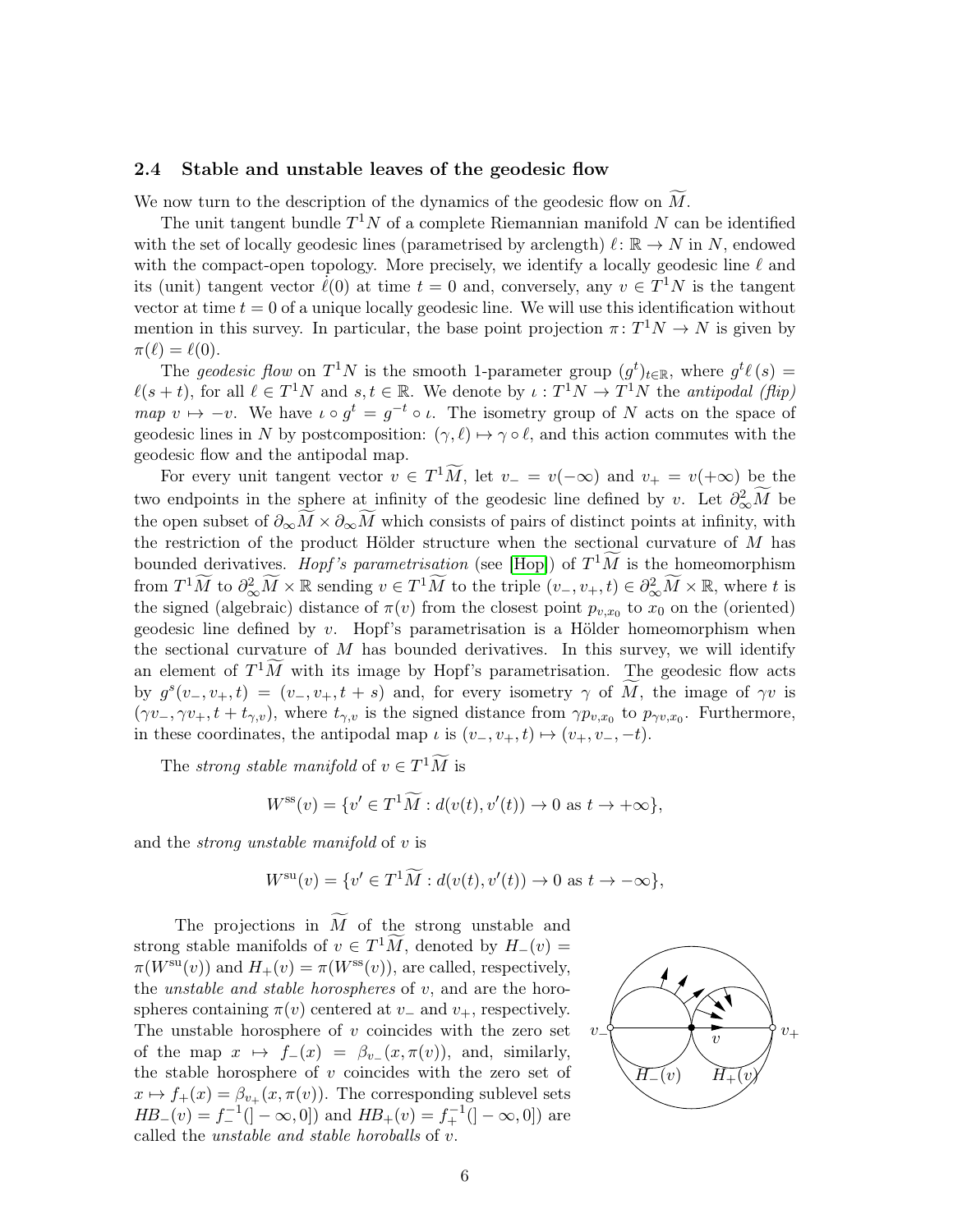The union for  $t \in \mathbb{R}$  of the images under  $g^t$  of the strong stable manifold of  $v \in T^1\widetilde{M}$  is the *stable manifold*  $W^s(v) = \bigcup_{t \in \mathbb{R}} g^t W^{ss}(v)$  of v, which consists of the elements  $v' \in T^1 \widetilde{M}$ with  $v'_{+} = v_{+}$ . Similarly, the union of the images under the geodesic flow at all times of the strong unstable manifold of v is the unstable manifold  $W^{\mathrm{u}}(v)$  of v, which consists of the elements  $v' \in T^1 \widetilde{M}$  with  $v' = v_-.$ 

The subspaces  $W^{\rm ss}(v)$  and  $W^{\rm su}(v)$  (which are the lifts by the inner and outer unit normal vectors of the unstable and stable horospheres of v, respectively), as well as  $W^{s}(v)$ and  $W^{\mathrm{u}}(v)$ , are smooth submanifolds of  $T^1\widetilde{M}$ . The maps from  $\mathbb{R} \times W^{\mathrm{ss}}(v)$  to  $W^{\mathrm{s}}(v)$ defined by  $(t, v') \mapsto g^t v'$  and from  $\mathbb{R} \times W^{\text{su}}(v)$  to  $W^{\text{u}}(v)$  defined by  $(t, v') \mapsto g^t v'$  are smooth diffeomorphisms. We have  $W^{\rm ss}(\iota v) = \iota W^{\rm su}(v)$ .

#### Hamenstädt's distance on stable and unstable leaves

For every  $v \in T^1 \widetilde{M}$ , let  $d_{W^{ss}(v)}$  be *Hamenstädt's distance* on the strong stable leaf of v, defined as follows (see [\[Ham1\]](#page-40-4), [\[HeP1,](#page-40-5) Appendix], as well as [\[HeP3,](#page-40-6) §2.2] for a generalisation when the horosphere  $H_+(v)$  is replaced by the boundary of any nonempty closed convex subset): for all  $w, w' \in W^{\text{ss}}(v)$ , we have

$$
d_{W^{\text{ss}}(v)}(w, w') = \lim_{t \to +\infty} e^{\frac{1}{2}d(w(-t), w'(-t)) - t}
$$

.

This limit exists, and Hamenstädt's distance is a distance inducing the original topology on  $W^{\text{ss}}(v)$ . For all  $w, w' \in W^{\text{ss}}(v)$  and for every isometry  $\gamma$  of M, we have

$$
d_{W^{\rm ss}(\gamma v)}(\gamma w, \gamma w') = d_{W^{\rm ss}(v)}(w, w') .
$$

For all  $v \in T^1 \widetilde{M}$ ,  $s \in \mathbb{R}$  and  $w, w' \in W^{\text{ss}}(v)$ , we have

$$
d_{W^{\rm ss}(g^s v)}(g^s w, g^s w') = e^{-s} d_{W^{\rm ss}(v)}(w, w') .
$$

For every horosphere H in  $\widetilde{M}$  with center  $H_{\infty}$ , we also have a distance  $d_H$  on the open subset  $\partial_{\infty} M - \{H_{\infty}\}\$  defined by

$$
d_H(\xi,\eta) = \lim_{t \to +\infty} e^t d_{\rho_t}(\xi,\eta) = \lim_{t \to +\infty} e^{\frac{1}{2}d(\xi_t,\eta_t)-t},
$$

where  $t \mapsto \rho_t$  is any geodesic ray with origin a point of H and point at infinity  $H_{\infty}$ , and  $t \mapsto \xi_t$  and  $t \mapsto \eta_t$  are the geodesic lines in M with origin  $H_{\infty}$ , passing at time  $t = 0$ through H, and with endpoints  $\xi$  and  $\eta$ , respectively. Using the homeomorphism from  $W^{\text{ss}}(v)$  to  $\partial_{\infty}M-\{v_{+}\}\)$  defined by  $w\mapsto w_{-}$ , we have

$$
d_{W^{\rm ss}(v)}(w, w') = d_{H_+(v)}(w_-, w'_-).
$$

The distance  $d_H$  and the restriction of any visual distance to  $\partial_{\infty} \widetilde{M}$ −{ $H_{\infty}$ } are conformally equivalent, since for all  $x \in H$  and  $\xi, \eta \in \partial_{\infty}M - {H_{\infty}}$ , with the above notation  $t \mapsto \xi_t$ and  $t \mapsto \eta_t$ , we have

$$
\frac{d_H(\xi,\eta)}{d_x(\xi,\eta)} = e^{-\frac{1}{2}(\beta_{\xi}(\xi_0,x) + \beta_{\eta}(\eta_0,x))}.
$$

#### The Anosov property of the geodesic flow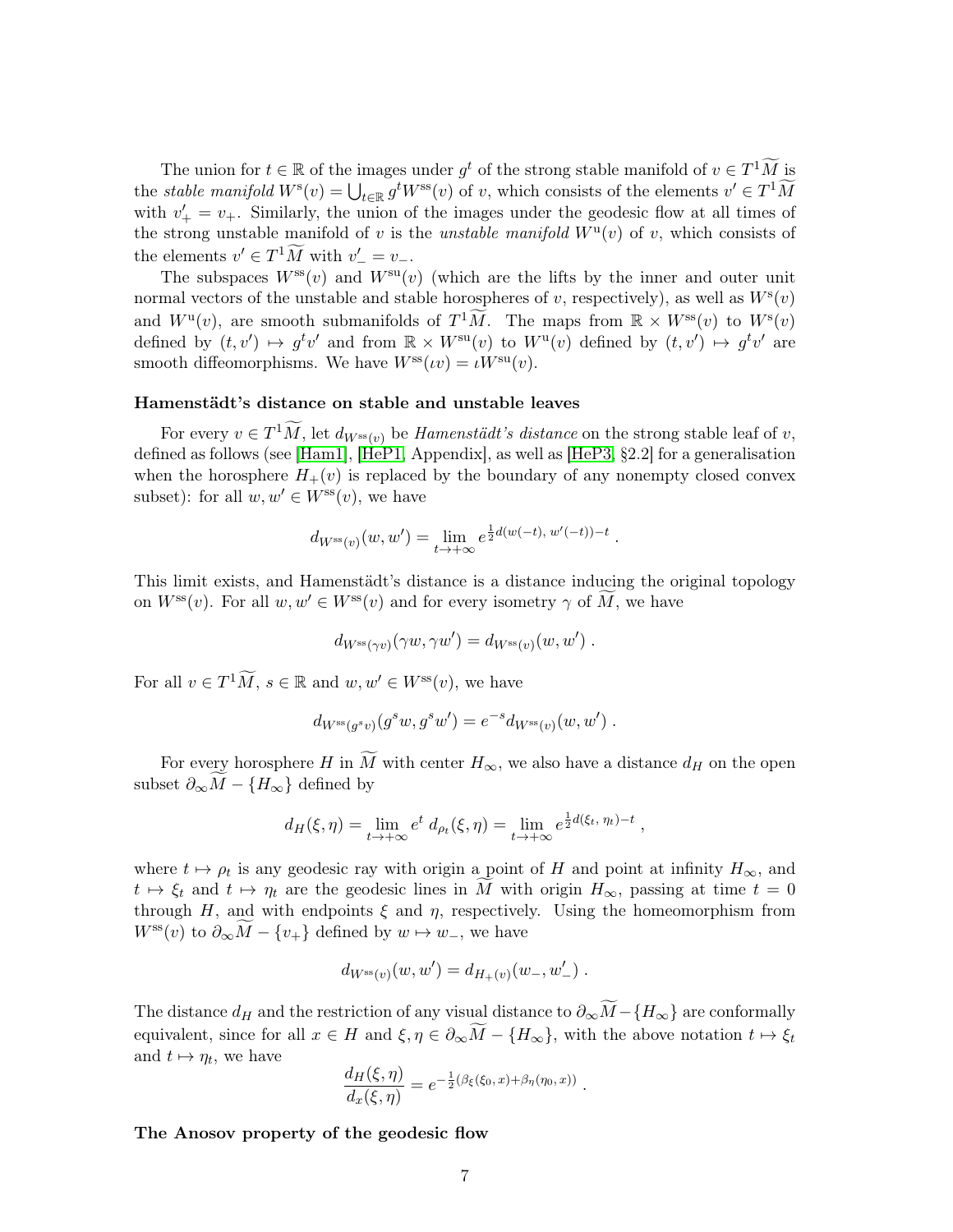The strong stable manifolds, stable manifolds, strong unstable manifolds and unstable manifolds are the (smooth) leaves of continuous foliations on  $T^1\widetilde{M}$ , invariant under the geodesic flow and the isometry group of  $\widetilde{M}$ , denoted by  $\mathscr{W}^{\rm ss}$ ,  $\mathscr{W}^{\rm s}$ ,  $\mathscr{W}^{\rm su}$  and  $\mathscr{W}^{\rm u}$ , respectively. They are Hölder foliations when the sectional curvature of M has bounded derivatives. When  $M$  is a symmetric space (that is, up to homothety, when  $M$  is isometric to the real, complex, quaternionic hyperbolic n-space or to the octonionic hyperbolic plane), then the strong stable, stable, strong unstable and unstable foliations are smooth. But in general, the Hölder regularity cannot be much improved, as we will explain in [§2.5.](#page-7-0)



Let  $N = T^1 \widetilde{M}$ . The vector field  $Z : N \to TN$  defined by  $v \mapsto Z(v) = \frac{d}{dt} g^t v$  is called the *geodesic vector field*. The geodesic flow  $(g<sup>t</sup>)_{t \in \mathbb{R}}$  on the Riemannian manifold N is a *contact Anosov flow*. That is, the vector bundle  $TN \rightarrow N$  is the direct sum of three topological vector subbundles  $TN = E_{su} \oplus E_0 \oplus E_{ss}$  that are invariant under  $(g^t)_{t \in \mathbb{R}}$ , where  $E_0 \cap T_vN = \mathbb{R}Z(v)$ ,  $E_{su} \cap T_vN = T_vW^{su}(v)$ ,  $E_{ss} \cap T_vN = T_vW^{ss}(v)$ , and there exist two constants  $c, \lambda > 0$  such that for every  $t > 0$ , we have (see the above picture on the right)

$$
||T_v g^t|_{E_{ss}}|| \leq c e^{-\lambda t}
$$
 and  $||T_v g^{-t}|_{E_{su}}|| \leq c e^{-\lambda t}$ .

Furthermore, if  $\alpha$  is the differential 1-form on N defined by  $\alpha_{|E_{\text{su}}\oplus E_{\text{ss}}}=0$  and  $\alpha(Z)=1$ , called *Liouville's* 1-form, then  $\alpha \wedge (d\alpha)^{n-1}$ , where n is the dimension of M, is a volume form on  $N$ , which is invariant under the geodesic flow. Thus, the strong stable leaves are contracted by the geodesic flow, and the strong unstable leaves are dilated. See for instance [\[KaH\]](#page-40-7) for more information.

#### <span id="page-7-0"></span>2.5 Discrete isometry groups

Let  $\Gamma$  be a discrete group of isometries of  $\widetilde{M}$ , which is nonelementary, that is, it preserves no set of one or two points in  $\overline{M}\cup\partial_{\infty}M$ . To shorten the exposition, we will assume in this survey that  $\Gamma$  has no torsion, though this assumption is not necessary (see [\[PaP4,](#page-42-1) [PaP6,](#page-42-4) [PaP7\]](#page-42-5) for the extension), and is useful for some arithmetic applications.

Let us denote the quotient space of M under Γ by  $M = \Gamma \backslash M$ , which is a smooth Riemannian manifold since  $\Gamma$  is torsion free. We also say that the manifold M is nonelementary if  $\Gamma$  is nonelementary.

We denote by  $\Lambda \Gamma$  the *limit set* of  $\Gamma$ , that is, the set of accumulation points in  $\partial_{\infty} \widetilde{M}$  of any orbit Γx of a point x of M under Γ. It is the smallest nonempty closed Γ-invariant subset of  $\partial_{\infty}M$ . The *critical exponent* of  $\Gamma$  is

$$
\delta_{\Gamma} = \lim_{n \to +\infty} \frac{1}{n} \ln \text{Card}\{\gamma \in \Gamma : d(x_0, \gamma x_0) \le n\}.
$$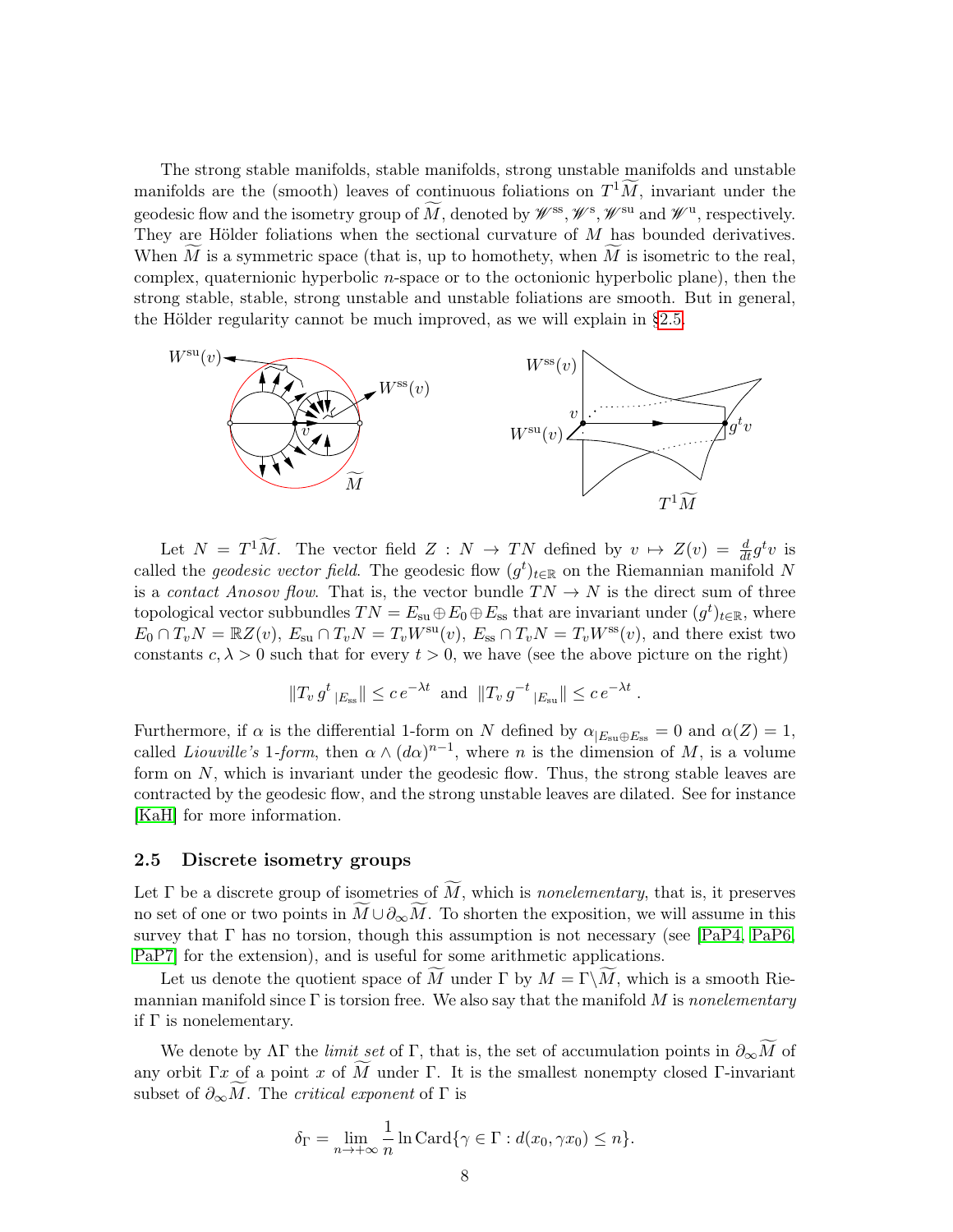The above limit exists (see [\[Rob1\]](#page-42-10)), and the critical exponent is positive (since  $\Gamma$  is nonelementary), finite (since  $M$  has a finite lower bound on its sectional curvatures, see for instance [\[Bowd\]](#page-39-4)), and independent of the base point  $x_0$ .

Since  $\Gamma$  acts without fixed points on  $\widetilde{M}$ , we have an identification  $\Gamma \backslash T^1 \widetilde{M} = T^1 M$ , and we again denote by  $\mathscr{W}^{\rm ss}, \mathscr{W}^{\rm s}$ ,  $\mathscr{W}^{\rm su}$  and  $\mathscr{W}^{\rm u}$  the continuous foliations of  $T^1M$  induced by the corresponding ones in  $T^1\widetilde{M}$  (which are Hölder foliations when the sectional curvature of M has bounded derivatives). We use the notation  $(g<sup>t</sup>)_{t\in\mathbb{R}}$  also for the geodesic flow on  $T^1M$ . We again denote by  $\iota: T^1M \to T^1M$  the antipodal (flip) map  $v \mapsto -v$ , which also anti-commutes with the geodesic flow.

Let us conclude this section by explaining some rigidity results on the regularity of the foliations  $\mathscr{W}^{\rm ss}, \mathscr{W}^{\rm s}$ ,  $\mathscr{W}^{\rm su}$  and  $\mathscr{W}^{\rm u}$ . Anosov has proved that if M is compact, then the vector subbundles  $E_{\rm su}$  and  $E_{\rm ss}$  are Hölder-continuous (see for instance [\[PauPS,](#page-42-9) Th. 7.3] when M is only assumed to have pinched negative sectional curvature with bounded derivatives). If M is a compact surface, Hurder and Katok [\[HuK,](#page-40-8) Theo. 3.1, Coro. 3.5] have proved that these subbundles are  $C^{1,\alpha}$  for every  $\alpha \in [0,1]$  (see also [\[HiP\]](#page-40-9)), and that if they are  $C^{1,1}$ , then they are  $C^{\infty}$ . Ghys [\[Ghy,](#page-40-10) p. 267] has proved that if M is a compact surface, and if the stable foliation of  $T^1M$  is  $C^2$ , then the geodesic flow is  $C^{\infty}$ -conjugated to the geodesic flow of a hyperbolic surface. In higher dimension, we have the following result.

Theorem 1 (Benoist-Foulon-Labourie [\[BFL\]](#page-39-5)) Let M be a compact negatively curved Riemannian manifold. If the stable foliation of  $T^1M$  is smooth, then the geodesic flow of M is  $C^{\infty}$ -conjugated to the geodesic flow of a Riemannian symmetric manifold with negative  $curvature.$ 

# <span id="page-8-1"></span>3 Common perpendiculars of convex sets

Let M be a complete nonelementary connected Riemannian manifold of dimension at least 2, with pinched negative sectional curvature  $-b^2 \le K \le -1$ . Let  $\widetilde{M} \to M$  be a universal Riemannian cover of  $M$ , so that  $M$  is complete simply connected with the same curvature bounds, and let  $\Gamma$  be its covering group, so that  $\Gamma$  is a discrete, torsionfree, nonelementary group of isometries of  $M$ .

#### <span id="page-8-0"></span>3.1 Convex subsets

Let  $\tilde{C}$  be a nonempty proper (that is, different from  $\tilde{M}$ ) closed convex subset of  $\tilde{M}$ . Recall that a subset A of  $\widetilde{M}$  is said to be *convex* if (the image of) any geodesic segment with endpoints in A is contained in A. We denote by  $\partial \widetilde{C}$  the boundary of  $\widetilde{C}$  in  $\widetilde{M}$  and by  $\partial_{\infty}\widetilde{C}$ its set of points at infinity (the set of endpoints of geodesic rays contained in  $\tilde{C}$ ). We say that the Γ-orbit of  $\tilde{C}$  is locally finite if, with  $\Gamma_{\tilde{C}}$  the stabiliser of  $\tilde{C}$  in Γ, for every compact subset K of  $\widetilde{M}$ , the number of right cosets  $[\gamma] \in \Gamma/\Gamma_{\widetilde{C}}$  such that  $\gamma \widetilde{C}$  meets K is finite.

Natural examples of convex subsets of  $M$  include the points, the balls, the horoballs, the totally geodesic subspaces of  $M$  and the convex hulls in  $M$  of the limit sets of nonelementary subgroups of Γ. Recall that the *convex hull* of a subset A of  $\partial_{\infty}M$  with at least two points is the smallest closed convex subset of  $\tilde{M}$  that contains  $A$  in its set of points at infinity.

Let  $P_{\widetilde{C}} : \widetilde{M} \cup (\partial_{\infty} \widetilde{M} - \partial_{\infty} \widetilde{C}) \to \widetilde{C}$  be the closest point map: if  $\xi \in \partial_{\infty} \widetilde{M} - \partial_{\infty} \widetilde{C}$ , then  $P_{\widetilde{C}}(\xi)$  is defined to be the unique point in  $\widetilde{C}$  that minimises the map  $x \mapsto \beta_{\xi}(x, x_0)$  from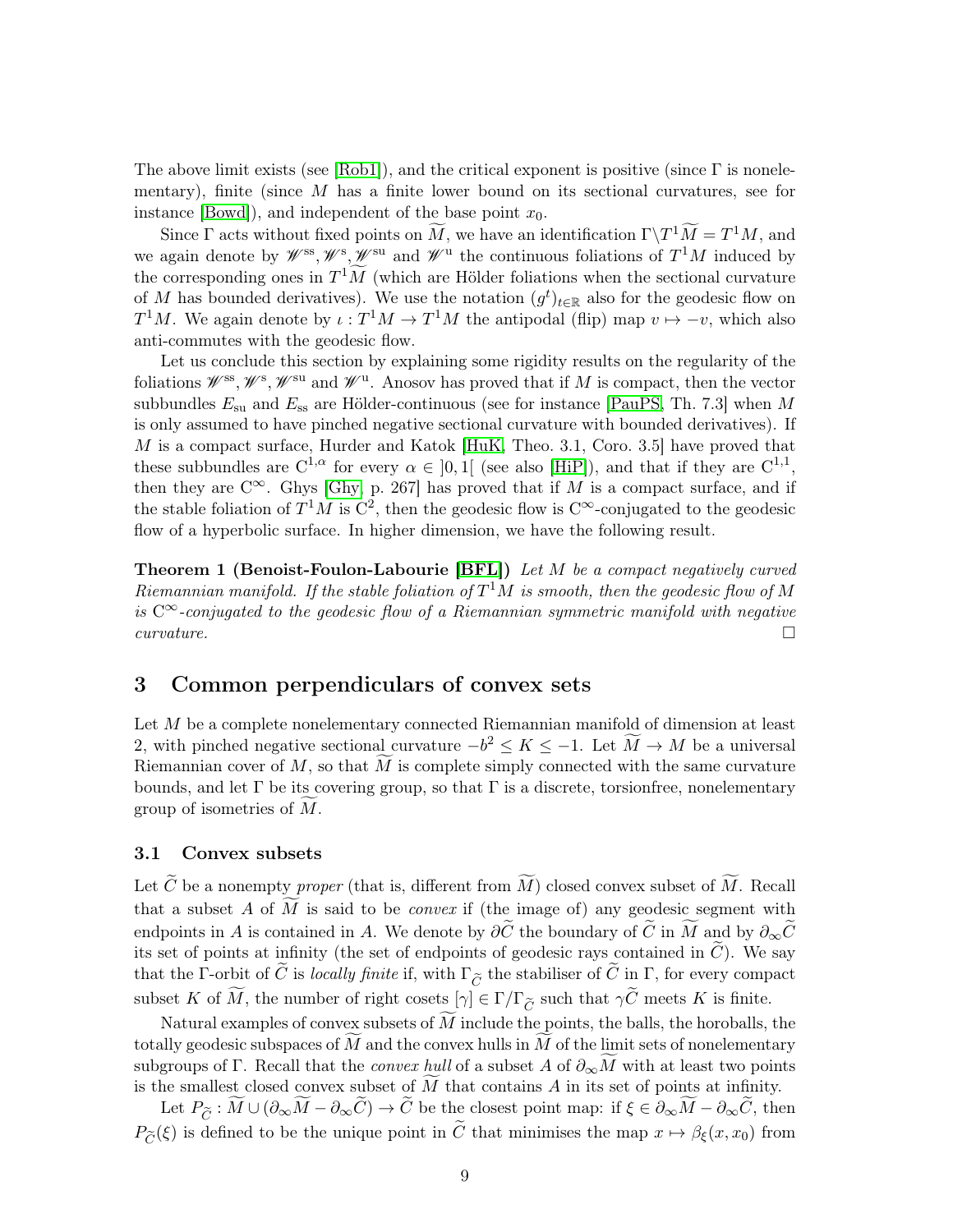$\widetilde{C}$  to R. For every isometry  $\gamma$  of  $\widetilde{M}$ , we have  $P_{\gamma \widetilde{C}} \circ \gamma = \gamma \circ P_{\widetilde{C}}$ . The closest point map is continuous in the topology of  $\widetilde{M} \cup \partial_{\infty} \widetilde{M}$ .

The *outer unit normal bundle*  $\partial^1_+\tilde{C}$  of  $\tilde{C}$  is the subspace of  $T^1\tilde{M}$  consisting of the geodesic lines  $v: \mathbb{R} \to \widetilde{M}$  with  $v(0) \in \partial \widetilde{C}$ ,  $v_+ \notin \partial_{\infty} \widetilde{C}$  and  $P_{\widetilde{C}}(v_+) = v(0)$ . Note that  $\pi(\partial^1_{\pm}\tilde{C}) = \partial \tilde{C}$ , and that for all isometries  $\gamma$  of  $\tilde{M}$ , we have  $\partial^1_{\pm}(\gamma \tilde{C}) = \gamma \partial^1_{\pm}\tilde{C}$ . In particular,  $\partial^1_+\widetilde{C}$  is invariant under the isometries of  $\widetilde{M}$  that preserve  $\widetilde{C}$ . When  $\widetilde{C} = HB_-(v)$  is the unstable horoball of  $v \in T^1 \widetilde{M}$ , then  $\partial^1_+ \widetilde{C}$  is the strong unstable manifold  $W^{\text{su}}(v)$  of v, and similarly,  $W^{\text{ss}}(v) = \iota \partial^1_+ H B_+(v)$ .

The restriction of  $P_{\widetilde{C}}$  to  $\partial_{\infty}\widetilde{M}-\partial_{\infty}\widetilde{C}$  (which is not necessarily injective) has a natural lift to a homeomorphism

$$
P_{\widetilde{C}}^{+} : \partial_{\infty} \widetilde{M} - \partial_{\infty} \widetilde{C} \to \partial_{+}^{1} \widetilde{C}
$$

such that  $\pi \circ P_{\tilde{C}}^+ = P_{\tilde{C}}$ . The inverse of  $P_{\tilde{C}}^+$  $\widetilde{C}$  is the *positive endpoint map*  $v \mapsto v_+$  from  $\partial_{+}^{1}\widetilde{C}$  to  $\partial_{\infty}\widetilde{M} - \partial_{\infty}\widetilde{C}$ . In particular,  $\partial_{+}^{1}\widetilde{C}$  is a topological submanifold of  $T^{1}\widetilde{M}$ , and a Hölder submanifold when the sectional curvature of  $M$  has bounded derivatives. For every  $s \geq 0$ , the geodesic flow induces a homeomorphism  $g^s: \partial^1_+ \widetilde{C} \to \partial^1_+ \mathscr{N}_s \widetilde{C}$ , which is a Hölder homeomorphism when the sectional curvature of  $M$  has bounded derivatives. For every isometry  $\gamma$  of  $\widetilde{M}$ , we have  $P_{\gamma\widetilde{Q}}^+$  $\gamma C$  $\circ \gamma = \gamma \circ P_{\widetilde{\alpha}}^+$  $\tilde{C}$ . When  $\tilde{C}$  has nonempty interior and  $C^{1,1}$ boundary, then  $\partial_+^1 \widetilde{C}$  is the Lipschitz submanifold of  $T^1\widetilde{M}$  consisting of the outer unit normal vectors to  $\partial \tilde{C}$ , and the map  $P_{\tilde{C}}$  itself is a homeomorphism (between  $\partial_{\infty} \widetilde{M} - \partial_{\infty} \widetilde{C}$ and  $\partial \widetilde{C}$ . This holds when  $\widetilde{C}$  is the closed  $\eta$ -neighbourhood of any nonempty convex subset of M with  $\eta > 0$  (see [\[Fed,](#page-40-11) Theo. 4.8(9)], [\[Wal,](#page-43-0) p. 272]).

In this survey, we define a *properly immersed closed convex subset C* of  $M$  as the data of a nonempty proper closed convex subset  $\tilde{C}$  of M, with locally finite Γ-orbit, and of the locally isometric proper immersion  $C = \Gamma_{\tilde{C}} \backslash \tilde{C} \to M$  induced by the inclusion of  $\tilde{C}$  in  $\tilde{M}$ and the Riemannian covering map  $\overline{M} \to M$ . (To simplify the exposition, we do not allow in this survey the replacement of  $\Gamma_{\tilde{C}}$  by one of its finite index subgroups as it is done in [\[PaP7,](#page-42-5) §3.3], even though this is sometimes useful.) By abuse, when no confusion is possible, we will again denote by C the image of this immersion. We define  $\partial^1_+C = \Gamma_{\tilde{C}} \setminus \partial^1_+ \tilde{C}$ , which comes with a proper immersion  $\partial^1_+C \to T^1M$  induced by the inclusion of  $\partial^1_+\tilde{C}$  in  $T^1\tilde{M}$ and the covering map  $T^1\widetilde{M} \to T^1M$ . By abuse also, we will again denote by  $\partial^1_+C$  the image of this immersion.

#### <span id="page-9-0"></span>3.2 The general counting problem

Let  $C_+$ ,  $C_-$  be two properly immersed closed convex subsets of M. A locally geodesic path  $c : [0,T] \to M$  is a common perpendicular from  $C_{-}$  to  $C_{+}$  if  $\dot{c}(0) \in \partial_{+}^{1}C_{-}$  and  $\dot{c}(T) \in$  $\iota \partial^1_+ C_+$ . For every  $s \geq 0$ , we denote by  $\text{Perp}_{C_-,C_+}(s)$  the set of common perpendiculars from  $C_$  to  $C_+$  of length at most s. Each common perpendicular c from  $C_-$  to  $C_+$  has a multiplicity m(c), defined as follows. If  $C_-\$  and  $C_+$  are the images in M of two nonempty proper closed convex subsets  $\widetilde{C}_-$  and  $\widetilde{C}_+$  of  $\widetilde{M}$  with locally finite  $\Gamma$ -orbits, respectively, then  $m(c)$  is the number of (left) orbits under  $\Gamma$  of pairs  $([\alpha], [\beta])$  in  $\Gamma/\Gamma_{\widetilde{C}_-} \times \Gamma/\Gamma_{\widetilde{C}_+}$ such that the closed convex subsets  $\alpha \tilde{C}_-$  and  $\beta \tilde{C}_+$  have a (unique) common perpendicular whose image by  $\tilde{M} \to \tilde{M}$  is c. (Multiplicities are also useful when  $\Gamma$  is allowed to have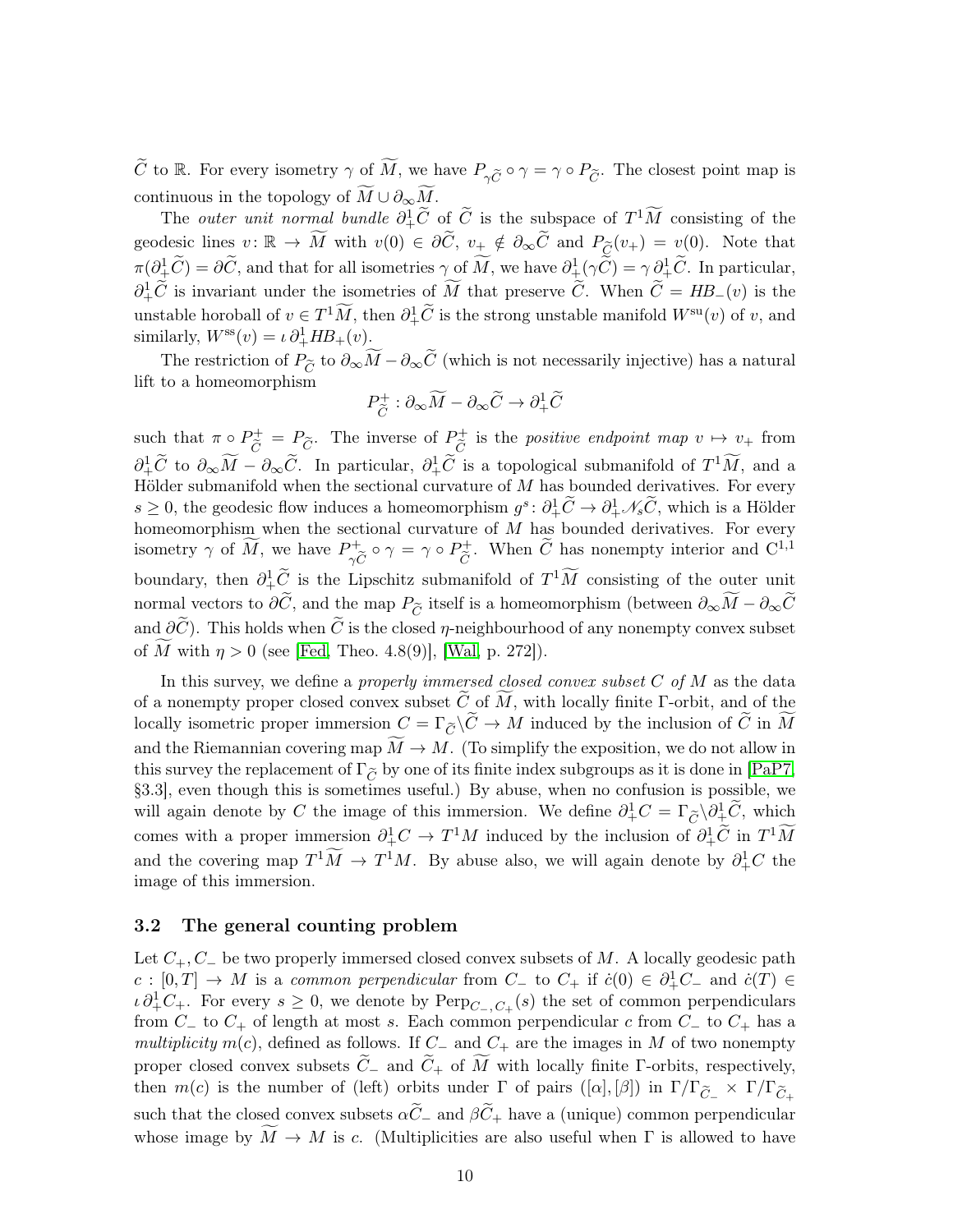torsion, or when the stabilizers  $\Gamma_{\tilde{C}_{\pm}}$  are replaced by finite index subgroups, or when  $C_{\pm}$  is replaced by finite families of such convex subsets, see [\[PaP7,](#page-42-5) §3.3] for a general version.)

In particular, any locally geodesic path is a common perpendicular of its endpoints (with multiplicity 1), since the outer unit normal bundle of a point is equal to its unit tangent sphere. If  $C_-\$  and  $C_+$  have nonempty interior and  $C^{1,1}$  smooth boundary (in the appropriate sense for immersed subsets), the above definition of common perpendicular agrees with the usual definition: a common perpendicular exits  $C_-\$  perpendicularly to the boundary of  $C_-\$  at its initial point and it enters  $C_+$  perpendicularly to the boundary of  $C_+$  at its terminal point.

We study in this survey the asymptotic behaviour, as  $s \to +\infty$ , of the number

$$
\mathcal{N}(s) = \mathcal{N}_{C_-,C_+}(s) = \sum_{c \in \text{Perp}_{C_-,C_+}(s)} m(c)
$$

of common perpendiculars, counted with multiplicities, from  $C_-\text{}$  to  $C_+$ , of length at most s. We refer to [\[PaP7,](#page-42-5) §3.3] for more general counting functions.

Problems of this kind have been studied in various forms in the literature since the 1950's and in a number of recent works, sometimes in a different guise, as demonstrated in the examples below. These examples indicate that the general form of the counting results is  $\mathcal{N}(s) \sim \kappa e^{\delta s}$ , where  $\delta = \delta_{\Gamma}$  is the critical exponent of  $\Gamma$  and  $\kappa > 0$  is a constant. Landau's notation  $f(s) \sim g(s)$  (as  $s \to \infty$ ) means as usual that  $g(s) \neq 0$  for s big enough, and that the ratio  $\frac{f(s)}{g(s)}$  converges to 1 as  $s \to \infty$ .

Observing that for  $t \geq 2\epsilon$ , we have

$$
\mathscr{N}_{\mathscr{N}_{\epsilon}(C_{-}),\mathscr{N}_{\epsilon}(C_{+})}(t-2\epsilon) \leq \mathscr{N}_{C_{-},C_{+}}(t) \leq \mathscr{N}_{\mathscr{N}_{\epsilon}(C_{-}),\mathscr{N}_{\epsilon}(C_{+})}(t-2\epsilon) + \mathscr{N}_{C_{-},C_{+}}(2\epsilon),
$$

we could replace the convex sets  $C_-\$  and  $C_+$  by their  $\epsilon$ -neighbourhoods for some fixed (small) positive  $\epsilon$ , and then assume that  $C_-\$  and  $C_+$  have  $C^{1,1}$  boundaries and use the more conventional definition of common perpendicular. However, it is more natural to work directly with the given convex sets instead of, for example, replacing points by small balls.

Let  $\text{Perp}'(C_-, C_+)$  be the set  $\text{Perp}(C_-, C_+)$  where each element c has been replaced by  $m(c)$  copies of it. The family  $(\ell(\alpha))_{\alpha \in \text{Perp}'(C_-,C_+)}$  is called the marked ortholength spectrum of  $(C_-, C_+)$ . The set of lengths (with multiplicities) of elements of Perp $(C_-, C_+)$  is called the *ortholength spectrum* of  $(C_-, C_+)$ . This second set has been introduced by Basmajian [\[Bas\]](#page-39-6) (under the name "full orthogonal spectrum") when M has constant curvature, and  $C_-\$  and  $C_+$  are disjoint or equal, embedded, totally geodesic hypersurfaces or embedded horospherical cusp neighbourhoods or embedded balls. Using the complex lengths of the common perpendiculars between all closed geodesics available in hyperbolic 3-manifolds, and additional combinatorial data, Meyerhoff [\[Mey\]](#page-41-1) caracterizes the isometry classes of closed hyperbolic 3-manifolds. See also [\[Brid,](#page-39-7) [BriK,](#page-39-8) [Cal\]](#page-39-9) for nice identities relating the volume of  $M$  and the ortholength spectrum, when  $M$  is a compact hyperbolic manifold with totally geodesic boundary and  $C_ - = C_ + = \partial M$ . The aim of this paper is hence to survey the asymptotic properties of the (marked) ortholength spectra.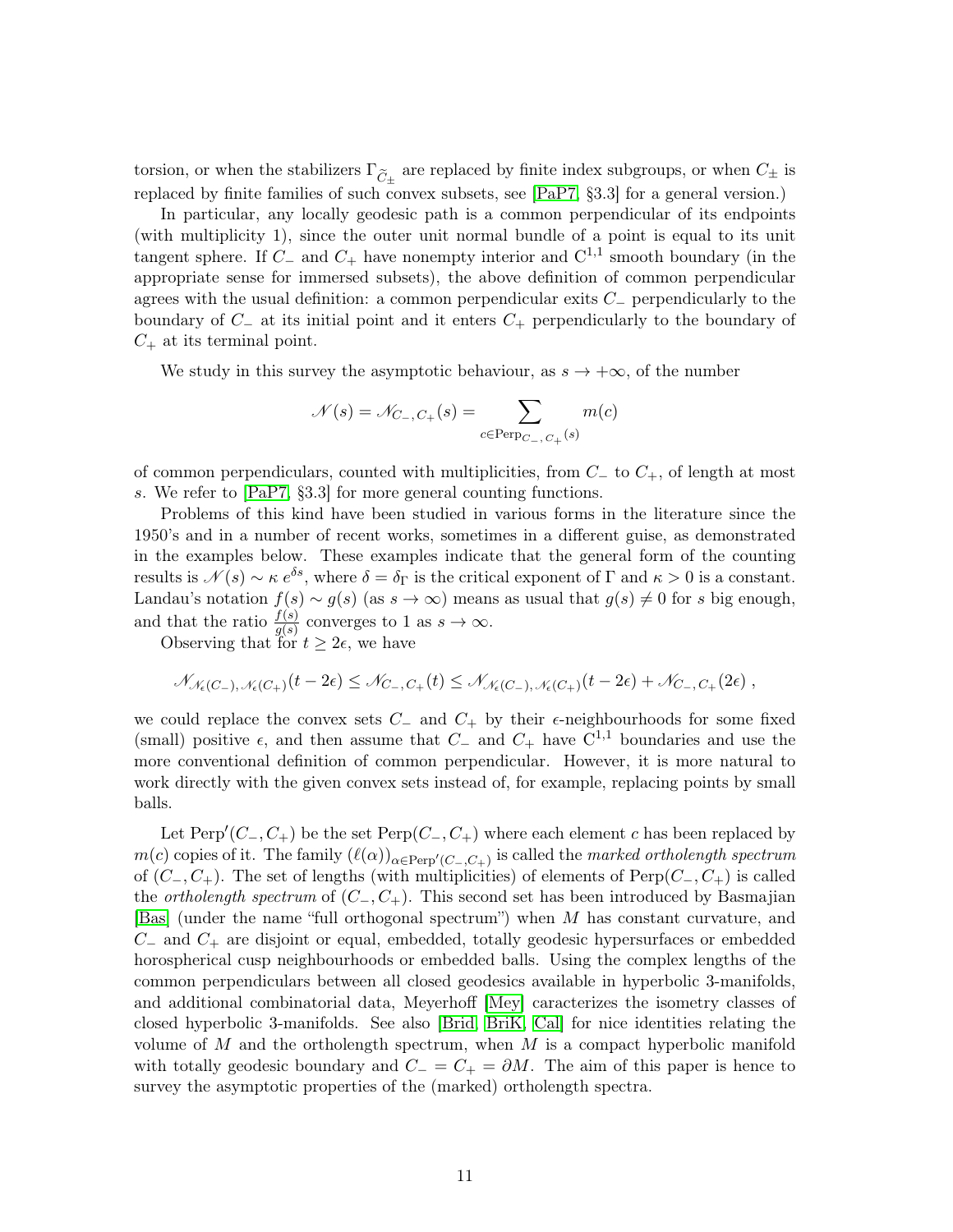#### <span id="page-11-2"></span>3.3 Counting orbit points in a ball

If  $C_ = {\bar{p}}$  and  $C_ + = {\bar{q}}$  are singletons in M, then

$$
\mathcal{N}(s) = \mathrm{Card}(B(p,s) \cap \Gamma q) ,
$$

for any lifts p and q of  $\bar{p}$  and  $\bar{q}$  in  $\widetilde{M}$ . When  $\widetilde{M} = \mathbb{H}^2_{\mathbb{R}}$  and M is compact and orientable, Huber [\[Hub,](#page-40-0) Satz 3] proved that

$$
\mathcal{N}(s) \sim \frac{1}{4(g-1)}e^s,
$$

where g is the genus of M. His proof uses the Dirichlet series  $\sum_{\gamma \in \Gamma} \cosh^{-s} d(p, \gamma q)$  and the Tauberian theorem of Wiener-Ikehara [\[Kor,](#page-41-2) §4,5].

Margulis [\[Mar1,](#page-41-0) Theo. 2] (see also [\[Pol\]](#page-42-11)) generalised Huber's result for all compact connected negatively curved manifolds of arbitrary dimension  $n \geq 2$ . Note that  $\delta = \delta_{\Gamma}$  is also the topological entropy of the geodesic flow of  $M$ , since  $M$  is compact. He showed that

$$
\mathcal{N}(s) \sim c(p,q)e^{\delta s}
$$

for some constant  $c(p, q)$  which depends continuously on p and q. He proved that if  $\widetilde{M}$  =  $\mathbb{H}^n_{\mathbb{R}}$ , then

$$
\mathcal{N}(s) \sim \frac{\text{Vol}(\mathbb{S}^{n-1})}{2^{n-1}(n-1)\,\text{Vol}(M)}\,e^{(n-1)s} \,. \tag{6}
$$

This agrees with Huber's result in dimension  $n = 2$  because the area of a compact genus g surface is  $4\pi(q-1)$ . Margulis's proof of the above result established the approach

### mixing  $\rightarrow$  equidistribution  $\rightarrow$  counting

that has been used in most of the subsequent results. Roblin [\[Rob2,](#page-42-8) p. 56] generalised Margulis's result when  $\Gamma$  is nonelementary, the sectional curvature of M is at most  $-1$ , and the Bowen-Margulis measure of  $T^1M$  is finite, and he has an expression for the constant  $c(p, q)$  in terms of the Patterson density and the Bowen-Margulis measure, see [§8](#page-32-0) for more details. Lax and Phillips [\[LaP\]](#page-41-3) obtained an expression with error bounds for the asymptotic behaviour of  $\mathcal{N}(s)$  in terms of the eigenvalues of the Laplacian on  $\Gamma\backslash\mathbb{H}^n_{\mathbb{R}}$  when Γ is *geometrically finite* (that is, in constant curvature, when Γ is nonelementary and has a fundamental polyhedron with finitely many sides).

# <span id="page-11-1"></span>3.4 Counting common perpendiculars from a point to a totally geodesic submanifold

Herrmann [\[Herr,](#page-40-1) Theo. I] proved for  $\widetilde{M} = \mathbb{H}_{\mathbb{R}}^n$ , M compact,  $C_{-} = \{p\}$  a singleton,  $C_{+}$  a compact totally geodesic submanifold of dimension  $k$ , an asymptotic estimate

<span id="page-11-0"></span>
$$
\mathcal{N}(s) \sim \frac{2}{n-1} \frac{\pi^{(n-k)/2}}{\Gamma(\frac{n-k}{2})} \frac{\text{Vol}(C_+)}{\text{Vol}(M)} \frac{e^{(n-1)s}}{2^{n-1}} = \frac{\text{Vol}(\mathbb{S}^{n-k-1}) \text{Vol}(C_+)}{2^{n-1} \text{Vol}(M)} \frac{e^{(n-1)s}}{n-1},\tag{7}
$$

as  $s \to +\infty$ . Furthermore, he showed that the endpoints of the common perpendiculars on the totally geodesic submanifold  $C_+$  are evenly distributed in terms of the Riemannian measure of  $C_+$ . More precisely, if  $\Omega_+$  is a measurable subset of  $C_+$  with boundary of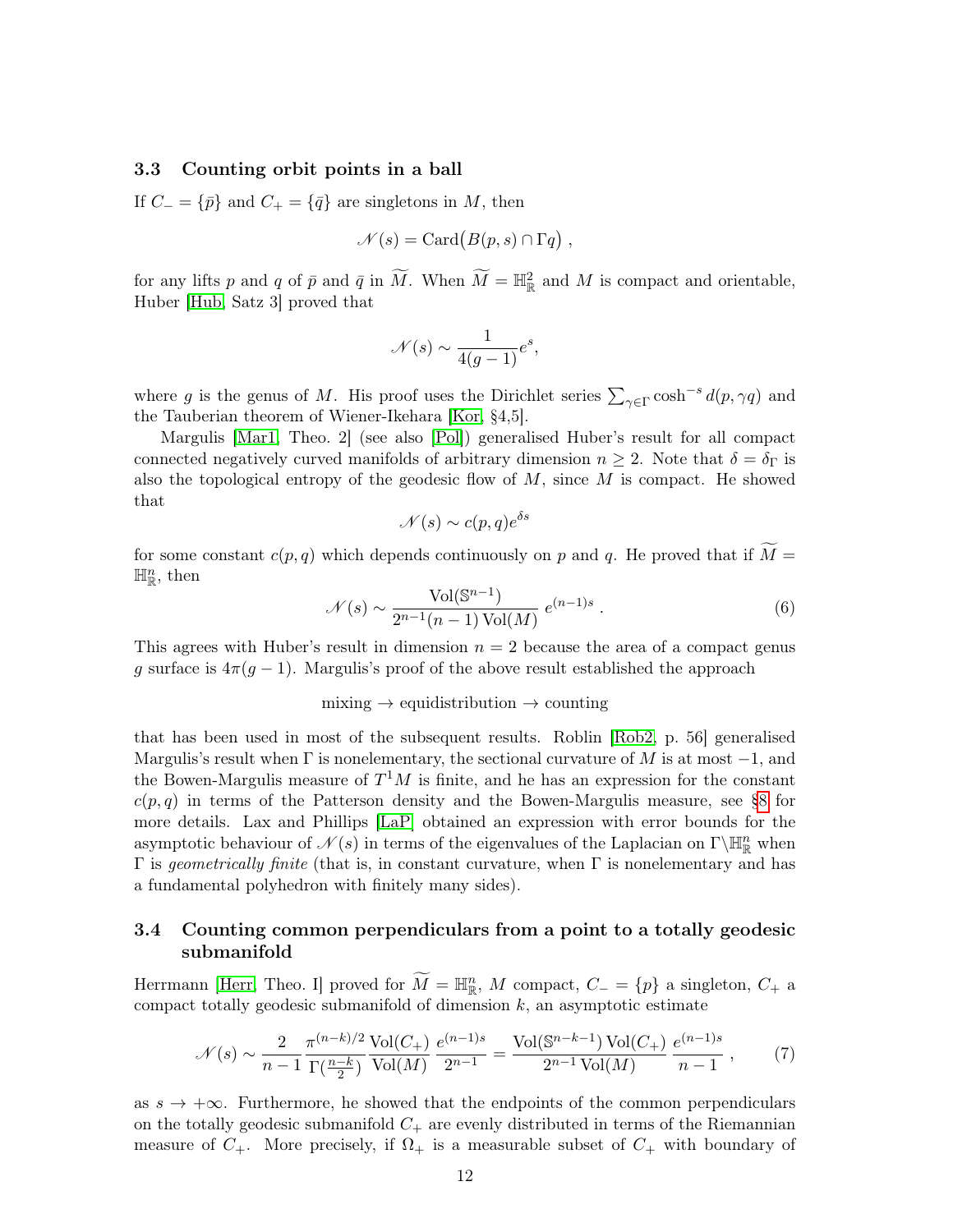(Lebesgue) measure 0, and if  $\mathcal{N}_{p,\Omega_{+}}(s)$  is the number of those common perpendiculars of  ${p}$  and  $C_+$  whose terminal endpoints are contained in  $\Omega_+$ , then, as  $s \to +\infty$ ,

<span id="page-12-0"></span>
$$
\mathcal{N}_{p,\Omega_{+}}(s) \sim \frac{\text{Vol}(\mathbb{S}^{n-k-1})\text{Vol}(\Omega_{+})}{2^{n-1}\text{Vol}(M)}\frac{e^{(n-1)s}}{n-1}.
$$
\n(8)

The method of proof was a generalisation of that used by Huber. The asymptotic [\(7\)](#page-11-0) was also treated in [\[EM\]](#page-40-2) as an illustration of their equidistribution result, see Theorem [3.](#page-15-1)

Oh and Shah [\[OS3\]](#page-41-4) generalised Herrmann's result in dimension 3 for  $\widetilde{M} = \mathbb{H}^3_{\mathbb{R}}$  and  $\Gamma$ geometrically finite (in which case  $\delta = \delta_{\Gamma}$  is the Hausdorff dimension of the limit set of Γ, see for instance [\[Bou\]](#page-39-10)). They showed that, as  $s \to +\infty$ ,

$$
\mathcal{N}(s) \sim c({p}, C_+)e^{\delta s}
$$

with a constant  $c({p}, C_+)$  generalising that of Roblin's result described above. Again, we postpone the description of the constant  $c({p}, {C_+})$  until [§8.](#page-32-0) This result is used in [\[OS3\]](#page-41-4) to study Γ-invariant families  $(P_i)_{i\in I}$  of possibly intersecting circles in  $\mathbb{S}^2$ , called "circle packings", that consist of a finite number of Γ-orbits such that the family of totally geodesic planes  $(P_i^*)_{i\in I}$  in the ball model of  $\mathbb{H}^3_{\mathbb{R}}$  with  $\partial_\infty P_i^* = P_i$  is locally finite. They consider the counting function

$$
N(T) = \text{Card}\{i \in I \; : \; \text{curv}_S(P_i^*) < T\},
$$

where the *spherical curvature* curv<sub>S</sub>  $P_i^*$  is the cotangent of the angle, at the origin 0 of the ball model of  $\mathbb{H}^3_{\mathbb{R}}$ , between the common perpendicular between  $\{0\}$  and  $P_i^*$ , and any geodesic ray from 0 which is tangent to  $P_i^*$  at infinity. Elementary hyperbolic geometry (the angle of parallelism formula, see for instance [\[Bea,](#page-39-11) p. 147]) implies that

$$
curv_S P_i^* = \sinh d(0, P_i^*) ,
$$

and thus, the above asymptotic estimate of  $\mathcal{N}(s)$  is equivalent to  $N(T) \sim c(p, C_{+})(2T)^{\delta}$ as  $T \to +\infty$ .

#### <span id="page-12-1"></span>3.5 Counting common perpendiculars between horoballs

When  $C_ - = C_ + = \mathcal{H}$  is a *Margulis cusp neighbourhood* (that is, the image by  $\widetilde{M} \to M$ of a Γ-orbit of horoballs, centered at fixed points of parabolic elements of Γ, with pairwise disjoint interiors), then results of  $|BHP, HeP2, Cos, Rob2|$  $|BHP, HeP2, Cos, Rob2|$  $|BHP, HeP2, Cos, Rob2|$  $|BHP, HeP2, Cos, Rob2|$  show that if  $\Gamma$  is geometrically finite (see [\[Bowd\]](#page-39-4) for a definition in variable curvature), then

$$
\mathcal{N}(s) \sim c(\mathcal{H}) e^{\delta s} ,
$$

as  $t \to +\infty$ , for some  $c(\mathcal{H}) > 0$ . Cosentino obtained explicit expressions for the constant  $c(\mathscr{H})$  in special arithmetic cases:  $\Gamma = \text{PSL}_2(\mathbb{Z})$  acts on the upper halfplane model of  $\widetilde{M} = \mathbb{H}^2_{\mathbb{R}}$  and the quotient space  $\text{PSL}_2(\mathbb{Z})\backslash \mathbb{H}^2_{\mathbb{R}}$  has a unique cusp that corresponds to the orbit of  $\infty$ . The orbit of the subset  $\widetilde{\mathscr{H}}$  of  $\mathbb{H}^2_{\mathbb{R}}$  consisting of points with vertical coordinates at least 1 maps under the quotient map to the maximal Margulis cusp neighbourhood of  $PSL_2(\mathbb{Z})\backslash \mathbb{H}^2_{\mathbb{R}}$ . The *Γ*-orbit of  $\widetilde{\mathscr{H}}$  consists of  $\widetilde{\mathscr{H}}$  and of the horoballs centered at all rational points  $\frac{p}{q}$  with  $gcd(p, q) = 1$  and with Euclidean diameter  $q^{-2}$ . The number of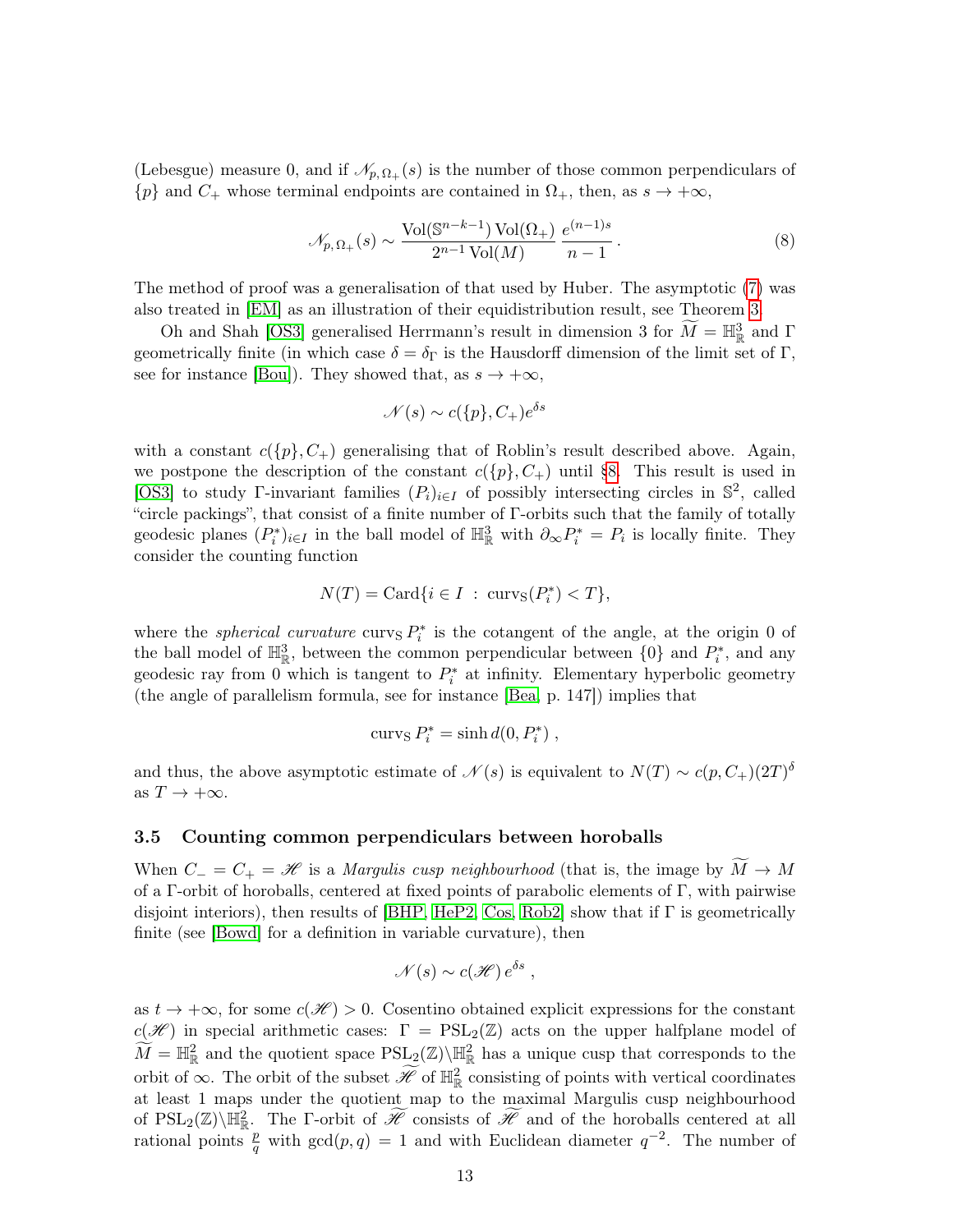such horoballs of diameter  $q^{-2}$  modulo the stabiliser of  $\infty$  (consisting of translations by the integers) is  $\phi(q)$ , where  $\phi$  is Euler's totient function. A classical result of Mertens on the average order of  $\phi$  (see for example [\[HaW,](#page-40-13) Theo. 330]) implies that

$$
\mathcal{N}(s) = \frac{3}{\pi^2} e^s + O(se^{s/2}),
$$

as  $s \to +\infty$ . Similarly, if  $\mathscr{O}_K$  is the ring of integers in  $K = \mathbb{Q}(\sqrt{2\pi})$ d) with  $d$  a negative squarefree integer and if  $D_K$  is the discriminant of K, then  $\Gamma = \text{PSL}(\mathscr{O}_K)$  acts on  $\mathbb{H}^3_{\mathbb{R}}$  by homographies as a cofinite volume discrete group of isometries. Let  $\mathscr H$  also be the image in  $\Gamma\backslash\mathbb{H}^3_{\mathbb{R}}$  of the set of points in  $\mathbb{H}^3_{\mathbb{R}}$  with vertical coordinates at least 1. A generalisation of the above argument gives, when  $D_K \neq -3, -4,$ 

<span id="page-13-3"></span>
$$
\mathcal{N}(s) = \frac{\pi}{\sqrt{|D_K|} \,\zeta_K(2)} \, e^{2s} + O(e^{3t/2}),\tag{9}
$$

as  $s \to +\infty$ , where  $\zeta_K$  is Dedekind's zeta function of K. See [\[Gro,](#page-40-14) Satz 2] and §6.1, §6.2 in [\[Cos\]](#page-39-13) for a proof, and [\[PaP8\]](#page-42-12) for further generalisations.

# <span id="page-13-2"></span>3.6 Counting common perpendiculars of horoballs and totally geodesic submanifolds

When  $\widetilde{M} = \mathbb{H}_{\mathbb{R}}^n$ , M has finite volume,  $C_{-}$  is a Margulis cusp neighbourhood of M and  $C_{+}$  is a finite volume totally geodesic immersed submanifold of M of dimension k with  $1 \leq k \leq n$ , we proved in [\[PaP4\]](#page-42-1) (see Theorem 1.1 and Lemma 3.1) the following result, announced in [\[PaP2\]](#page-42-13).

### Theorem 2 (Parkkonen-Paulin [\[PaP4\]](#page-42-1))  $As s \rightarrow +\infty$ ,

$$
\mathcal{N}(s) \sim \frac{\text{Vol}(\mathbb{S}^{n-k-1}) \text{Vol}(C_-) \text{Vol}(C_+)}{\text{Vol}(\mathbb{S}^{n-1}) \text{Vol}(M)} e^{(n-1)s}
$$

$$
= \frac{\text{Vol}(\mathbb{S}^{n-k-1}) \text{Vol}(\partial C_-) \text{Vol}(C_+)}{\text{Vol}(\mathbb{S}^{n-1}) \text{Vol}(M)} \frac{e^{(n-1)s}}{n-1} . \quad \Box
$$
(10)

Oh and Shah [\[OS1\]](#page-41-5) studied a counting problem analogous to the one described in [§3.4](#page-11-1) for a bounded (to simplify in this survey) family  $\mathscr P$  of circles in  $\mathbb R^2$  that consists of one (to simplify in this survey) orbit under a nonelementary subgroup  $\Gamma$  of  $PSL_2(\mathbb{C})$  such that the family  $\mathscr{P}^*$  of totally geodesic hyperplanes in the upper halfspace model of  $\mathbb{H}^3_{\mathbb{R}}$  whose boundaries are the circles of  $\mathscr P$  is locally finite. For any circle  $P \in \mathscr P$ , let curv<sub>S</sub> $(P)$  be the reciprocal of the radius of P, that is, the curvature of the circle P. For any  $T > 0$ , let

$$
N(T) = \text{Card}\{P \in \mathscr{P} : \text{curv}_{S}(P) < T\}.
$$

Oh and Shah showed [\[OS3,](#page-41-4) Theo. 1.2] that if  $\delta > 1$  and  $\Gamma$  is geometrically finite (see loc. cit. for more general assumptions)

<span id="page-13-1"></span><span id="page-13-0"></span>
$$
N(T) \sim c(\mathscr{P}) T^{\delta} \tag{11}
$$

for a constant  $c(\mathscr{P}) > 0$ , as  $T \to \infty$ . Furthermore, they proved that the endpoints of the common perpendiculars are evenly distributed on  $\partial \tilde{C}_-$  in the same sense as in Equation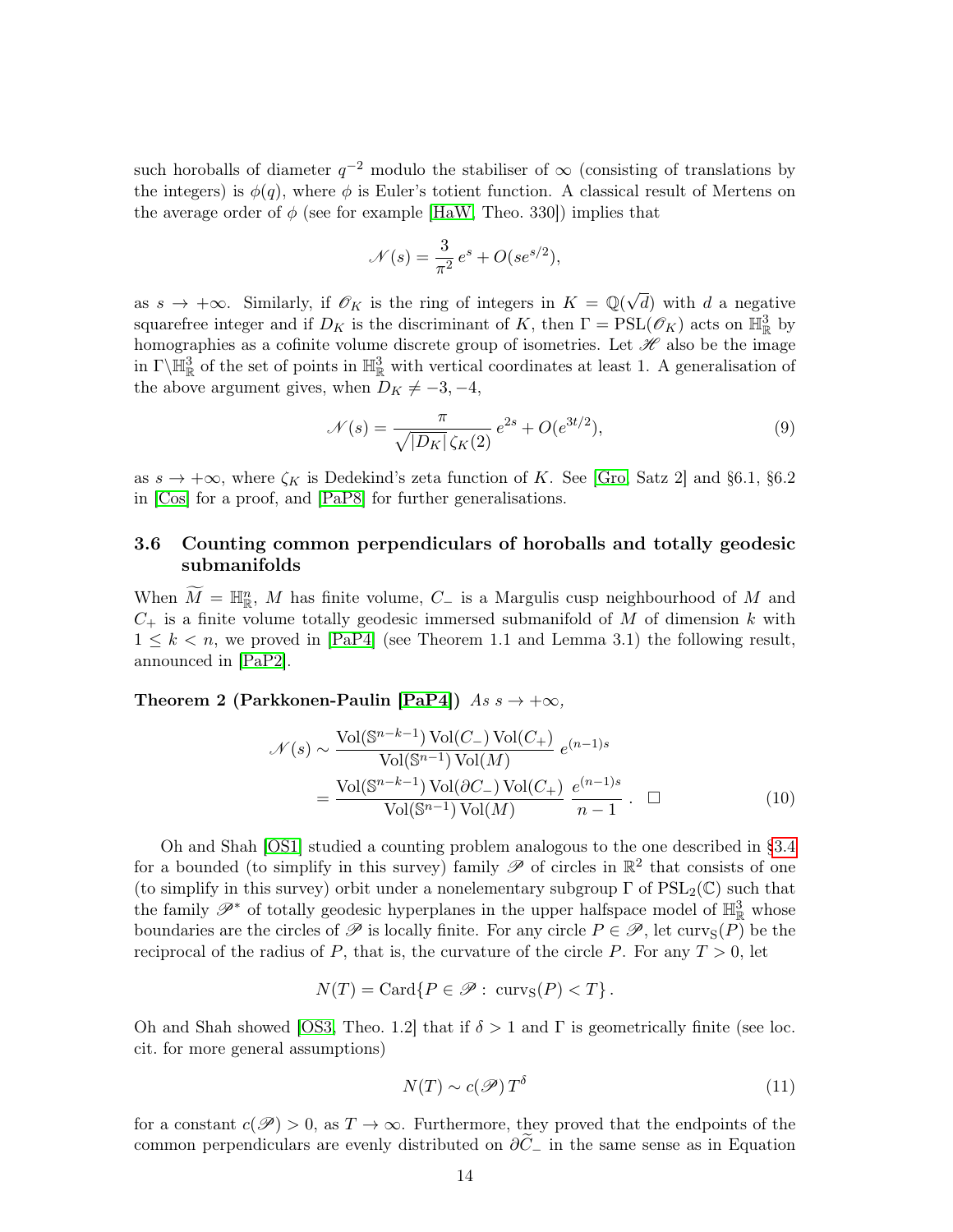[\(8\)](#page-12-0) in terms of a natural measure, which is the skinning measure pushed to the boundary, see [§8.](#page-32-0)

Let  $\widetilde{C}_{-}$  be the horoball that consists of the points in the upper half space model of  $\mathbb{H}^3_{\mathbb{R}}$ whose vertical coordinates are at least 1. Now,

$$
d(\widetilde{C}_-,\widetilde{C}_+) = \ln \mathrm{curv}_\mathrm{S}(\widetilde{C}_+)
$$

for any hyperbolic plane  $\widetilde{C}_+$  in  $\mathscr{P}^*$ . Hence, the result [\(11\)](#page-13-0) on circle packings has an interpretation as a counting result for the common perpendiculars between the image C<sup>−</sup> of  $\widetilde{C}_-$  and the image  $C_+$  of the hyperplanes of  $\mathscr{P}^*$  in M. We then have

$$
N(T) = \mathcal{N}_{C_{-},C_{+}}(\ln T).
$$

#### <span id="page-14-1"></span>3.7 The density of integer points on homogeneous varieties

Let us denote a generic element of the Euclidean space  $\mathbb{R}^{n+1}$  by  $x = (x_0, \bar{x})$ , where  $x_0 \in \mathbb{R}$ and  $\bar{x} = (x_1, \ldots, x_n) \in \mathbb{R}^n$ , and consider the quadratic form

$$
q(x) = -2x_0^2 + ||x||^2 = -x_0^2 + ||\bar{x}||^2 = -x_0^2 + x_1^2 + \dots + x_n^2
$$

of signature  $(1, n)$ . The identity component  $G = SO<sub>0</sub>(1, n)$  of the special orthogonal group of the form q is a connected semisimple real Lie group with trivial center when  $n \geq 2$ .

Let  $\mathbb{R}^{1,n} = (\mathbb{R}^{n+1}, \langle \cdot, \cdot \rangle)$  be the  $(n+1)$ -dimensional Minkowski space with the (indefinite) inner product

$$
\langle x, y \rangle = -x_0 y_0 + \sum_{i=1}^n x_i y_i
$$

where  $x = (x_0, x_1, \ldots, x_n), y = (y_0, y_1, \ldots, y_n) \in \mathbb{R}^{n+1}$ . The hyperboloid model of the *n*-dimensional real hyperbolic space  $\mathbb{H}^n_{\mathbb{R}}$  is the upper half  $\{x \in \mathbb{R}^{1,n} : q(x) = -1, x_0 > 0\}$ of the hyperboloid with equation  $q = -1$ , endowed with the Riemannian metric of constant sectional curvature −1 induced by the (positive definite) restriction of the indefinite inner product  $\langle \cdot, \cdot \rangle$  to the tangent space of the hyperboloid. The hyperbolic distance  $d(x, y)$  of two points  $x, y \in \mathbb{H}_{\mathbb{R}}^n$  has a simple expression in terms of the indefinite inner product: cosh  $d(x, y) = -\langle x, y \rangle$ . The restriction to  $\mathbb{H}^n_{\mathbb{R}}$  of the (left) linear action of G on  $\mathbb{R}^{1,n}$  is the group of orientation-preserving isometries of  $\mathbb{H}_{\mathbb{R}}^n$ .

Oh and Shah proved the following counting result (and even a more general one, see [\[OS2,](#page-41-6) Th. 1.2]) for linear orbits of (nonelementary torsion free discrete) geometrically finite subgroups  $\Gamma$  of G on the level sets of the form q, generalising a special case of a result of Duke, Rudnick and Sarnak [\[DRS\]](#page-39-14): For any  $m \in \mathbb{R}$ , let  $V_m = \{x \in \mathbb{R}^{n+1} : q(x) = m\}$ . Let  $w \in V_m - \{0\}$  be a vector such that the linear orbit  $\Gamma w$  is discrete. If  $\delta > 1$ , then by [\[OS2,](#page-41-6) Coro. 1.6]

<span id="page-14-0"></span>
$$
Card\{y \in \Gamma w : ||y|| < T\} \sim c(m)T^{\delta},\tag{12}
$$

with a constant  $c(m) > 0$  similar to those in the previous cases.

The above counting result is equivalent to three results on counting common perpendiculars, depending on the sign of  $m$ , as we will now explain. For convenience, we will restrict to the three essential cases  $m \in \{-1,0,1\}$ . Consider first the case  $q(w) = -1$ . Now, the orbit of w is contained in  $\mathbb{H}_{\mathbb{R}}^n$ . For any  $y \in \mathbb{H}_{\mathbb{R}}^n$ , we have  $\langle y, y \rangle = -y_0^2 + ||\bar{y}||^2 = -1$ . Thus,  $||y||^2 = 2y_0^2 + 1$ , and we have  $\cosh d(y,(1,0)) = -\langle (1,0), y \rangle = y_0 \sim \frac{1}{\sqrt{2}}$  $\frac{1}{2}||y||$  as  $||y|| \rightarrow +\infty$ .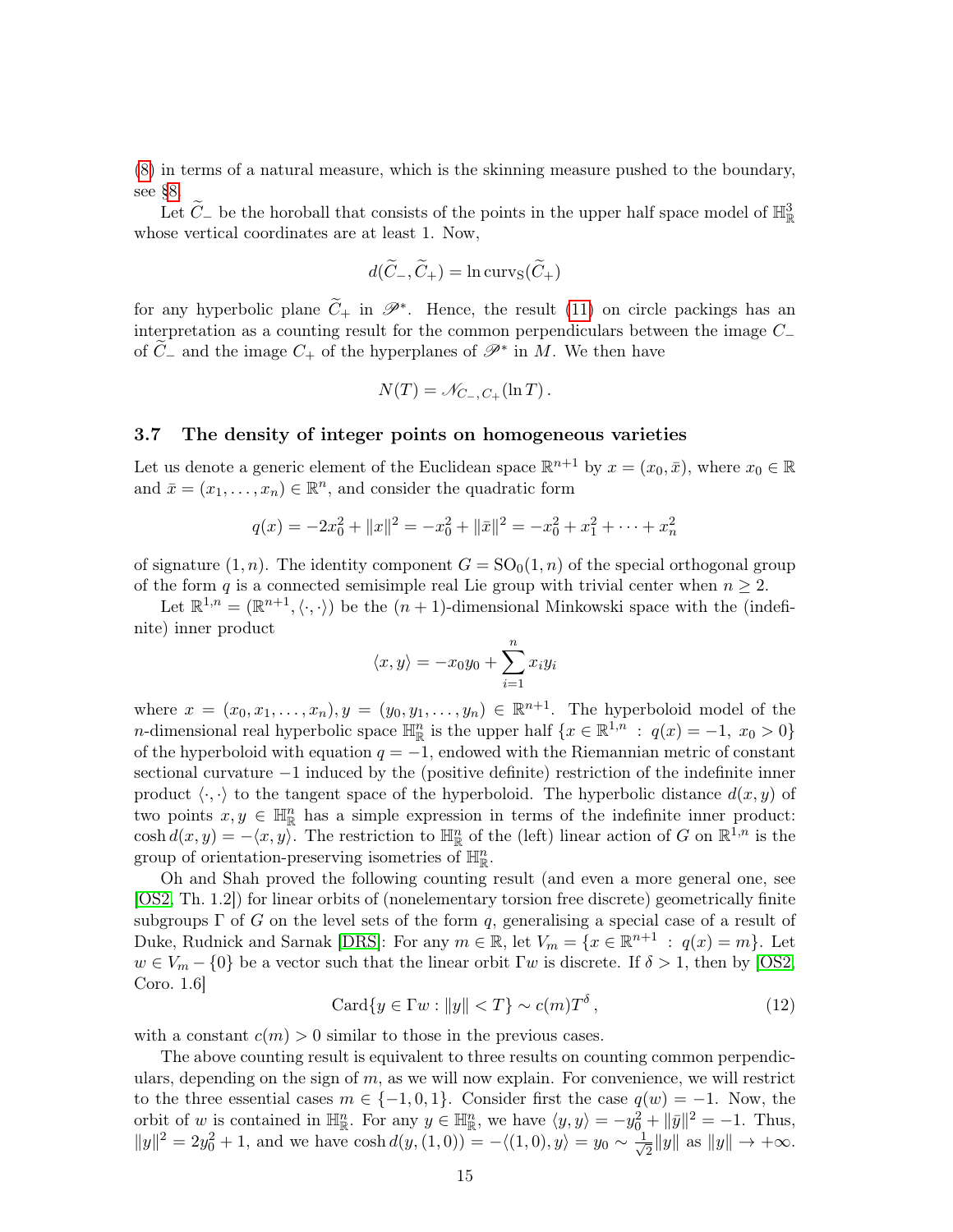Therefore, the asymptotic [\(12\)](#page-14-0) gives an asymptotic count of orbit points as in the results of Margulis and Roblin, see [§3.3.](#page-11-2)

If  $q(w) = 0$ , then w lies in the light cone of q and it defines a horosphere

$$
H_w = \{ y \in \mathbb{H}_{\mathbb{R}}^n : \langle y, w \rangle = -1 \}.
$$

Using a rotation with fixed point at  $(0, 1)$ , we can assume that  $w = (w_0, w_0, 0) \in \mathbb{R} \times \mathbb{R} \times$  $\mathbb{R}^{n-1}$ , with  $w_0 \neq 0$ . Now

$$
H_w = \{ y \in \mathbb{H}_{\mathbb{R}}^n : y_1 = y_0 - \frac{1}{w_0} \} = \{ y \in \mathbb{R}^{1,n} : y_0 = \frac{1}{2}(w_0 + \frac{1}{w_0}), y_1 = \frac{1}{2}(w_0 - \frac{1}{w_0}) \}.
$$

By the symmetry of the situation, it is clear that

$$
d((1,0),H_w) = d((1,0),(\frac{1}{2}(w_0 + \frac{1}{w_0}), \frac{1}{2}(w_0 - \frac{1}{w_0}),0)) = \operatorname{arcosh}(\frac{1}{2}(w_0 + \frac{1}{w_0}))
$$
  
=  $\ln w_0 = \ln ||w|| - \ln 2$ ,

so the asymptotic for the norms of points in the orbit of a point in the light cone is equivalent to an asymptotic of the distance of an orbit of horoballs from a point. The same counting problem is also considered by Kontorovich and Oh in [\[KoO\]](#page-41-7), and earlier in [\[Kon\]](#page-41-8) in the two-dimensional case.

In the third case, when  $q(w) = 1$ , the vector w defines a totally geodesic hyperplane  $w^{\perp} = \{y \in \mathbb{H}_{\mathbb{R}}^n : \langle y, w \rangle = 0\}$  in  $\mathbb{H}_{\mathbb{R}}^n$ . As in the two cases above, one can check that this asymptotic is equivalent to the asymptotic count of geodesic arcs starting at a fixed point and ending perpendicularly at an orbit of totally geodesic hyperplanes.

# <span id="page-15-0"></span>4 Using Eskin-McMullen's equidistribution theorem

In order to prove the kind of asymptotic results described in [§3,](#page-8-1) following Margulis [\[Mar1,](#page-41-0) [Mar2\]](#page-41-9), one usually proves first an appropriate equidistribution result using mixing, and this result is then used to study the common perpendiculars.

Eskin and McMullen [\[EM,](#page-40-2) Th. 1.2] proved a very general equidistribution theorem for Lie groups orbits using mixing properties and a technical "wave front lemma" in affine symmetric spaces.

<span id="page-15-1"></span>Theorem 3 (Eskin-McMullen) Let G be a connected semisimple real Lie group with finite center. Let  $\sigma : G \to G$  be an involutive Lie group automorphism, and H be its fixed subgroup. Let  $\Gamma$  be a lattice in G and let m be the unique G-invariant probability measure on  $\Gamma \backslash G$ . Assume that the projection of  $\Gamma$  to  $G/G'$  is dense for all noncompact connected normal Lie subgroups G' of G, and that  $\Gamma \cap H$  is a lattice in H. Let  $Y = (\Gamma \cap H) \backslash H$  and let  $\mu_g$  be the image by the right multiplication by g of the unique H-invariant probability measure on Y. Then, for every  $f : \Gamma \backslash G \to \mathbb{R}$  which is continuous with compact support,

$$
\int_{Yg} f(h) \, d\mu_g(h) \to \int_{\Gamma \backslash G} f(x) \, dm(x),
$$

as g goes to infinity in  $H\backslash G$ .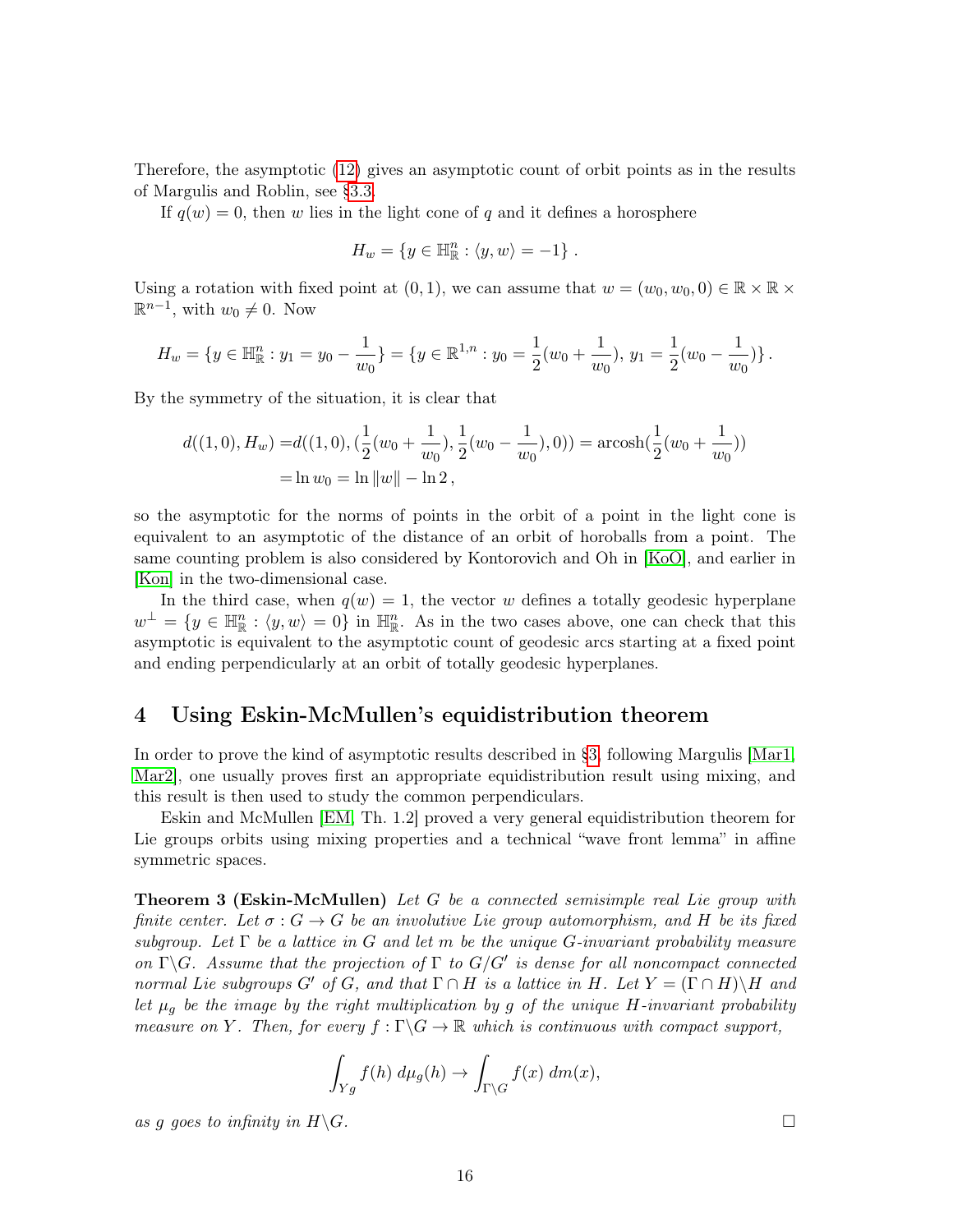This result is used in [\[EM\]](#page-40-2) to prove a result of Duke, Rudnick and Sarnak [\[DRS\]](#page-39-14) on counting integral points on homogeneous varieties, see [§3.7.](#page-14-1)

In [\[PaP4\]](#page-42-1), we proved the following equidistribution result using mixing and hyperbolic geometry, as a tool to prove the asymptotic estimate [\(10\)](#page-13-1). A modification of the proof in [\[PaP4\]](#page-42-1) enabled us to prove the general equidistribution result in variable curvature in [\[PaP6\]](#page-42-4), whose tools are also used for the counting result of [\[PaP7\]](#page-42-5) that we describe in [§8.](#page-32-0) Here, at the instigation of Hee Oh, we present a different proof using Theorem [3,](#page-15-1) which also serves as an illustration of the use of Theorem [3.](#page-15-1)

<span id="page-16-0"></span>Theorem 4 (Parkkonen-Paulin [\[PaP4\]](#page-42-1)) Let M be a complete connected hyperbolic manifold with finite volume. Let  $C$  be a nonempty proper totally geodesic immersed submanifold of M with finite volume. The induced Riemannian measure on  $g^t\partial^1_+C$  equidistributes to the Liouville measure as  $t \to +\infty$ :

$$
\operatorname{Vol}_{g^t \partial^1_+ C}/\|\operatorname{Vol}_{g^t \partial^1_+ C}\| \ \stackrel{*}{\rightharpoonup} \ \operatorname{Vol}_{T^1 M}/\|\operatorname{Vol}_{T^1 M}\| \ .
$$

More general versions of the above result appear in [\[OS2,](#page-41-6) Theo. 1.8], [\[PaP6,](#page-42-4) Theo. 17] and [\[PaP7,](#page-42-5) Theo. 20] in the presence of potentials.

We use below the notation introduced in [§3.7.](#page-14-1) Before giving the proof of this result, let us review some preliminaries on the action on  $T^1\mathbb{H}^n_{\mathbb{R}}$  of the orientation-preserving isometry group  $G = SO_0(1,n)$  of the hyperboloid model of  $\mathbb{H}^n_{\mathbb{R}}$ , where  $n \geq 2$ . Let  $(e_0, e_1, \ldots, e_n)$ be the canonical basis of  $\mathbb{R}^{1,n}$ , and let  $w_0 = (1,0,\ldots,0) \in \mathbb{H}_{\mathbb{R}}^n$ . For any  $1 \leq k < n$ , we embed  $\mathbb{H}^k_{\mathbb{R}}$  isometrically in  $\mathbb{H}^n_{\mathbb{R}}$  as the intersection of  $\mathbb{H}^n_{\mathbb{R}}$  with the linear subspace given by the equations  $x_{k+1} = x_{k+2} = \cdots = x_n = 0$ . For any  $p \in \mathbb{N}$ , let  $I_p$  be the  $p \times p$  identity matrix. Let  $H_k$  be the subgroup of G that consists of the fixed points of the involution  $\sigma_k: G \to G$  defined by  $\sigma_k(g) = J_k g J_k^{-1}$ , where  $J_k = \begin{pmatrix} I_{k+1} & 0 \\ 0 & -I_k \end{pmatrix}$ 0  $-I_{n-k}$ ). Note that  $H_k$  is isomorphic to  $(O(1, k) \times O(n - k)) \cap G$ , hence contains  $SO_0(1, k) \times SO(n - k)$  with index 2. Let us identify  $SO(n-1)$  with its image in  $SO(n)$ , and similarly  $SO(n)$  with its image in G, by the maps  $x \mapsto \begin{pmatrix} 1 & 0 \\ 0 & x \end{pmatrix}$  $0\quad x$ ). Let  $\lambda_G$  and  $\lambda_{H_k}$  be fixed left Haar measures on G and  $H_k$ .

The group G acts transitively on  $T^1\mathbb{H}^n_{\mathbb{R}}$  and its action commutes with the geodesic flow, the stabiliser of  $e_1 \in T^1 \mathbb{H}_{\mathbb{R}}^n$  being  $\text{SO}(n-1)$ . Note that  $H_k$  is the subgroup of G which preserves  $\mathbb{H}_{\mathbb{R}}^k$ . It acts transitively on the unit normal bundle  $\partial^1_+\mathbb{H}_{\mathbb{R}}^k$ .

The orbital map  $g \mapsto ge_1$  from G to  $T^1 \mathbb{H}^n_{\mathbb{R}}$  induces a diffeomorphism  $\overline{\varphi}$ :  $G/\mathrm{SO}(n-1) \to$  $T^1\mathbb{H}^n_{\mathbb{R}}$  which is equivariant for the left actions of G. The commutativity of the diagram

$$
G/\operatorname{SO}(n-1) \longrightarrow G/\operatorname{SO}(n)
$$
  
\n
$$
\downarrow \simeq \overline{\varphi} \qquad \qquad \downarrow \simeq
$$
  
\n
$$
T^{1}\mathbb{H}_{\mathbb{R}}^{n} \longrightarrow \qquad \mathbb{H}_{\mathbb{R}}^{n}
$$

and the fact that the Riemannian measure of  $\mathbb{S}^{n-1} \simeq SO(n)/SO(n-1)$  is the unique (up to multiplication by a positive constant) positive Borel measure which is invariant under rotations imply that the image of  $\lambda_G$  by the smooth map  $g \mapsto \overline{\varphi}(g\,SO(n-1))$  is a multiple of  $\mathrm{Vol}_{T^1 \mathbb{H}^n_{\mathbb{R}}}$ .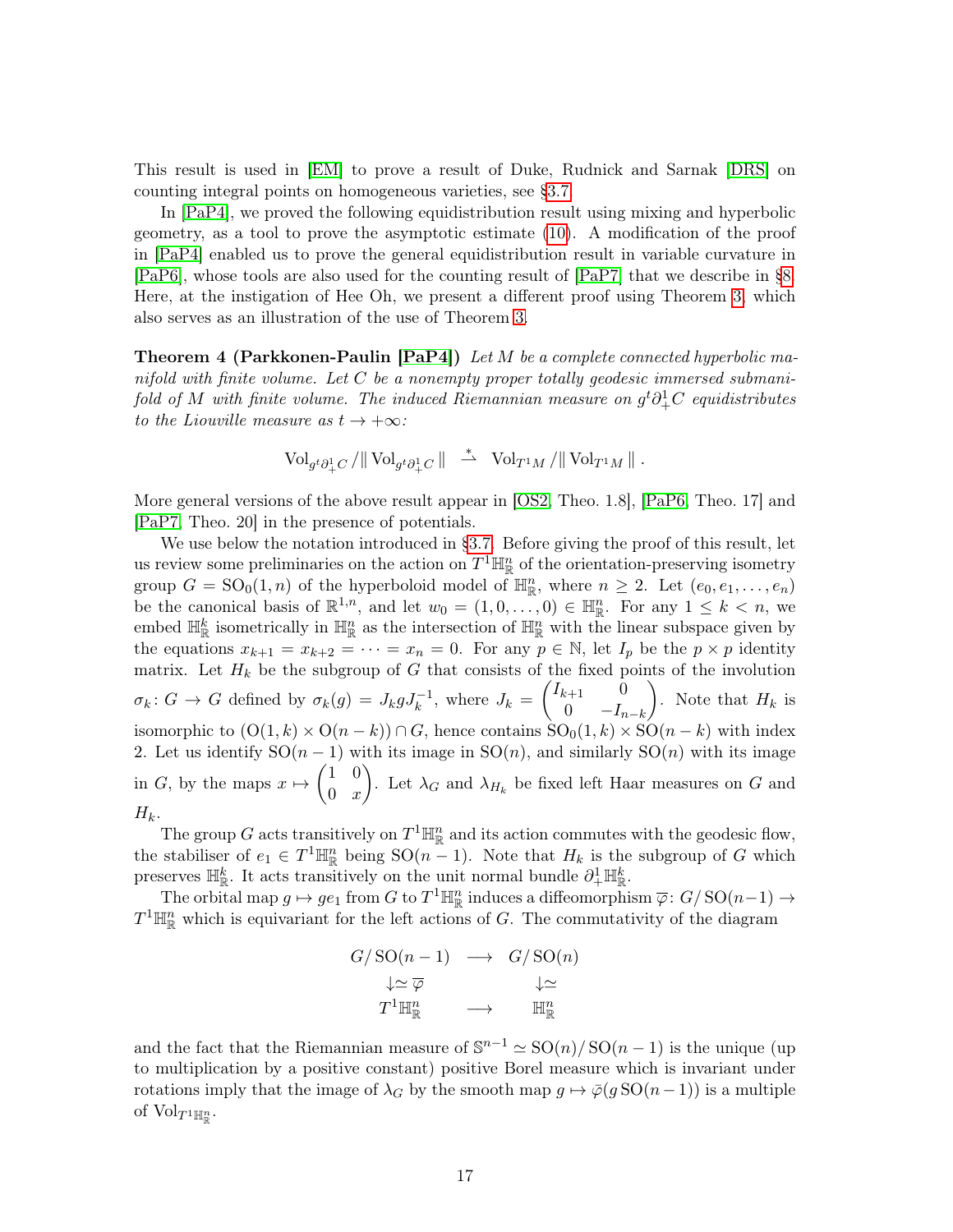Consider the one-parameter subgroup  $(a_t)_{t\in\mathbb{R}}$  of G, where

$$
a_t = \begin{pmatrix} \cosh t & \sinh t & 0 \\ \sinh t & \cosh t & 0 \\ 0 & 0 & I_{n-1} \end{pmatrix}.
$$

The action  $g \mapsto ga_t$  of  $a_t$  by right translations on G commutes with that of SO $(n-1)$ . A calculation in hyperbolic geometry shows that  $a_t e_1$  is the image of the unit tangent vector  $e_1 \in T_{w_0}^1 \mathbb{H}^n_{\mathbb{R}}$  under the geodesic flow  $g^t$  in  $T^1 \mathbb{H}^n_{\mathbb{R}}$ . Thus, by equivariance,  $\overline{\varphi}(ga_t \text{SO}(n-1)) =$  $g^t\overline{\varphi}(g\widetilde{SO}(n-1))$  for all  $g\in G$  and all  $t\in\mathbb{R}$ . Let us fix a group element  $r\in\mathrm{SO}(n)$ which maps  $e_1$  to  $e_n$ . As the measures under consideration are induced by differential forms, homogeneity arguments imply that the image measure of  $\lambda_{H_k}$  by the smooth  $H_k$ equivariant map  $h \mapsto \overline{\varphi}(hra_t\operatorname{SO}(n-1))$  is a multiple of  $\operatorname{Vol}_{g^t \partial^1_+\mathbb{H}^k_\mathbb{R}}$ .

**Proof of Theorem [4.](#page-16-0)** By additivity, we can assume that C is connected. Let  $\overline{M} \to M$  be the Riemannian orientation cover of  $M$  (which is the identity map if  $M$  is orientable), and let  $\overline{C} \to C$  be the one of C, so that  $\overline{C}$  is a connected immersed totally geodesic submanifold of  $\overline{M}$ . As the image measures by the finite cover  $T^1\overline{M} \to T^1M$  of  $Vol_{g^t \partial^1_+\overline{C}}$  and  $Vol_{T^1\overline{M}}$ are  $\text{Vol}_{g^t \partial^1_+ C}$  and  $\text{Vol}_{T^1 M}$ , respectively, we only have to show that the Riemannian measure of  $g^t \partial^1_+ \overline{C}$  equidistributes to the Liouville measure of  $T^1\overline{M}$  as  $t \to +\infty$ . We may, therefore, assume that M and C are oriented.

Let us fix a universal Riemannian cover  $\mathbb{H}^n_{\mathbb{R}} \to M$ . Its covering group  $\Gamma$  is a lattice in  $G$ , since M has finite volume. We may assume that the image of  $\mathbb{H}_{\mathbb{R}}^k$  under this covering map is C. We define  $H = H_k$  as above. Since C has finite volume,  $\Gamma \cap H$  is a lattice in H. Since r fixes  $e_0$  and sends  $e_1$  to  $e_n$  which is perpendicular to  $\mathbb{H}_{\mathbb{R}}^k$ , the map  $t \mapsto \pi(r_{i}e_1)$  from [0, +∞[ to  $\mathbb{H}^n_{\mathbb{R}}$  is a geodesic ray starting perpendicularly to  $\mathbb{H}^k_{\mathbb{R}}$ . Since H is the stabiliser of  $\mathbb{H}_{\mathbb{R}}^k$ , the map  $t \mapsto Hra_te_1$  from  $[0, +\infty[$  to  $H\backslash\mathbb{H}_{\mathbb{R}}^n$  tends to infinity. Hence the map  $t \mapsto Hra_t$  from  $[0, +\infty[$  to  $H\backslash G$  tends to infinity.

Since the connected semi-simple real Lie group  $G$  has trivial center, and only one noncompact factor, the projection of  $\Gamma$  to  $G/G'$  is dense for all noncompact connected normal Lie subgroups  $G'$  of G. (In fact, G has no compact factor, and any lattice in G is irreducible, see for instance [\[Mos\]](#page-41-10)).

We can now use Theorem [3](#page-15-1) to conclude that as t tends to  $+\infty$ , the measure  $\mu_t$  on  $\Gamma \backslash G$ with support  $\Gamma Hra_t$  which is defined to be the translate by  $ra_t$  of the unique H-invariant probability measure on  $(\Gamma \cap H)\backslash H$ , equidistributes towards the probability measure m on  $\Gamma \backslash G$  induced by  $\lambda_G$ . Let  $p : \Gamma \backslash G \to \Gamma \backslash G / \mathrm{SO}(n-1)$  be the canonical projection. The G-equivariant diffeomorphism  $\overline{\varphi}: G/\mathrm{SO}(n-1) \to T^1 \mathbb{H}_{\mathbb{R}}^n$  induces a diffeomorphism  $\varphi : \Gamma \backslash G / \mathrm{SO}(n-1) \to T^1M$  such that  $\varphi(\Gamma ga_t \mathrm{SO}(n-1)) = g^t \varphi(\Gamma g \mathrm{SO}(n-1))$  for all  $g \in G$  and  $t \in \mathbb{R}$ . By the homogeneity argument just before the beginning of the proof and covering arguments, and since direct images of measures preserve the total masses, we have  $\varphi_*(p_*\mu_t) = \frac{1}{\text{Vol}(g^t \partial_+^1 C)} \text{Vol}_{g^t \partial_+^1 C}$  and  $\varphi_*(p_*m) = \frac{1}{\text{Vol}(T^1 M)} \text{Vol}_{T^1 M}$ . As taking direct images of measures by a given continuous map is continuous in the weak-\* topology, the measures  $\frac{1}{\text{Vol}(g^t \partial^1_+ C)} \text{Vol}_{g^t \partial^1_+ C} = (\varphi \circ p)_* \mu_t$  equidistribute to  $(\varphi \circ p)_* m = \frac{1}{\text{Vol}(T^1 M)} \text{Vol}_{T^1 M}$ in  $T^1M$  as t tends to  $+\infty$ , which is what we wanted to prove.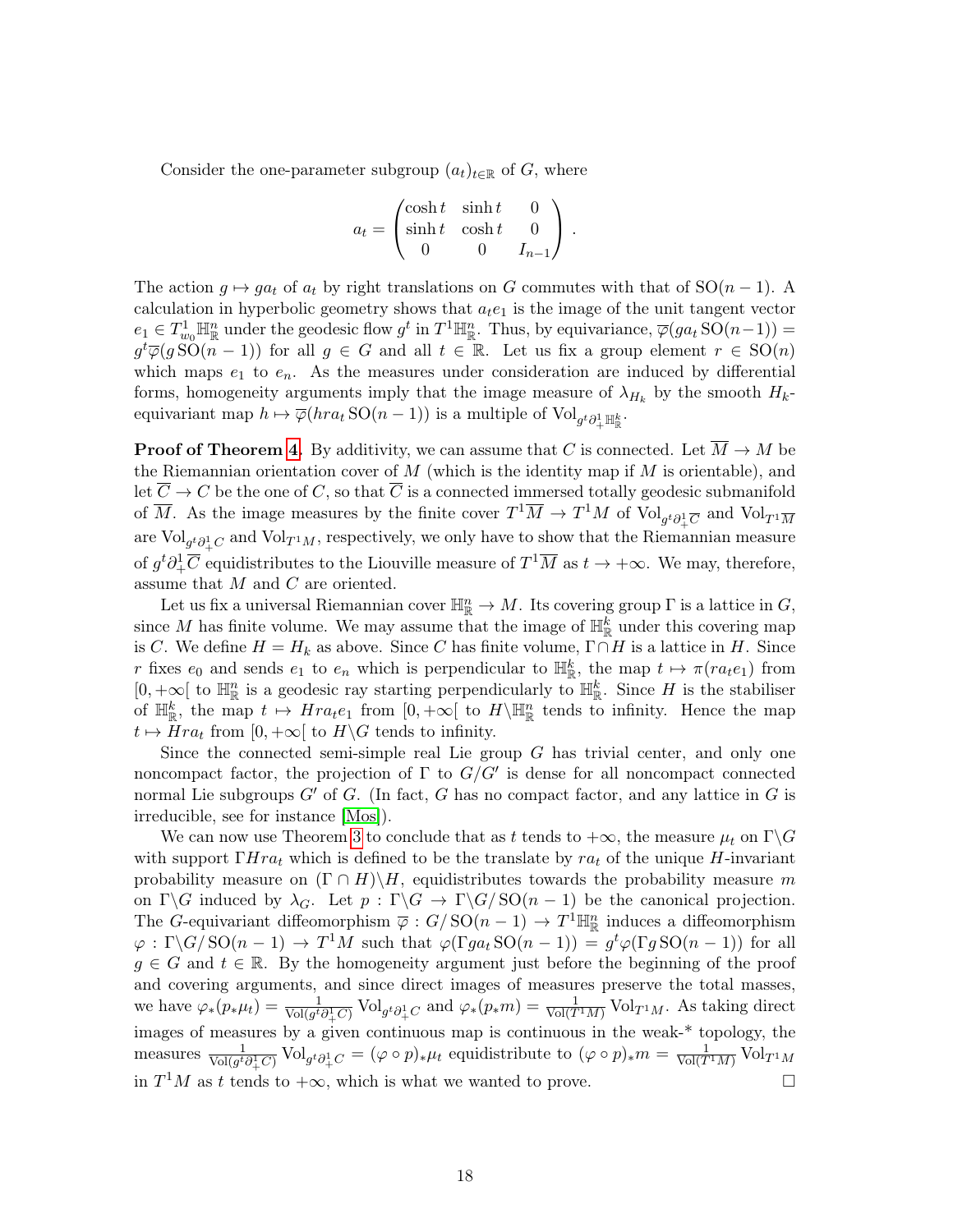# <span id="page-18-0"></span>5 Arithmetic applications

If the manifold  $M$  is arithmetically defined, many counting results for common perpendiculars have an arithmetic interpretation. In this section, we will review some of these arithmetic applications. The arithmetically defined groups in this section will, in general, have torsion. This is not a problem however, as the geometric counting result used in the various cases below is indeed valid in this more general context. In certain cases, the interaction has also worked in the opposite direction, as evidenced by the results of Cosentino in [§3.5.](#page-12-1)

#### <span id="page-18-1"></span>5.1 Counting representations of integers by binary quadratic forms

Let  $Q(X, Y) = aX^2 + bXY + cY^2$  be an integral binary quadratic form with *discriminant*  $\Delta = b^2 - 4ac$ . An element  $x \in \mathbb{Z}^2$  is a representation of an integer n by Q if  $Q(x) = n$ , and the representation is *primitive* if the components of  $x$  are relatively prime. If  $Q$  is positive definite (equivalently, if  $\Delta < 0$  and  $a > 0$ ), then the number  $N(t)$  of representations of integers that are at most t equals the number of lattice points of  $\mathbb{Z}^2$  inside the ellipse defined by the equation  $Q(x) = t$ . The asymptotics of this number (Gauss' circle problem) have been studied extensively, and the best known result with an error bound

$$
N(t) = \frac{2\pi}{\sqrt{-\Delta}} t + O(t^{131/416})
$$

is due to Huxley [\[Hux\]](#page-40-15). Gauss already had a solution with a worse bound on the error term.

The modular group  $SL_2(\mathbb{Z})$  acts on the right by precomposition on the set of binary quadratic forms, preserving the discriminant, and linearly on the left on  $\mathbb{Z}^2$ . Let us assume that  $Q$  is primitive (that is, the coefficients  $a, b$  and  $c$  are relatively prime), indefinite (that is,  $\Delta > 0$  and not the product of two integral linear forms. The stabiliser of a form f in  $SL_2(\mathbb{Z})$ , called the group of automorphs of f, is

$$
SO(Q, \mathbb{Z}) = \{ \gamma \in SL_2(\mathbb{Z}) : Q \circ \gamma = Q \}
$$
  
= 
$$
\left\{ \gamma_{Q,t,u} = \begin{pmatrix} \frac{t - bu}{2} & -cu \\ au & \frac{t + bu}{2} \end{pmatrix} : t, u \in \mathbb{Z}, t^2 - \Delta u^2 = 4 \right\},
$$

see for instance [\[Lan,](#page-41-11) Theo. 202]. This group is infinite and thus any nonzero integer that is represented by the form  $Q$  is represented infinitely many times. Accordingly, in the generalisation of the circle problem for these forms, one counts the number of orbits of lattice points under the linear action of  $SO(Q, \mathbb{Z})$  between the hyperbolas defined by the equations  $|Q(x)| = t$ . With  $\mathscr P$  the set of relatively prime elements of  $\mathbb{Z}^2$ , let

$$
\tilde{\Psi}_Q(t) = \text{Card}(\text{SO}(Q,\mathbb{Z})\backslash\{x\in\mathbb{Z}^2 : |Q(x)|\leq t\})
$$

and

$$
\Psi_Q(t) = \mathrm{Card}\big(\operatorname{SO}(Q,{\mathbb Z}) \backslash \{x\in \mathscr{P} \ : \ |Q(x)|\leq t\}\big)
$$

be the counting functions of all the representations and of the primitive representations by Q. The asymptotics of  $\Psi_Q(t)$  are also known, see for example [\[Coh,](#page-39-15) p. 164] for a proof. It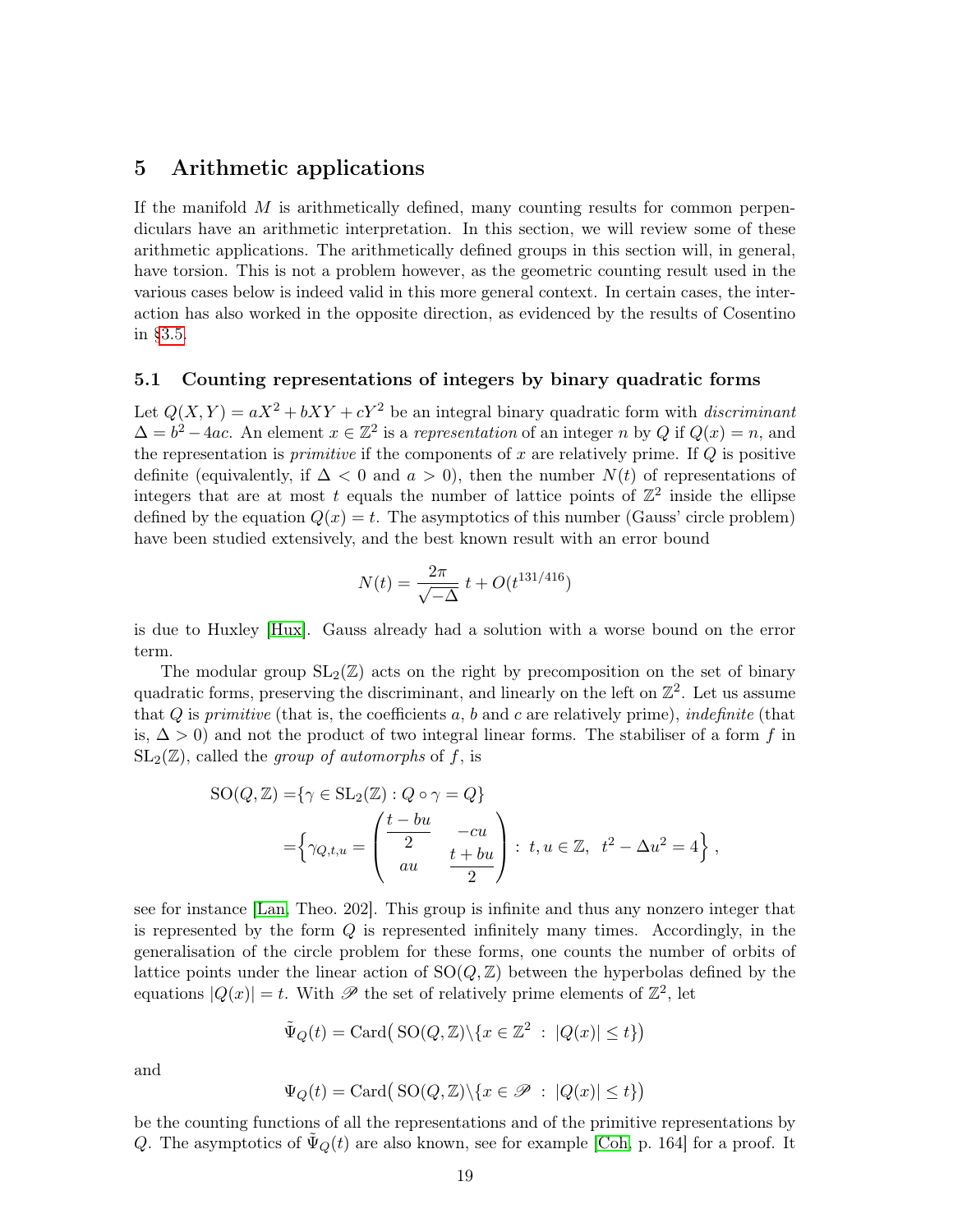turns out that the asymptotic result on the counting function  $\mathcal{N}(s)$  for a horoball and a totally geodesic subspace can be used to give a different proof of this result.

Let us first observe that an asymptotic result for the primitive representations implies one for all representations. Assume that  $\Psi_Q(t) = ct + O(t^{1-\epsilon})$  for some  $c, \epsilon > 0$ . For any  $k \in \mathbb{N}$ , let

$$
\Psi_{Q,k}(t) = \text{Card}(SO(Q,\mathbb{Z})\setminus\{x = (x_1,x_2) \in \mathbb{Z} : \text{gcd}(x_1,x_2) = k, |Q(x)| \le t\}).
$$

Now,  $\Psi_{Q,k}(t) = \Psi_Q(k^{-2}t)$  and

$$
\tilde{\Psi}_Q(t) = \sum_{k=1}^{\infty} \Psi_{Q,k}(t) = \sum_{k=1}^{\infty} \Psi_Q(k^{-2}t) = \sum_{k=1}^{\infty} ck^{-2}t + O((k^{-2}t)^{1-\epsilon}) = c\,\zeta(2)t + O(t^{1-\epsilon}).
$$

We will now explain how to obtain an asymptotic estimate for  $\Psi_{\mathcal{O}}(t)$  from the solution of the geometric counting problem of [§3.6.](#page-13-2) We use the upper halfplane model of  $\mathbb{H}_{\mathbb{R}}^2$ . The subgroup  $PSO(Q, \mathbb{Z})$  of  $PSL_2(\mathbb{Z})$  is a cyclic group generated by a hyperbolic element. Its index  $i_Q$  in the stabiliser  $\Gamma_Q$  of the geodesic line  $C_Q$  invariant under PSO $(Q, \mathbb{Z})$  is either 2 or 1 depending on whether or not the corresponding locally geodesic line on the modular surface  $PSL_2(\mathbb{Z})\backslash \mathbb{H}^2_{\mathbb{R}}$  passes through the cone point of order 2. Let  $(t_Q, u_Q)$  be the fundamental solution of the Pell-Fermat equation  $t^2 - \Delta u^2 = 4$ , and let  $R_Q = \ln \frac{t_Q + u_Q \sqrt{\Delta}}{2}$ 2 be the regulator of Q. It is easy to check that the length of the closed geodesic  $\Gamma_Q\backslash\overline{C}_Q$  is  $\frac{2R_Q}{i_Q}$ .  $i_Q$ 

The stabiliser U of  $(1,0) \in \mathbb{Z}^2$  for the linear action of  $SL_2(\mathbb{Z})$  is the subgroup that consists of integral upper triangular unipotent matrices. Geometrically, the image  $\Gamma_{\infty}$  of U in  $PSL_2(\mathbb{Z})$  is the stabiliser in  $PSL_2(\mathbb{Z})$  of the horoball  $\mathscr{H} = \{z \in \mathbb{C} : \text{Im } z \geq 1\}$  in  $\mathbb{H}_{\mathbb{R}}^2$ . The horoball  $\mathscr H$  is precisely invariant, that is, each element of  $PSL_2(\mathbb Z)$  either preserves  $\mathscr H$  or maps  $\mathscr H$  to a horoball whose interior is disjoint from  $\mathscr H$ . As  $\mathscr H$  is the maximal such horoball at  $\infty$ , it corresponds to the maximal Margulis cusp neighbourhood of the unique cusp of the quotient space  $\text{PSL}_2(\mathbb{Z})\backslash \mathbb{H}^2_{\mathbb{R}}$ .

The length of the common perpendicular of  $\mathcal{H}$  and the hyperbolic line  $C_Q$  stabilised by  $SO(Q, \mathbb{Z})$  is  $\ln \frac{2|a|}{\sqrt{\Delta}}$ . For all  $\gamma = \pm \begin{pmatrix} A & B \\ C & D \end{pmatrix}$  in  $PSL_2(\mathbb{Z})$ , a simple computation (see [\[PaP4,](#page-42-1) Lem. 4.2) shows that the length of the common perpendicular of  $\mathscr H$  and the image under  $\gamma$  of  $C_Q$  is

$$
\ln \frac{2}{\sqrt{\Delta}} |Q(D, -C)| .
$$

Thus, Corollaire 3.9 of [\[PaP4\]](#page-42-1), which generalises the result of Equation [\(10\)](#page-13-1) to the case of groups with torsion, and [\[PaP7,](#page-42-5) §6] (see [§9\)](#page-35-0) for the error term, give that there exists  $\kappa > 0$ such that

$$
\Psi_Q(s) = i_Q \operatorname{Card} \left\{ [\gamma] \in \Gamma_{\infty} \backslash \Gamma / \Gamma_Q : d(\mathscr{H}_{\infty}, \gamma C_Q) \le \ln \left( \frac{2}{\sqrt{\Delta}} s \right) \right\}
$$
  
\$\sim i\_Q \frac{\operatorname{Vol}(\mathbb{S}^0) \operatorname{Vol}(\Gamma\_{\infty} \backslash \mathscr{H}\_{\infty}) \operatorname{Vol}(\Gamma\_Q \backslash C\_Q)}{\operatorname{Vol}(\mathbb{S}^1) \operatorname{Vol}(\Gamma \backslash \mathbb{H}\_{\mathbb{R}}^2)} \left( \frac{2}{\sqrt{\Delta}} s \left( 1 + \operatorname{O}(s^{-\kappa}) \right) \right) \newline = \frac{12 \, R\_Q}{\pi^2 \sqrt{\Delta}} s \left( 1 + \operatorname{O}(s^{-\kappa}) \right), \end{aligned}

see [\[PaP4,](#page-42-1) §4] for more details and more applications, in particular to counting representations satisfying congruence relations, and to [\[PaP7,](#page-42-5) §6] for error terms.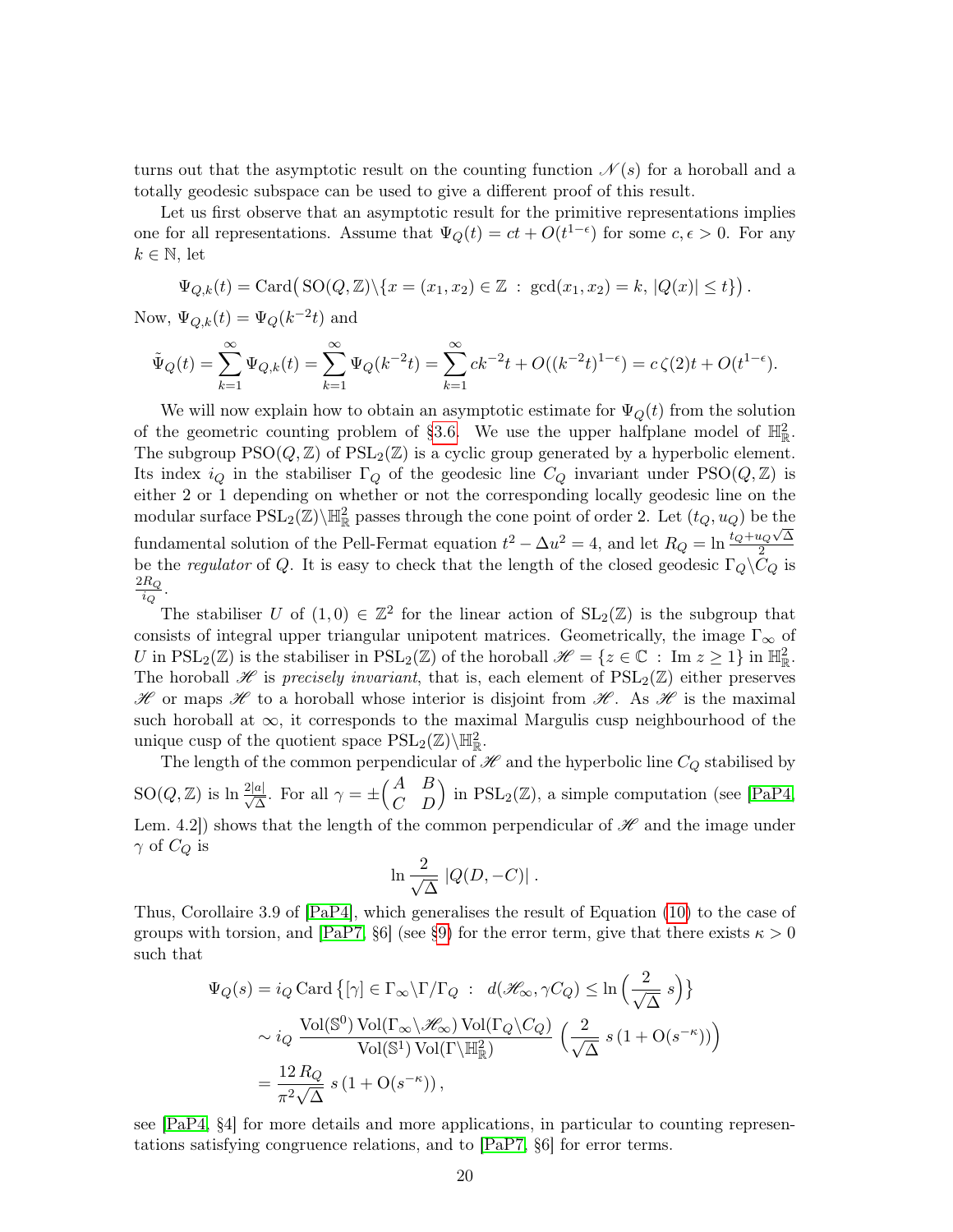#### 5.2 Counting representations of integers by binary Hermitian forms

A function  $f: \mathbb{C}^2 \to \mathbb{R}$  is a *binary Hermitian form* if there are constants  $a, c \in \mathbb{R}$  and  $b \in \mathbb{C}$ , called the *coefficients* of f, such that for all  $u, v \in \mathbb{C}$ ,

<span id="page-20-1"></span>
$$
f(u,v) = a|u|^2 + 2\operatorname{Re}(bu\overline{v}) + c|v|^2 = (\overline{u} \quad \overline{v})\begin{pmatrix} a & b \\ \overline{b} & c \end{pmatrix}\begin{pmatrix} u \\ v \end{pmatrix}.
$$
 (13)

Let K be an imaginary quadratic number field, with discriminant  $D_K$  and ring of integers  $\mathscr{O}_K$ . If the coefficients of the Hermitian form f satisfy  $a, c \in \mathbb{R} \cap \mathscr{O}_K = \mathbb{Z}$  and  $b \in \mathscr{O}_K$ , then we say that f is integral (over  $K$ ). It is easy to check that the values of the restriction of an integral binary Hermitian form to  $\mathscr{O}_K \times \mathscr{O}_K$  are rational integers. If the *discriminant*  $\Delta(f) = |b|^2 - ac$  of f is positive, then we say that f is *indefinite*, which is equivalent to saying that f takes both positive and negative values.

A binary Hermitian form naturally gives rise to a quaternary quadratic form. The representations of integers by positive definite quaternary quadratic forms have been studied for a long time (including Lagrange's four square theorem, see also the work of Ramanujan as in [\[Klo\]](#page-41-12)).

In the case of indefinite forms, the counting problem is again complicated by the presence of an infinite group of automorphs: The group  $SL_2(\mathscr{O}_K)$  acts on the right by precomposition on the set of (indefinite) integral binary Hermitian forms, and the stabiliser of such a form under this action is, analogously to the case of binary quadratic forms treated in [§5.1,](#page-18-1) called the *group of automorphs* of the form and denoted by  $SU_f(\mathscr{O}_K)$ . The Bianchi group  $PSL_2(\mathscr{O}_K)$  acts discretely on the upper halfspace model of  $\mathbb{H}^3_{\mathbb{R}}$ , with finite covolume. Now, the image in  $PSL_2(\mathscr{O}_K)$  of the group of automorphs of a fixed indefinite integral binary Hermitian form  $f$  is a Fuchsian subgroup that preserves a real hyperbolic plane  $\mathscr{C}(f)$  whose boundary at infinity is the circle

$$
\mathscr{C}_{\infty}(f) = \{ [u : v] \in \mathbb{P}^1(\mathbb{C}) = \partial_{\infty} \mathbb{H}^3_{\mathbb{R}} : f(u, v) = 0 \}.
$$

The group of automorphs  $\mathrm{SU}_f(\mathscr{O}_K)$  is an arithmetic group that acts on  $\mathscr{C}(f)$  with finite covolume.

The cusps of a Bianchi group  $PSL_2(\mathscr{O}_K)$  are in a natural bijective correspondence with the ideal classes of K, see for example Theorem 2.4 in Chapter 7 of [\[EGM\]](#page-40-16). Let  $x, y \in \mathscr{O}_K$ be not both zero, so that  $[x : y] \in \mathbb{P}^1(\mathbb{C})$  is a cusp of  $PSL_2(\mathscr{O}_K)$ . Then, if  $y = 0$ , the horoball  $\mathscr H$  that consists of those points in the upper halfspace model  $\mathbb{H}^3_{\mathbb{R}}$  whose vertical coordinate is at least 1 is precisely invariant, and if  $y \neq 0$ , then there is some  $\tau > 0$  such that the horoball  $\mathscr H$  centered at  $\frac{x}{y}$  of Euclidean height  $\tau$  is precisely invariant. Analogously with the case of indefinite binary quadratic forms, for any  $g \in SL_2(\mathscr{O}_K)$ , the hyperbolic distance between H and  $\mathscr{C}_{\infty}(f \circ g) = g^{-1}\mathscr{C}_{\infty}(f)$  is  $\ln \frac{|f \circ g(x,y)|}{\tau |y|^2 \sqrt{\Delta(f)}}$ , and, as in the case of binary quadratic forms, we find a connection between representing integers by  $f$  and the counting problem of [§3.6.](#page-13-2)

We define a counting function of the representation of integers for each nonzero fractional ideal m of K. For every  $u, v \in K$ , let  $\langle u, v \rangle$  be the  $\mathscr{O}_K$ -module they generate. For every  $s > 0$ , we consider the integer

$$
\psi_{f,\mathfrak{m}}(s) = \text{Card}_{\mathrm{SU}_f(\mathscr{O}_K)} \setminus \left\{(u,v) \in \mathfrak{m} \times \mathfrak{m} \ : \ (N\mathfrak{m})^{-1} | f(u,v) | \leq s, \quad \langle u,v \rangle = \mathfrak{m} \right\}.
$$

<span id="page-20-0"></span>Generalising the argument used for binary quadratic forms (see [§5.1\)](#page-18-1), we can again use the generalisation of Equation [\(10\)](#page-13-1) to obtain an asymptotic expression for  $\psi_{f,\mathfrak{m}}(s)$ .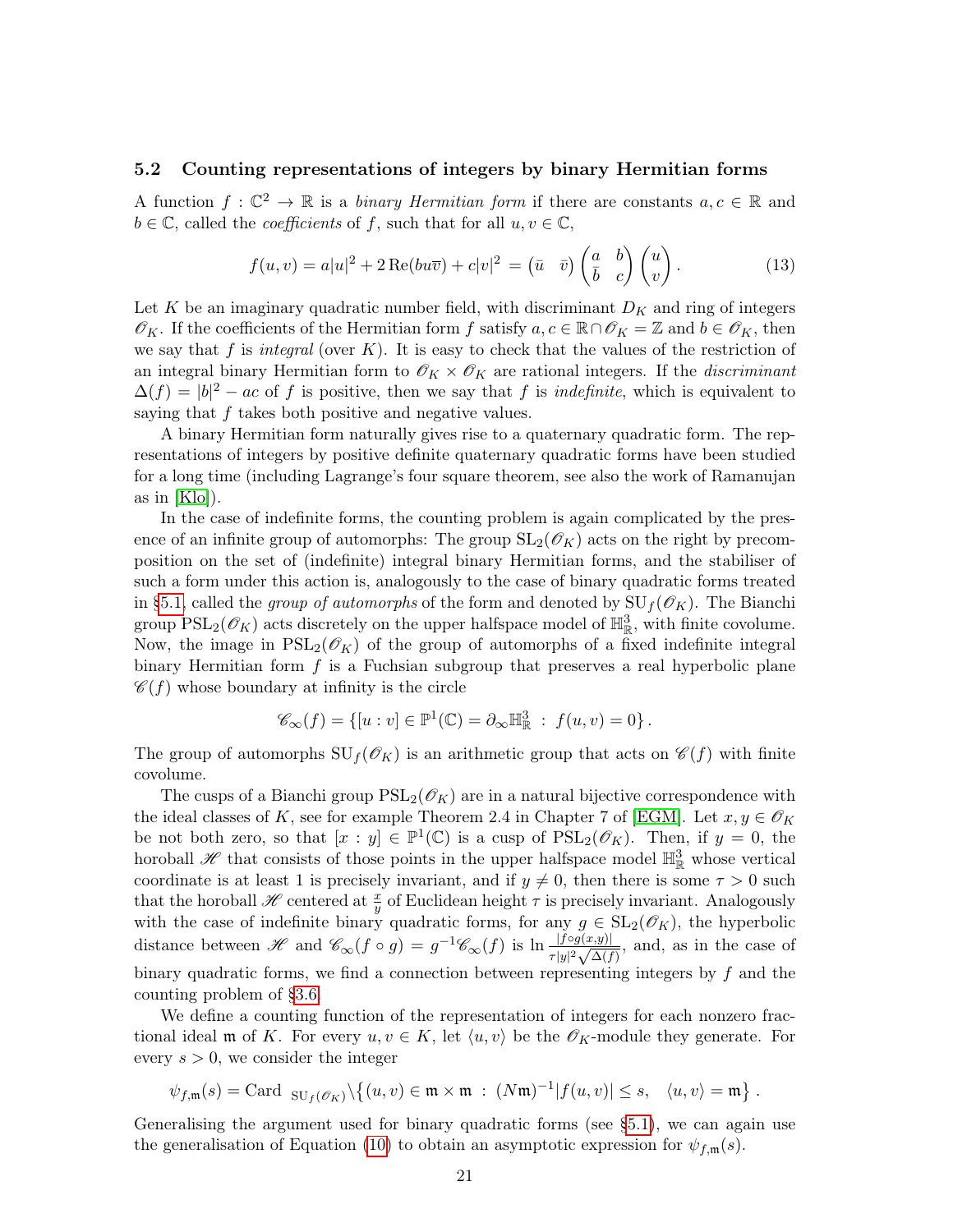**Theorem 5 (Parkkonen-Paulin [\[PaP3\]](#page-42-2)[\[PaP7\]](#page-42-5))** There exists  $\kappa > 0$  such that, as s tends to  $+\infty$ ,

$$
\psi_{f,\mathfrak{m}}(s) = \frac{\pi \operatorname{Covol}(\operatorname{SU}_f(\mathscr{O}_K))}{2|D_K| \zeta_K(2) \Delta(f)} \quad s^2 \left(1 + \mathrm{O}(s^{-\kappa})\right). \quad \Box
$$

Here Covol( $SU_f(\mathscr{O}_K)$ ) is the area of the quotient of the hyperbolic plane  $\mathscr{C}(f)$  in  $\mathbb{H}^3_{\mathbb{R}}$ by the group of automorphs of f, and  $\zeta_K$  is Dedekind's zeta function of K. In the proof, after applying Equation [\(10\)](#page-13-1), we use the fact that there is an explicit formula (essentially due to Humbert) for the volume

$$
Vol(PSL_2(\mathscr{O}_K)\backslash \mathbb{H}_\mathbb{R}^3) = \frac{1}{4\pi^2} |D_K|^{3/2} \zeta_K(2).
$$

See [\[Sar\]](#page-42-14) for a proof of this formula using Eisenstein series, and §8.8 and §9.6 of [\[EGM\]](#page-40-16) for further proofs. The following corollary follows immediately by taking  $\mathfrak{m} = \mathcal{O}_K$ : If  $\mathcal{P}_K$  is the set of relatively prime pairs of integers of  $K$ , then

Card 
$$
_{SU_f(\mathscr{O}_K)}\setminus \{(u,v)\in\mathscr{P}_K: |f(u,v)|\leq s\} = \frac{\pi \text{ Covol}(\text{SU}_f(\mathscr{O}_K))}{2|D_K|\zeta_K(2)\Delta(f)} s^2 (1+\text{O}(s^{-\kappa}))
$$
,

as s tends to  $+\infty$ .

In general, one could compute the covolume of the group of automorphs  $SU_f(\mathscr{O}_K)$  with the aid of Prasad's formula in [\[Pra\]](#page-42-15). Maclachlan and Reid [\[MaR\]](#page-41-13) computed the covolumes of all stabilisers in  $PSL(\mathbb{Q}(i))$  of Euclidean halfspheres in the upper halfspace model of  $\mathbb{H}^3_{\mathbb{R}}$ or an stabilisers in  $PSL(\mathbb{Q}(i))$  or Euclidean radius  $\sqrt{D}$ , where D is a rational integer. This result can be centered at 0 with Euclidean radius  $\sqrt{D}$ , where D is a rational integer. This result can be used to obtain an even more explicit expression of the asymptotic formula of Theorem [5](#page-20-0) when  $K = \mathbb{Q}(i)$ : A constant  $\iota(f) \in \{1, 2, 3, 6\}$  is defined as follows. If  $\Delta(f) \equiv 0 \mod 4$ , let  $\iota(f) = 2$ . If the coefficients a and c of the form f as in Equation [\(13\)](#page-20-1) are both even, let  $\iota(f) = 3$  if  $\Delta(f) \equiv 1 \mod 4$ , and let  $\iota(f)$  be the remainder modulo 8 of  $\Delta(f)$  if  $\Delta(f) \equiv 2$ mod 4. In all other cases, let  $\iota(f) = 1$ . The class number of  $\mathbb{Q}(i)$  is 1, and there is just one counting function to be considered. We prove in [\[PaP3,](#page-42-2) Coro. 3], and [\[PaP7,](#page-42-5) §6] (see [§9\)](#page-35-0) for the error term that, if  $K = \mathbb{Q}(i)$ , there exists  $\kappa > 0$  such that, as s tends to  $+\infty$ ,

$$
\psi_{f,\,\mathbb{Z}[i]}(s) = \frac{\pi^2}{8 \,\iota(f)\,\zeta_{\mathbb{Q}(i)}(2)} \prod_{p|\Delta(f)} \left(1 + \left(\frac{-1}{p}\right)p^{-1}\right) \, s^2 \left(1 + \mathcal{O}(s^{-\kappa})\right).
$$

Here p ranges over the odd positive rational primes and  $\left(\frac{-1}{p}\right)$  is the Legendre symbol of  $-1$ modulo p. We refer to [\[PaP3\]](#page-42-2) for more details and more applications, including counting representations satisfying congruence conditions, and to [\[PaP7,](#page-42-5) §6] for error terms.

#### 5.3 Counting quadratic irrational in orbits of modular groups

The group  $PSL_2(\mathbb{Z})$  acts transitively on the rational real numbers, but not transitively on the irrational algebraic real numbers of a given degree. Hence, counting results (for appropriate complexities) of algebraic irrationals within an orbit of  $PSL_2(\mathbb{Z})$  is an interesting problem, and we give some solutions in [\[PaP4\]](#page-42-1) in the quadratic case. Similar problems occur for quadratic irrational complex numbers under the action of (congruence subgroups of) Bianchi groups, and we illustrate them by the following result.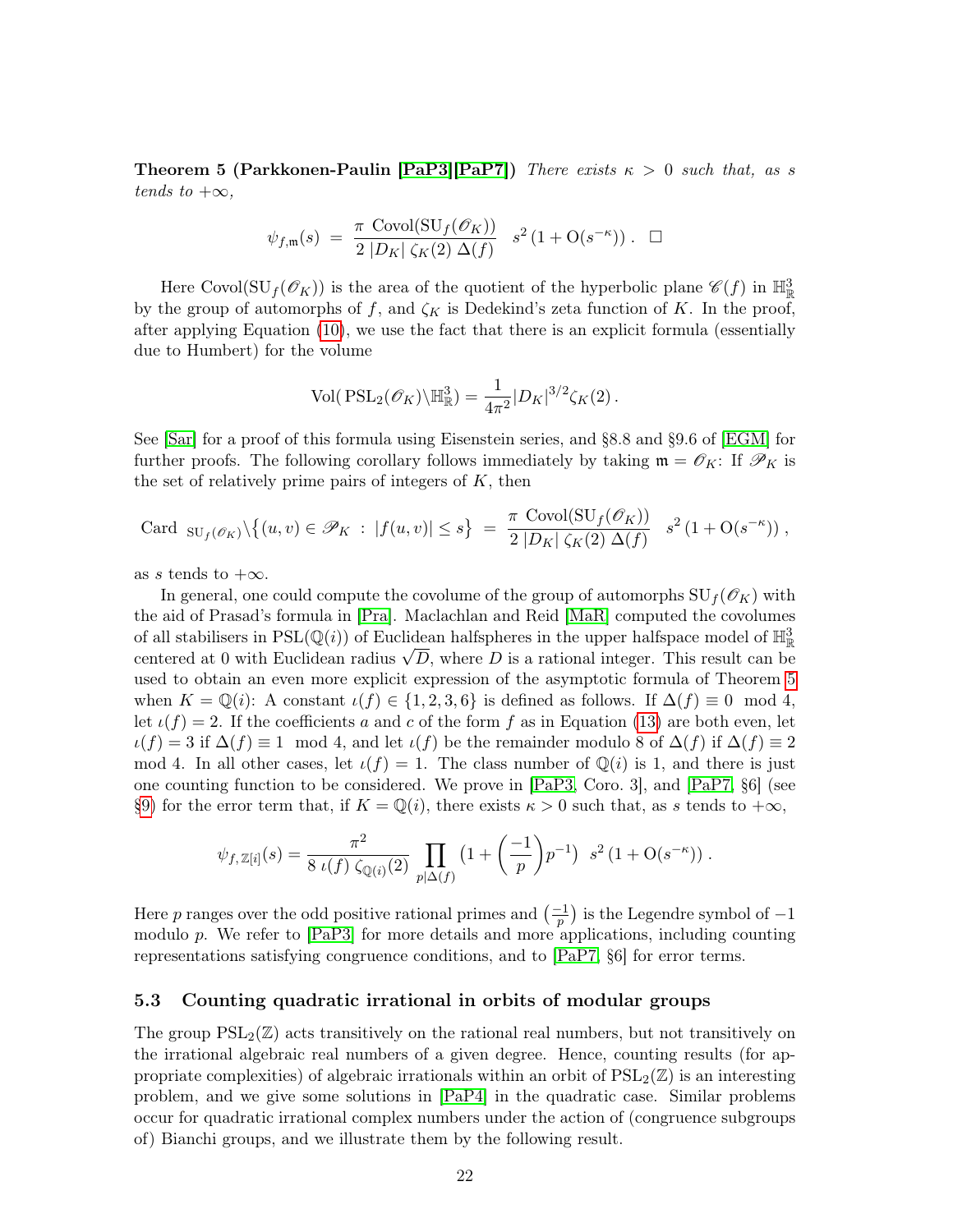Let  $\phi = \frac{1+\sqrt{5}}{2}$  $\frac{\sqrt{5}}{2}$  be the Golden Ratio, and  $\phi^{\sigma} = \frac{1-\sqrt{5}}{2}$  $\frac{1-\sqrt{5}}{2}$  its Galois conjugate. Let K be an imaginary quadratic number field, with discriminant  $D_K \neq -4$  (to simplify the statement in this survey), Dedekind's zeta function  $\zeta_K$  and ring of integers  $\mathscr{O}_K$ . We define as the complexity of a quadratic irrational  $\alpha$  with Galois conjugate  $\alpha^{\sigma}$  the quantity

$$
h(\alpha) = \frac{2}{|\alpha - \alpha^{\sigma}|}
$$

.

(See [\[PaP4,](#page-42-1) §4.1] for algebraic versions and explanations). Let  $\mathfrak{a}$  be a nonzero ideal in  $\mathcal{O}_K$ , and let  $\Gamma_0(\mathfrak{a})$  be the congruence subgroup  $\left\{\pm\begin{pmatrix} a & b \\ c & d \end{pmatrix} \in \text{PSL}_2(\mathscr{O}_K) : c \in \mathfrak{a} \right\}$ . Assume (to simplify the statement in this survey) that  $\phi^{\sigma}$  is not in the  $\Gamma_0(\mathfrak{a})$ -orbit of  $\phi$ .

Corollary 6 (Parkkonen-Paulin [\[PaP4,](#page-42-1) Coro. 4.7], [\[PaP7,](#page-42-5) §6]) There exists  $\kappa > 0$ such that, as s tends to  $+\infty$ , the cardinality of  $\{\alpha \in \Gamma_0(\mathfrak{a}) \cdot \{\phi, \phi^\sigma\} \text{ mod } \mathcal{O}_K : h(\alpha) \leq s\}$ is equal to

$$
\frac{4\pi^2 k_{\mathfrak{a}} \ln \phi}{|D_K| \zeta_K(2) N(\mathfrak{a}) \prod_{\mathfrak{p}|\mathfrak{a}} \left(1 + \frac{1}{N(\mathfrak{p})}\right)} s^2 \left(1 + \mathcal{O}(s^{-\kappa})\right),
$$

where  $k_a$  is the smallest  $k \in \mathbb{N} - \{0\}$  such that the 2k-th term of Fibonacci's sequence belongs to  $\mathfrak a$ , and  $\mathfrak p$  ranges over the prime ideals in  $\mathscr O_K$ .

#### 5.4 Counting representations of integers by binary Hamiltonian forms

A quaternion algebra over a field  $F$  is a four-dimensional central simple algebra over  $F$ . A real quaternion algebra (that is, a quaternion algebra over R) is isomorphic either to the algebra of real  $2 \times 2$  matrices over  $\mathbb R$  or to Hamilton's quaternion algebra  $\mathbb H$  over  $\mathbb R$ , with basis elements 1, i, j, k as a R-vector space, with unit element 1 and  $i^2 = j^2 = -1$ , ij =  $-ji = k$ . We define the *conjugate* of  $x = x_0 + x_1i + x_2j + x_3k$  in  $\mathbb{H}$  by  $\overline{x} = x_0 - x_1i - x_2j - x_3k$ , its reduced trace by  $tr(x) = x + \overline{x}$ , and its reduced norm by  $n(x) = x\overline{x} = \overline{x}x$ . We refer for instance to [\[Vig\]](#page-43-1) for generalities on quaternion algebras.

A binary Hamiltonian form is a map  $f : \mathbb{H} \times \mathbb{H} \to \mathbb{R}$  with

$$
f(u, v) = a n(u) + tr(\overline{u} \, bv) + c n(v) ,
$$

whose coefficients a and c are real, and b lies in  $\mathbb{H}$ . The matrix  $M(f)$  of f is the Hermitian matrix  $\begin{pmatrix} a & b \\ \overline{b} & c \end{pmatrix}$ , so that  $f(u, v) = (\overline{u} \quad \overline{v}) \begin{pmatrix} a & b \\ \overline{b} & c \end{pmatrix} \begin{pmatrix} u \\ v \end{pmatrix}$ ). The *discriminant* of  $f$  is

$$
\Delta(f) = \mathbf{n}(b) - ac,
$$

and f is indefinite (that is, f takes both positive and negative values) if and only if  $\Delta > 0$ .

In this section, we will describe the results in [\[PaP5\]](#page-42-3) on the representation of integers by indefinite binary Hamiltonian forms. The proof follows the same ideas as in the previous two sections but the noncommutativity of the quaternions adds several new features.

In order to generalise the results of the previous two subsections to the context of Hamiltonian forms, we have to introduce the correct analogs of the ring of integers and of Bianchi groups for quaternion algebras. We say that a quaternion algebra  $A$  over  $\mathbb Q$ is definite (or ramified over R) if the real quaternion algebra  $A \otimes_{\mathbb{Q}} \mathbb{R}$  is isomorphic to H. We fix an identification between  $A \otimes_{\mathbb{Q}} \mathbb{R}$  and H, so that A is a Q-subalgebra of H.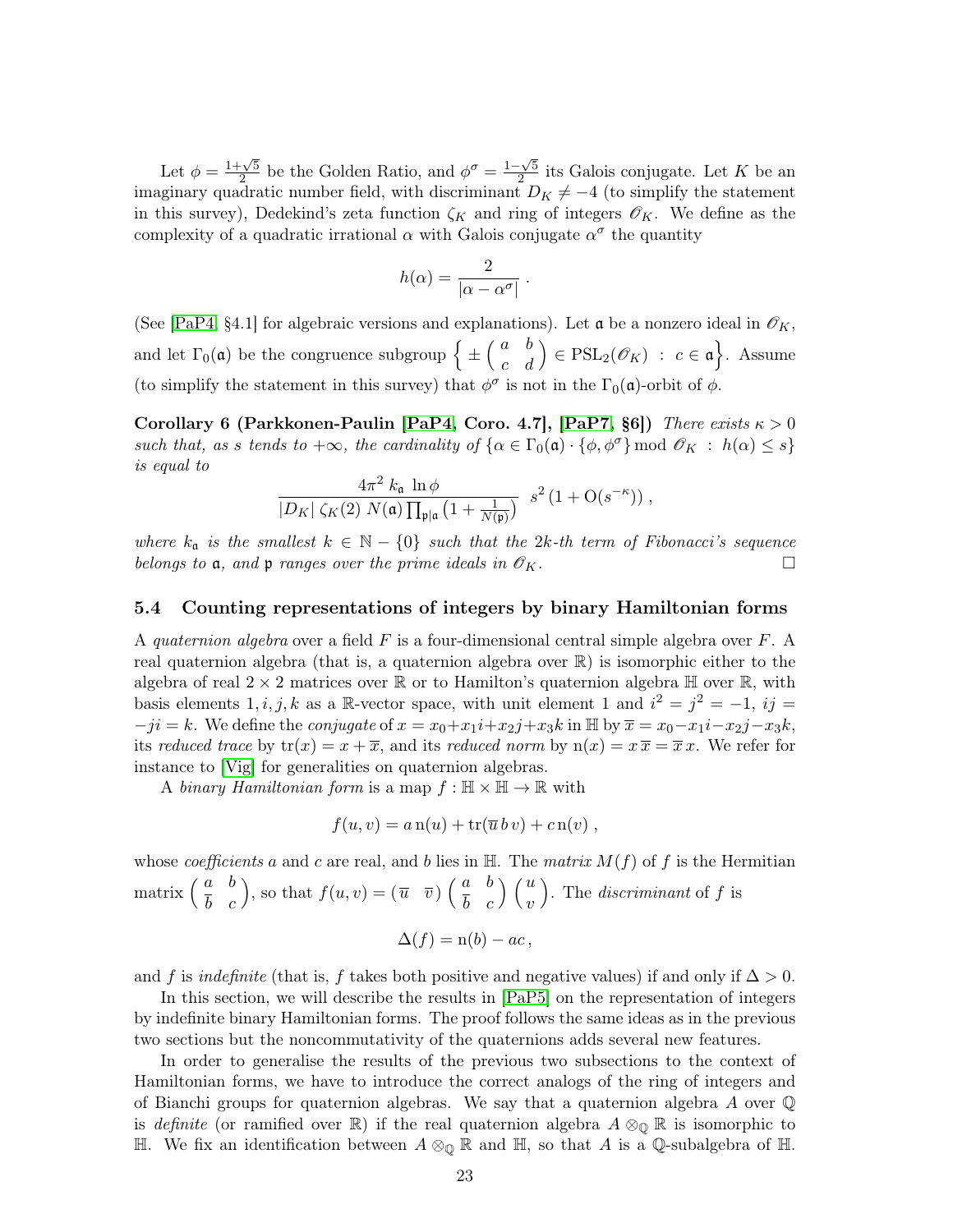The reduced discriminant  $D_A$  of A is the product of the primes  $p \in \mathbb{N}$  such that the quaternion algebra  $A\otimes_{\mathbb{Q}}\mathbb{Q}_p$  over  $\mathbb{Q}_p$  is a division algebra. For example, the  $\mathbb{Q}$ -vector space  $\mathbb{H}_{\mathbb{Q}} = \mathbb{Q} + \mathbb{Q}i + \mathbb{Q}j + \mathbb{Q}k$  generated by  $1, i, j, k$  in  $\mathbb{H}$  is Hamilton's quaternion algebra over  $\mathbb{Q}$ . It is the unique (up to isomorphism) definite quaternion algebra over Q with discriminant  $D_A = 2.$ 

A  $\mathbb Z$ -lattice I in A is a finitely generated  $\mathbb Z$ -module generating A as a  $\mathbb Q$ -vector space. An order in a quaternion algebra A over  $\mathbb Q$  is a unitary subring  $\mathscr O$  of A which is a Z-lattice, and the order is maximal if it is maximal with respect to inclusion among all orders of A. The Hurwitz order  $\mathscr{O} = \mathbb{Z} + \mathbb{Z}i + \mathbb{Z}j + \mathbb{Z}\frac{1+i+j+k}{2}$  $\frac{+j+k}{2}$  in  $\mathbb{H}_{\mathbb{Q}}$  is maximal, and it is the unique maximal order in  $\mathbb{H}_{\Omega}$  up to conjugacy.

The Dieudonné determinant (see [\[Die,](#page-39-16) [Asl\]](#page-38-0)) Det is the group morphism from the group GL<sub>2</sub>( $\mathbb{H}$ ) of invertible 2 × 2 matrices with coefficients in  $\mathbb{H}$  to  $\mathbb{R}^*_+$ , defined by

$$
\text{Det}\left(\begin{pmatrix} a & b \\ c & d \end{pmatrix}\right)^2 = n(a\,d) + n(b\,c) - \text{tr}(a\,\overline{c}\,d\,\overline{b}) = \begin{cases} n(ad - aca^{-1}b) & \text{if } a \neq 0 \\ n(cb - cac^{-1}d) & \text{if } c \neq 0 \\ n(cb - db^{-1}ab) & \text{if } b \neq 0 \end{cases}
$$

We will denote by  $SL_2(\mathbb{H})$  the group of  $2\times 2$  matrices with coefficients in  $\mathbb{H}$  with Dieudonné determinant 1, which equals the group of elements of (reduced) norm 1 in the central simple algebra  $\mathscr{M}_2(\mathbb{H})$  over  $\mathbb{R}$ , see [\[Rei,](#page-42-16) §9a]. We refer for instance to [\[Kel\]](#page-41-14) for more information on  $SL_2(\mathbb{H})$ .

The group  $SL_2(\mathbb{H})$  acts linearly on the left on the right  $\mathbb{H}$ -module  $\mathbb{H} \times \mathbb{H}$ . Let  $\mathbb{P}_r^1(\mathbb{H})$  =  $(H \times H - \{0\})/H^{\times}$  be the right projective line of H, identified as usual with the Alexandrov compactification  $\mathbb{H} \cup {\infty}$  where  $[1:0] = \infty$  and  $[x:y] = xy^{-1}$  if  $y \neq 0$ . The projective action of  $SL_2(\mathbb{H})$  on  $\mathbb{P}_r^1(\mathbb{H})$ , induced by its linear action on  $\mathbb{H} \times \mathbb{H}$ , is then the action by homographies on  $\mathbb{H} \cup {\infty}$  defined by

$$
\begin{pmatrix} a & b \ c & d \end{pmatrix} \cdot z = \begin{cases} (az+b)(cz+d)^{-1} & \text{if } z \neq \infty, -c^{-1}d \\ ac^{-1} & \text{if } z = \infty, c \neq 0 \\ \infty & \text{otherwise} \end{cases}
$$

The linear action on the left on  $\mathbb{H} \times \mathbb{H}$  of the group  $SL_2(\mathbb{H})$  induces an action on the right on the set of binary Hermitian forms f by precomposition.

The above action of  $SL_2(\mathbb{H})$  on  $\mathbb{H} \cup {\infty}$  induces a faithful left action of  $PSL_2(\mathbb{H}) =$  $SL_2(\mathbb{H})/\{\pm id\}$  on  $\mathbb{H} \cup \{\infty\} = \partial_{\infty} \mathbb{H}_{\mathbb{R}}^5$ . By Poincaré's extension procedure (see for instance [\[PaP1,](#page-42-17) Lem. 6.6]), this action extends to a left action of  $SL_2(\mathbb{H})$  on the upper halfspace model of  $\mathbb{H}_{\mathbb{R}}^5$  with coordinates  $(z, r) \in \mathbb{H} \times ]0, +\infty[$ , by

$$
\begin{pmatrix} a & b \\ c & d \end{pmatrix} \cdot (z,r) = \left( \frac{(az+b)\overline{(cz+d)}+a\,\overline{c}\,r^2}{n(cz+d)+r^2\,n(c)}, \frac{r}{n(cz+d)+r^2\,n(c)} \right).
$$

In this way, the group  $PSL_2(\mathbb{H})$  is identified with the group of orientation preserving isometries of  $\mathbb{H}^5_{\mathbb{R}}$ .

Given an order  $\mathscr O$  in a definite quaternion algebra over  $\mathbb Q$ , a binary Hamiltonian form f is integral over  $\mathscr O$  if its coefficients belong to  $\mathscr O$ . Note that such a form f takes integral values on  $\mathscr{O} \times \mathscr{O}$ . The Hamilton-Bianchi group  $SL_2(\mathscr{O}) = SL_2(\mathbb{H}) \cap \mathscr{M}_2(\mathscr{O})$  preserves the set of indefinite binary Hamiltonian forms f that are integral over  $\mathscr O$ . The stabiliser in  $SL_2(\mathscr{O})$  of such a form f is its group of automorphs  $SU_f(\mathscr{O})$ .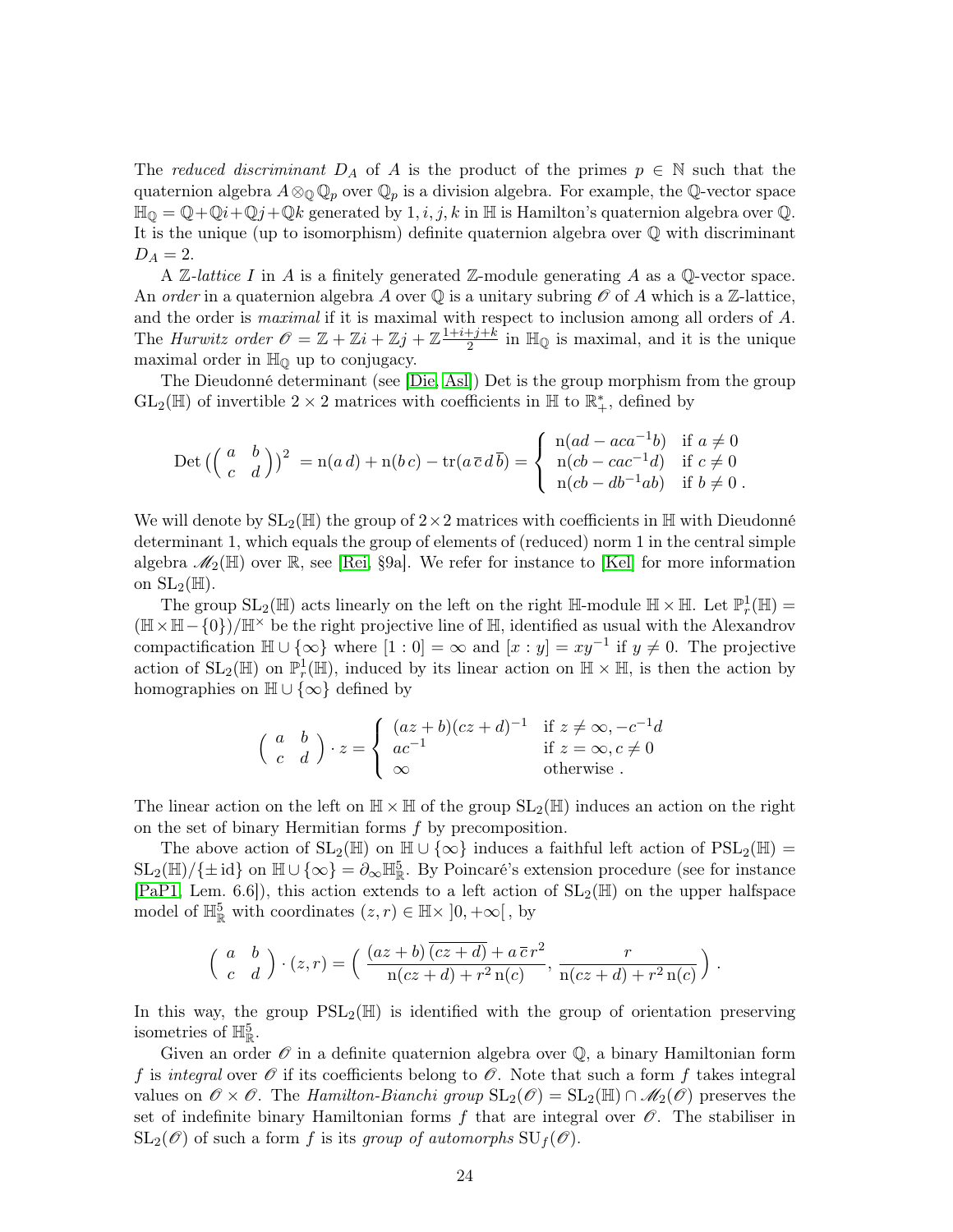The Hamilton-Bianchi group  $SL_2(\mathcal{O})$  is a (nonuniform) arithmetic lattice in the connected real Lie group  $SL_2(\mathbb{H})$  (see for instance [\[PaP1,](#page-42-17) p. 1104] for details). The volume of the quotient real hyperbolic orbifold  $SL_2(\mathcal{O})\backslash\mathbb{H}_{\mathbb{R}}^5$  has a nice expression in terms of the discriminant  $D_A$ , generalising Humbert's formula.

#### Theorem 7 (Emery, Parkkonen-Paulin [\[PaP5\]](#page-42-3))

Covol
$$
(SL_2(\mathscr{O})) = \frac{\zeta(3) \prod_{p \mid D_A} (p^3 - 1)(p - 1)}{11520}
$$
.  $\Box$ 

This result is proved in [\[PaP5\]](#page-42-3) using two different methods: In the Appendix of that paper, Emery (who was the first to prove the theorem in full generality) uses Prasad's formula and we give a different proof using the theory of Eisenstein series for quaternions developped in [\[KrO\]](#page-41-15), following Sarnak's proof in [\[Sar\]](#page-42-14) for Bianchi groups.

With  $a, b, c$  the coefficients of f, let

$$
\mathscr{C}_{\infty}(f) = \{ [u : v] \in \mathbb{P}_r^1(\mathbb{H}) : f(u, v) = 0 \}
$$
 and  
 $\mathscr{C}(f) = \{ (z, r) \in \mathbb{H} \times ]0, +\infty[ : f(z, 1) + a r^2 = 0 \}.$ 

In  $\mathbb{P}_r^1(\mathbb{H}) = \mathbb{H} \cup {\infty}$ , the set  $\mathscr{C}_{\infty}(f)$  is the 3-sphere of center  $-\frac{b}{a}$  $\frac{b}{a}$  and radius  $\sqrt{\Delta(f)}$  $\frac{\Delta(J)}{|a|}$  if  $a \neq 0$ , and it is the union of  $\{\infty\}$  with the real hyperplane  $\{z \in \mathbb{H} : \text{tr}(\overline{z}b) + c = 0\}$  of  $\mathbb{H}$ otherwise. The arithmetic group  $\mathrm{SU}_f(\mathscr{O})$  acts with finite covolume on  $\mathscr{C}(f)$ .

The action by homographies of  $SL_2(\mathcal{O})$  preserves the right projective space  $\mathbb{P}_r^1(\mathcal{O})$  =  $A \cup \{\infty\}$ , which is the set of fixed points of the parabolic elements of  $SL_2(\mathscr{O})$  acting on  $\mathbb{H}_{\mathbb{R}}^5 \cup \partial_{\infty} \mathbb{H}_{\mathbb{R}}^5$ . In order to describe the orbits of parabolic fixed points, we recall some basic definitions and facts on ideals in a quaternion algebra, see [\[Vig\]](#page-43-1). The *left order*  $\mathcal{O}_{\ell}(I)$  of a Z-lattice I is  $\{x \in A : xI \subset I\}$ . A left fractional ideal of  $\mathcal O$  is a Z-lattice of A whose left order is  $\mathscr O$ . A left ideal of  $\mathscr O$  is a left fractional ideal of  $\mathscr O$  contained in  $\mathscr O$ . Two left fractional ideals m and m' of  $\mathcal O$  are isomorphic as left  $\mathcal O$ -modules if and only if  $m' = mc$ for some  $c \in A^{\times}$ . A (left) ideal class of  $\mathcal O$  is an equivalence class of left fractional ideals of  $\mathscr O$  for this equivalence relation. We will denote by  $\mathscr O$  the set of ideal classes of  $\mathscr O$ . The class number  $h_A$  of A is the number of ideal classes of a maximal order  $\mathcal O$  of A. It is finite and independent of the maximal order  $\mathcal O$  (see for instance [\[Vig,](#page-43-1) p. 87-88]).

For every  $(u, v)$  in  $\mathscr{O} \times \mathscr{O} - \{(0, 0)\}\)$ , consider the two left ideals of  $\mathscr{O}$ 

$$
I_{u,v} = \mathscr{O}u + \mathscr{O}v \ , \ K_{u,v} = \left\{ \begin{array}{cc} \mathscr{O}u \cap \mathscr{O}v & \text{if } uv \neq 0 \\ \mathscr{O} & \text{otherwise.} \end{array} \right.
$$

The map

$$
SL_2(\mathscr{O})\backslash \mathbb{P}_r^1(\mathscr{O})\to (\mathscr{A}\times \mathscr{A}) ,
$$

which associates, to the orbit of  $[u : v]$  in  $\mathbb{P}^1_r(\mathscr{O})$  under  $SL_2(\mathscr{O})$ , the couple of ideal classes  $([I_{u,v}], [K_{u,v}])$  is a bijection by [\[KrO,](#page-41-15) Satz 2.1, 2.2]. In particular, the number of cusps of  $SL_2(\mathscr{O})$  (or the number of ends of  $SL_2(\mathscr{O})\backslash\mathbb{H}_{\mathbb{R}}^5$ ) is the square of the class number  $h_A$  of A.

The norm  $n(m)$  of a left ideal m of  $\mathcal O$  is the greatest common divisor of the norms of the nonzero elements of  $m$ . In particular,  $n(\mathcal{O}) = 1$ . The norm of a left fractional ideal m of  $\mathscr O$  is  $\frac{n(cm)}{n(c)}$  for any  $c \in \mathbb N - \{0\}$  such that  $c m \subset \mathscr O$ .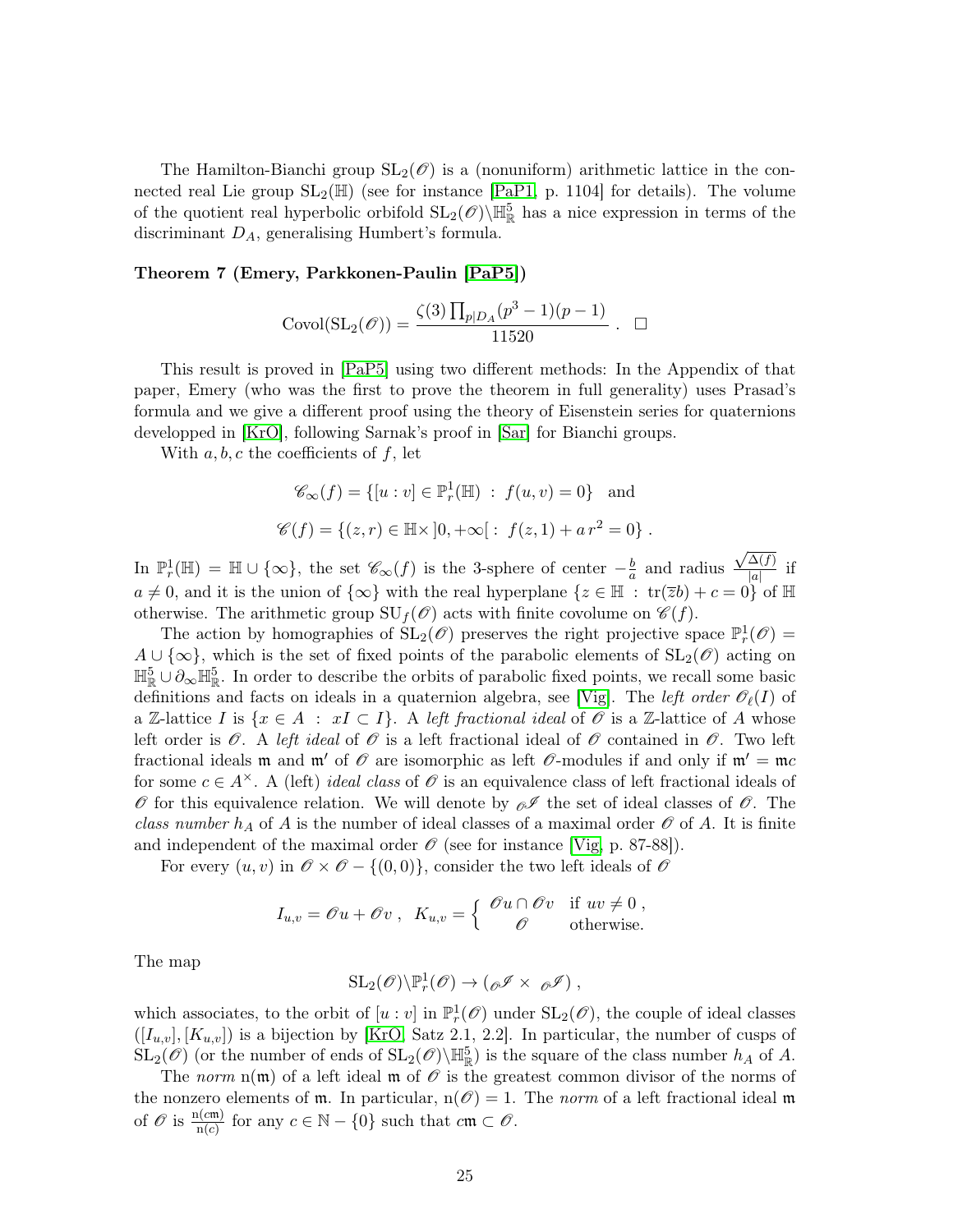Let  $\mathscr O$  be a maximal order in A, and let  $\mathfrak m$  be a left fractional ideal of  $\mathscr O$ , with norm  $n(m)$ . For every  $s > 0$ , we consider the integer

$$
\psi_{f,\mathfrak{m}}(s) = \text{Card}_{\text{SU}_f(\mathscr{O})} \setminus \left\{ (u,v) \in \mathfrak{m} \times \mathfrak{m} \ : \ \mathrm{n}(\mathfrak{m})^{-1} | f(u,v) | \leq s, \quad \mathscr{O}u + \mathscr{O}v = \mathfrak{m} \right\},
$$

which is the number of nonequivalent  $\mathfrak{m}$ -primitive representations by f of rational integers with absolute value at most s. Analogously to the cases of binary quadratic and Hermitian forms, we have an explicit asymptotic result for this counting function.

**Theorem 8 (Parkkonen-Paulin [\[PaP5,](#page-42-3) [PaP7\]](#page-42-5))** There exists  $\kappa > 0$  such that, as s tends to  $+\infty$ , with p ranging over positive rational primes,

$$
\psi_{f,\mathfrak{m}}(s) = \frac{540 \ h_A \ \text{Covol}(\text{SU}_f(\mathscr{O}))}{\pi^2 \ \zeta(3) \ \Delta(f)^2 \ \prod_{p \mid D_A} (p^3 - 1)(1 - p^{-1})} \ s^4 \left(1 + \text{O}(s^{-\kappa})\right). \ \ \Box
$$

The proof of the above result again uses Corollaire 4.9 of [\[PaP4\]](#page-42-1), and [\[PaP7,](#page-42-5) §6] (see [§9\)](#page-35-0) for the error term. One considers the  $h_A$  different orbits of the parabolic fixed points  $xy^{-1}$  of SL<sub>2</sub>( $\mathcal{O}$ ) for which  $\mathcal{O}x + \mathcal{O}y = \mathfrak{m}$ , and connects the counting functions

$$
\psi_{f,x,y}(s) = \text{Card}_{\text{SU}_f(\mathscr{O})} \setminus \left\{ (u,v) \in \text{SL}_2(\mathscr{O})(x,y) \; : \; \text{n}(\mathscr{O}x + \mathscr{O}y)^{-1} | f(u,v) | \le s \right\}
$$

with the geometric counting function that counts the common perpendiculars between a Margulis cusp neighbourhood of the cusp corresponding to  $xy^{-1}$  and the totally geodesic immersed hypersurface corresponding to  $\mathscr{C}(f)$ . The counting function  $\psi_{f,x,y}$  depends (besides f) only on the  $SL_2(\mathcal{O})$ -orbit of  $[x:y]$  in  $\mathbb{P}^1_r(\mathcal{O})$ , and summing over all such orbits gives the result. We refer to [\[PaP5\]](#page-42-3) for more details and more general results that cover finite index subgroups of  $SL_2(\mathcal{O})$ , and [\[PaP7,](#page-42-5) §6] for the error term.

# <span id="page-25-0"></span>6 Patterson, Bowen-Margulis and skinning measures

Let M be a complete nonelementary connected Riemannian manifold of dimension at least 2, with pinched negative sectional curvature  $-b^2 \le K \le -1$ . Let  $\widetilde{M} \to M$  be a universal Riemannian cover, and let  $\Gamma$  be its covering group. Let  $x_0 \in M$  and let  $\delta = \delta_{\Gamma} \in [0, +\infty[$ be the critical exponent of Γ.

#### 6.1 Patterson densities and Bowen-Margulis measures

Let  $r > 0$ . A family  $(\mu_x)_{x \in \widetilde{M}}$  of nonzero finite measures on  $\partial_{\infty}M$  whose support is the limit act AF is a Batterson density of dimension  $x$  for F if it is E conjugationt, that is if it limit set  $\Lambda \Gamma$  is a *Patterson density of dimension r* for  $\Gamma$  if it is  $\Gamma$ -equivariant, that is, if it satisfies

$$
\gamma_* \mu_x = \mu_{\gamma x} \tag{14}
$$

for all  $\gamma \in \Gamma$  and  $x \in \widetilde{M}$ , and if the pairwise Radon-Nikodym derivatives of the measures  $\mu_x$  for  $x \in M$  exist and satisfy

$$
\frac{d\mu_x}{d\mu_y}(\xi) = e^{-r\beta_\xi(x,y)}\tag{15}
$$

for all  $x, y \in \widetilde{M}$  and  $\xi \in \partial_{\infty} \widetilde{M}$ .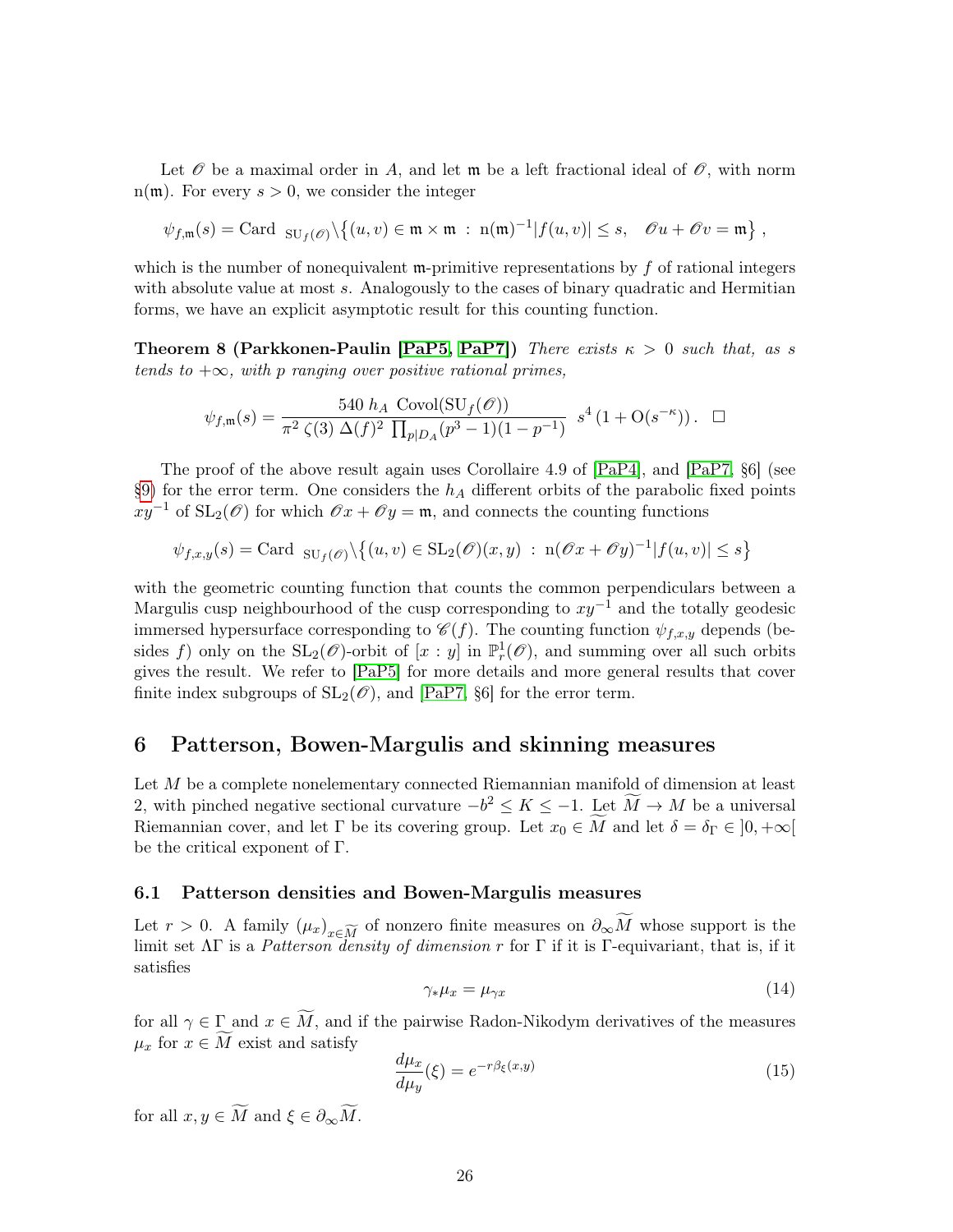If Poincaré's series

$$
\mathscr{P}_{\Gamma}(s) = \sum_{\gamma \in \Gamma} e^{-sd(x_0, \gamma x_0)}
$$

diverges at  $s = \delta$ , then  $\Gamma$  is said to be of *divergence type*. In particular, this holds when M is a symmetric space and  $\Gamma$  is geometrically finite by [\[Sul2,](#page-43-2) [CoI\]](#page-39-17), see [\[DaOP\]](#page-39-18) for many more general results. For groups of divergence type, there exists (see for instance [\[Rob2,](#page-42-8) Coro. 1.8]), up to multiplication by a constant, one and only one Patterson density  $(\mu_x)_{x \in \widetilde{M}}$ of dimension  $\delta$  for Γ: For every  $x \in \widetilde{M}$ , the measure  $\mu_x$  is the weak-\* limit of

$$
\frac{1}{\mathscr{P}_{\Gamma}(s)}\sum_{\gamma\in\Gamma}e^{-s\,d(x,\gamma x_0)}\Delta_{\gamma x_0}
$$

as  $s \to \delta$ , see [\[Pat,](#page-42-18) [Kai\]](#page-40-17), where  $\Delta_y$  is the unit mass Dirac measure at any point  $y \in M$ .

Let  $(\mu_x)_{x \in \widetilde{M}}$  be a Patterson density of dimension  $\delta$  for  $\Gamma$ . The Bowen-Margulis measure  $\widetilde{m}_{BM}$  for  $\Gamma$  on  $T^1\widetilde{M}$  is defined, using Hopf's parametrisation, by

$$
d\widetilde{m}_{\rm BM}(v) = \frac{d\mu_{x_0}(v_-)d\mu_{x_0}(v_+)dt}{d_{x_0}(v_-, v_+)^{2\delta}} = e^{-\delta(\beta_{v_-}(\pi(v), x_0) + \beta_{v_+}(\pi(v), x_0))}d\mu_{x_0}(v_-)d\mu_{x_0}(v_+)dt,
$$

see [\[Sul1,](#page-43-3) [Sul2,](#page-43-2) [Kai\]](#page-40-17). The Bowen-Margulis measure is independent of the base point  $x_0$ , and its support is (in Hopf's parametrisation)  $(\Lambda \Gamma \times \Lambda \Gamma - \Delta) \times \mathbb{R}$ , where  $\Delta$  is the diagonal in  $\Lambda \Gamma \times \Lambda \Gamma$ . It is invariant under the geodesic flow, the antipodal map and the action of  $\Gamma$ , and thus it defines a measure  $m_{BM}$  on  $T^{1}M$  which is invariant under the geodesic flow of M and the antipodal map.

When the Bowen-Margulis measure  $m_{BM}$  is finite, the group  $\Gamma$  is of divergence type (see for instance [\[Rob2,](#page-42-8) p. 19]), hence denoting the total mass of a measure m by  $||m||$ , the probability measure  $\frac{m_{\text{BM}}}{\|m_{\text{BM}}\|}$  is then uniquely defined, and is the unique probability measure of maximal entropy of the geodesic flow (see [\[OtP\]](#page-42-19)). When finite, the Bowen-Margulis measure  $m_{BM}$  on  $T^{1}M$  is mixing for the geodesic flow, under the mild assumption conjecturally always satisfied, that the geodesic flow is topologically mixing (or that the set of the lengths of the closed geodesics in M is not contained in a discrete subgroup of  $\mathbb{R}$ ), see [\[Bab1\]](#page-38-1). This condition holds for instance if  $M$  is locally symmetric or if  $M$  is compact or if Γ contains a parabolic element, see for instance [\[Dal\]](#page-39-19). In this review, we assume that  $m_{\text{BM}}$  is finite.

#### 6.2 Skinning measures

Let  $\widetilde{C}$  be a nonempty closed convex subset of  $\widetilde{M}$ . We define in [\[PaP6\]](#page-42-4) the *skinning measure*  $\widetilde{\sigma}_{\widetilde{C}}$  of  $\Gamma$  on  $\partial_+^1 \widetilde{C}$ , using the homeomorphism  $w \mapsto w_+$  from  $\partial_+^1 \widetilde{C}$  to  $\partial_{\infty} \widetilde{M} - \partial_{\infty} \widetilde{C}$ , by

$$
d\tilde{\sigma}_{\tilde{C}}(w) = e^{-\delta \beta_{w(+\infty)}(\pi(w), x_0)} d(P_{\tilde{C}}^+)_*(\mu_{x_0}|_{\partial_{\infty} \widetilde{M} - \partial_{\infty} \tilde{C}})(w)
$$
  
= 
$$
e^{-\delta \beta_{w_+}(P_{\tilde{C}}(w_+), x_0)} d\mu_{x_0}(w_+).
$$
 (16)

We also consider  $\tilde{\sigma}_{\tilde{C}}$  as a measure on  $T^1\tilde{M}$  with support contained in  $\partial^1_+\tilde{C}$ . The skinning<br>measure  $\tilde{\sigma}_{\tilde{C}}$  is independent of the base point  $x$ , satisfies  $\tilde{\sigma}_{\tilde{C}} = \tilde{\sigma}_{\tilde{C}} \tilde{\sigma}_{\tilde{$ measure  $\tilde{\sigma}_{\tilde{C}}$  is independent of the base point  $x_0$ , satisfies  $\tilde{\sigma}_{\gamma \tilde{C}} = \gamma_* \tilde{\sigma}_{\tilde{C}}$  for every isometry  $\gamma$ of  $\widetilde{M}$  and its support is  $\{w \in \partial^1_+\widetilde{C} : w_+ \in \Lambda\Gamma\} = P^+_{\widetilde{C}}$  $\overline{C}^+ (\Lambda \Gamma - \Lambda \Gamma \cap \partial_\infty C)$ . For any  $x \in M$ ,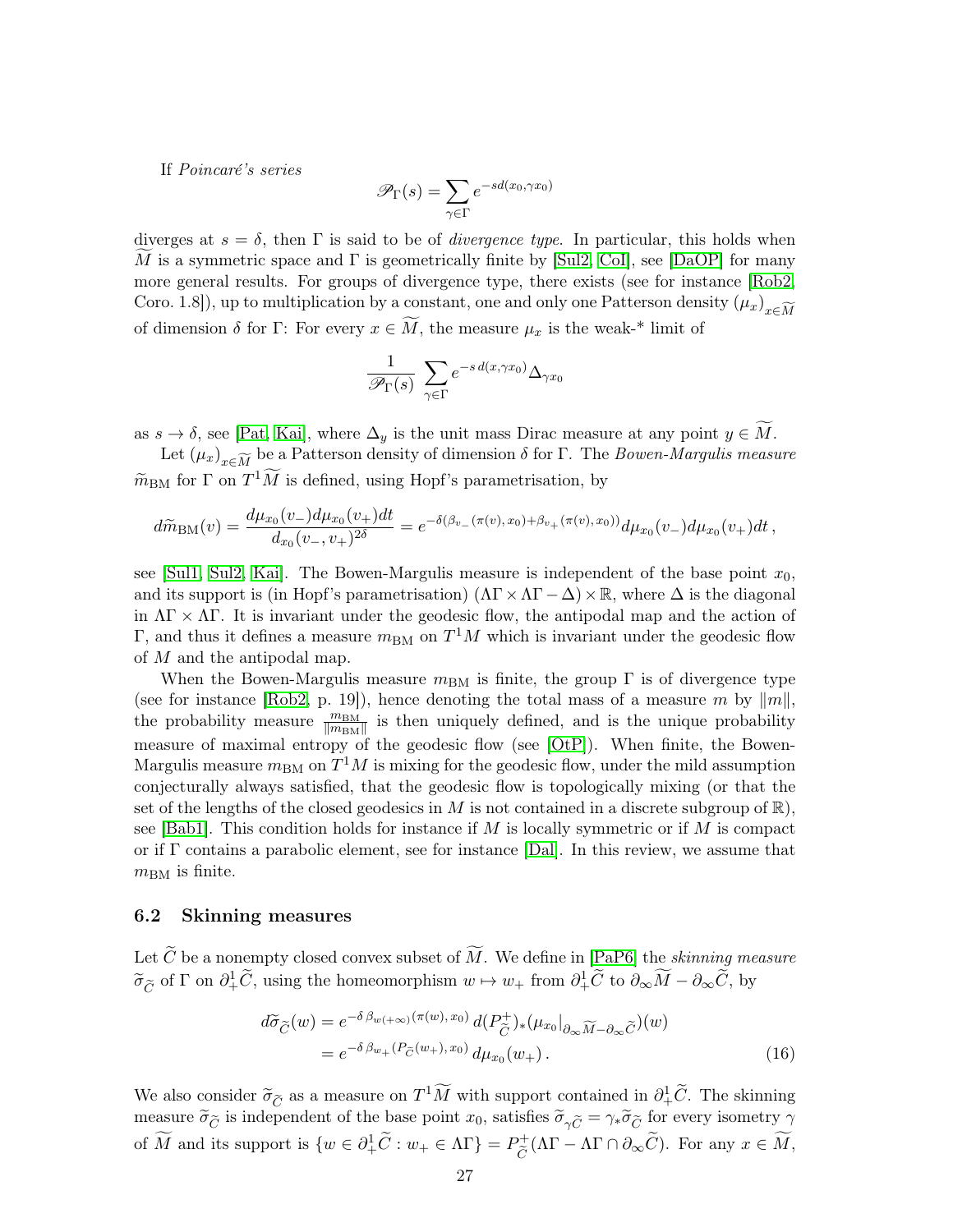up to identifying the unit tangent sphere  $T_x^1\widetilde{M}$  at x with the boundary at infinity  $\partial_{\infty}\widetilde{M}$ by the map  $v \mapsto v_+$ , we have  $\widetilde{\sigma}_{\{x\}} = \mu_x$ .

The skinning measure has been defined by Oh and Shah [\[OS1,](#page-41-5) §1.2] for the outer unit normal bundles of spheres, horospheres and totally geodesic subspaces in real hyperbolic spaces, see also [\[HeP3,](#page-40-6) Lem. 4.3] for a closely related measure. The terminology comes from McMullen's proof of the contraction of the skinning map (capturing boundary information for surface subgroups of 3-manifold groups) introduced by Thurston to prove his hyperbolisation theorem.

When  $\tilde{C}$  is a horoball, the skinning measure of  $\tilde{C}$  is well known. In fact, the outer unit normal bundle  $\partial^1_+\widetilde{C}$  of  $\widetilde{C}$  is a leaf of the strong unstable foliation of the geodesic flow and the skinning measure  $\tilde{\sigma}_{\tilde{C}}$  is the conditional measure of the Bowen-Margulis measure on this leaf, see for example [\[Mar2,](#page-41-9) [Rob2\]](#page-42-8). The skinning measure of a horoball has also appeared as a measure on  $\partial_{\infty}M$  with the point at infinity  $\xi$  of the horoball removed in [\[Cos,](#page-39-13) [Tuk,](#page-43-4) [AM\]](#page-38-2) in the constant curvature case and in [\[HeP2\]](#page-40-12) under the name Patterson measure on  $\partial_{\infty}M-\{\xi\}$  in the general case. Furthermore, using the upper halfspace model of  $\mathbb{H}_{\mathbb{R}}^n$ , Oh and Shah consider in [\[OS1\]](#page-41-5) a measure  $\omega_{\Gamma}$  defined in  $\mathbb{R}^{n-1} = \partial_{\infty} \mathbb{H}_{\mathbb{R}}^n - \{\infty\}$  by

$$
d\omega_{\Gamma}(\xi) = e^{\delta\beta_{\xi}(x,(\xi,1))} d\mu_x(\xi).
$$

Noticing that  $(\xi, 1) = P_{\widetilde{C}}(\xi)$  if  $\widetilde{C}$  is the horoball in  $\mathbb{H}^n_R$  that consists of the points whose vertical coordinate is at least 1, it follows that  $\omega_{\Gamma}$  is the image of the skinning measure of  $\widetilde{C}$  under the map  $P_{\widetilde{C}}^{-1} : (\xi, 1) \mapsto \xi$ .  $\overline{C}$ 

For later use in [§8,](#page-32-0) we introduce some convenient notation. Let  $w \in T^1 \tilde{M}$ . When  $\widetilde{C} = HB_{-}(w)$  is the unstable horoball of w, the conditional measure of the Bowen-Margulis measure on the strong unstable leaf  $W^{su}(w)$  of w is denoted by

$$
\mu_{W^{\rm su}(w)} = \widetilde{\sigma}_{HB_{-}(w)},
$$

and similarly, we denote by

$$
\mu_{W^{\rm ss}(w)} = \iota_* \widetilde{\sigma}_{HB_+(w)}
$$

the conditional measure of the Bowen-Margulis measure on the strong stable leaf  $W^{\rm ss}(w)$ of w. These two measures are independent of the element  $w$  of a given strong unstable leaf and given strong stable leaf, respectively. We also define the conditional measure of the Bowen-Margulis measure on the stable leaf  $W^s(w)$  of w, using the homeomorphism  $(v', t) \mapsto v = g^t v'$  from  $W^{ss}(w) \times \mathbb{R}$  to  $W^s(w)$ , by

$$
d\mu_w^{\rm s}(v) = e^{-\delta_{\Gamma}t} d\mu_{W^{\rm ss}(w)}(v')dt.
$$

Let  $\widetilde{C}$  be a proper nonempty closed convex subset of  $\widetilde{M}$  such that the Γ-orbit of  $\widetilde{C}$  is locally finite, and let C be its image in M. Since  $\tilde{\sigma}_{\tilde{C}}$  is invariant under the stabiliser  $\Gamma_{\tilde{C}}$ of C in Γ, the measure  $\tilde{\sigma} = \sum_{\gamma \in \Gamma/\Gamma_{\tilde{C}}} \gamma_* \tilde{\sigma}_{\tilde{C}}$  is a Γ-invariant locally finite Borel positive measure on  $T^1\widetilde{M}$  (independent of the choice of representatives of elements of  $\Gamma/\Gamma_{\widetilde{C}}$ ), whose support is contained in the Γ-orbit of  $\partial_+^1 \tilde{C}$ . Hence  $\tilde{\sigma}$  induces a locally finite Borel positive measure  $\sigma_C$  on  $T^1M = \Gamma \backslash T^1\widetilde{M}$ , called the *skinning measure* of the properly immersed closed convex subset C, whose support is contained in  $\partial_+^1 C$ .

Oh and Shah proved in particular that  $\|\sigma_C\|$  is finite if  $\widetilde{M}$  is geometrically finite with constant curvature  $-1$  and either  $\tilde{C}$  is a horoball centered at a parabolic fixed point or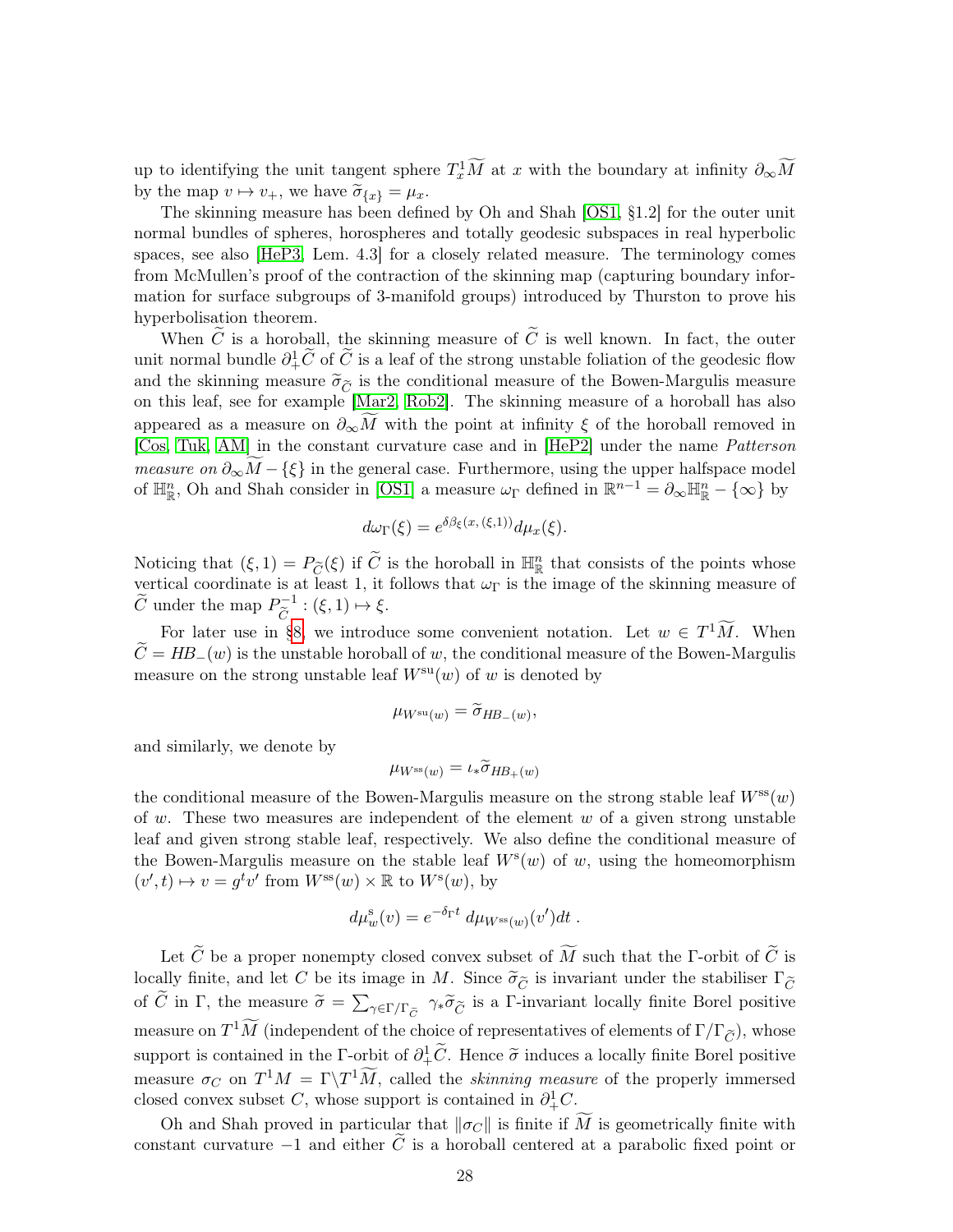$\delta_{\Gamma} > 1$  and  $\tilde{C}$  is a codimension 1 totally geodesic submanifold. See [\[OS3,](#page-41-4) §5] for a precise, more general statement in higher codimension. Extending this result in variable curvature (with a different proof), we give a sharp criterion in [\[PaP6,](#page-42-4) Theo. 9] for the finiteness of the skinning measure, by studying its decay in the cusps of  $M$ . This decay is analogous to the decay of the Bowen-Margulis measure in the cusps, which was first studied by Sullivan [\[Sul2\]](#page-43-2) who called it the fluctuating density property (see also [\[SV\]](#page-43-5) and [\[HeP2,](#page-40-12) Theo. 4.1]). The criterion, as in the case of the Bowen-Margulis measure in [\[DaOP\]](#page-39-18), is a separation property of critical exponents.

## 6.3 Disintegration of the Bowen-Margulis measure

Let  $\widetilde{C}$  be a proper nonempty closed convex subset of  $\widetilde{M}$ . Define

$$
U_{\widetilde{C}} = \{ v \in T^1 \widetilde{M} : \ v_+ \notin \partial_{\infty} \widetilde{C} \}, \tag{17}
$$

which is a nonempty open subset of  $T^1\widetilde{M}$ , invariant under the geodesic flow.

Let  $f_{\widetilde{C}} : U_{\widetilde{C}} \to \partial^1_{+} \widetilde{C}$  be the composition of the map from  $U_{\widetilde{C}}$  onto  $\partial_{\infty} M - \partial_{\infty} C$  sending v to  $v_{+}$  and the homeomorphism  $P_{\tilde{c}}^+$  $\widetilde{C}$  from  $\partial_{\infty} \widetilde{M} - \partial_{\infty} \widetilde{C}$  to  $\partial_{+}^{1} \widetilde{C}$ . The map  $f_{\widetilde{C}}$  is a continuous fibration, invariant under the geodesic flow. The fiber of  $f_{\widetilde{C}}$  above  $w \in \partial^1_+\widetilde{C}$  is exactly the stable leaf  $W^s(w) = \{v \in T^1 \tilde{M} : v_+ = w_+\}.$ See [\[PaP6,](#page-42-4) [PaP7\]](#page-42-5) for further properties of  $f_{\widetilde{C}}$ , including the fact that  $f_{\tilde{C}}$  is a Hölder fibration when the sectional curvature of M has bounded derivatives.



The following disintegration result of the Bowen-Margulis measure over the skinning measure of  $\hat{C}$  is the crucial tool for the proof in [\[PaP7\]](#page-42-5) of our general counting result, see [§8.](#page-32-0)

<span id="page-28-1"></span>**Proposition 9 (Parkkonen-Paulin [\[PaP6\]](#page-42-4))** Let  $\widetilde{C}$  be a proper nonempty closed convex subset of  $\widetilde{M}$ . The restriction to  $U_{\widetilde{C}}$  of the Bowen-Margulis measure  $\widetilde{m}_{\text{BM}}$  disintegrates by the fibration  $f_{\tilde{C}} : U_{\tilde{C}} \to \partial^1_+ \tilde{C}$ , over the skinning measure  $\tilde{\sigma}_{\tilde{C}}$  of  $\tilde{C}$ , with conditional measure  $e^{\delta \beta_{w_+}(\pi(w),\pi(v))} d\mu_w^s(v)$  on the fiber  $f_{\widetilde{C}}^{-1}$  $\mathcal{C}_{\mathcal{C}}$  $(w) = W^s(w)$  of  $w \in \partial^1_+ \widetilde{C}$ :

$$
d\widetilde{m}_{\text{BM}}(v) = \int_{w \in \partial^1_+\widetilde{C}} e^{\delta \beta_{w_+}(\pi(w), \pi(v))} d\mu_w^s(v) d\widetilde{\sigma}_{\widetilde{C}}(w) . \quad \Box
$$

# <span id="page-28-0"></span>7 Finite volume hyperbolic manifolds

In this section, we consider the special case when  $\widetilde{M} = \mathbb{H}_{\mathbb{R}}^n$ ,  $\Gamma$  is a discrete group of isometries of  $\widetilde{M}$  and  $M = \Gamma \backslash \widetilde{M}$  has finite volume, and we relate the measures defined in [§6](#page-25-0) with more classical measures. For every  $p \in \mathbb{N}$ , we denote by  $\lambda_p$  the standard Lebesgue measure of  $\mathbb{R}^p$ .

Under the assumptions of this section, there exists a unique Patterson density  $(\mu_x)_{x \in \mathbb{H}_{\mathbb{R}}^n}$ of dimension  $n-1$  for  $\Gamma$  normalised to have total mass Vol( $\mathbb{S}^{n-1}$ ) for every  $x \in \mathbb{H}_{\mathbb{R}}^n$ , which we call the spherical density and which we now describe.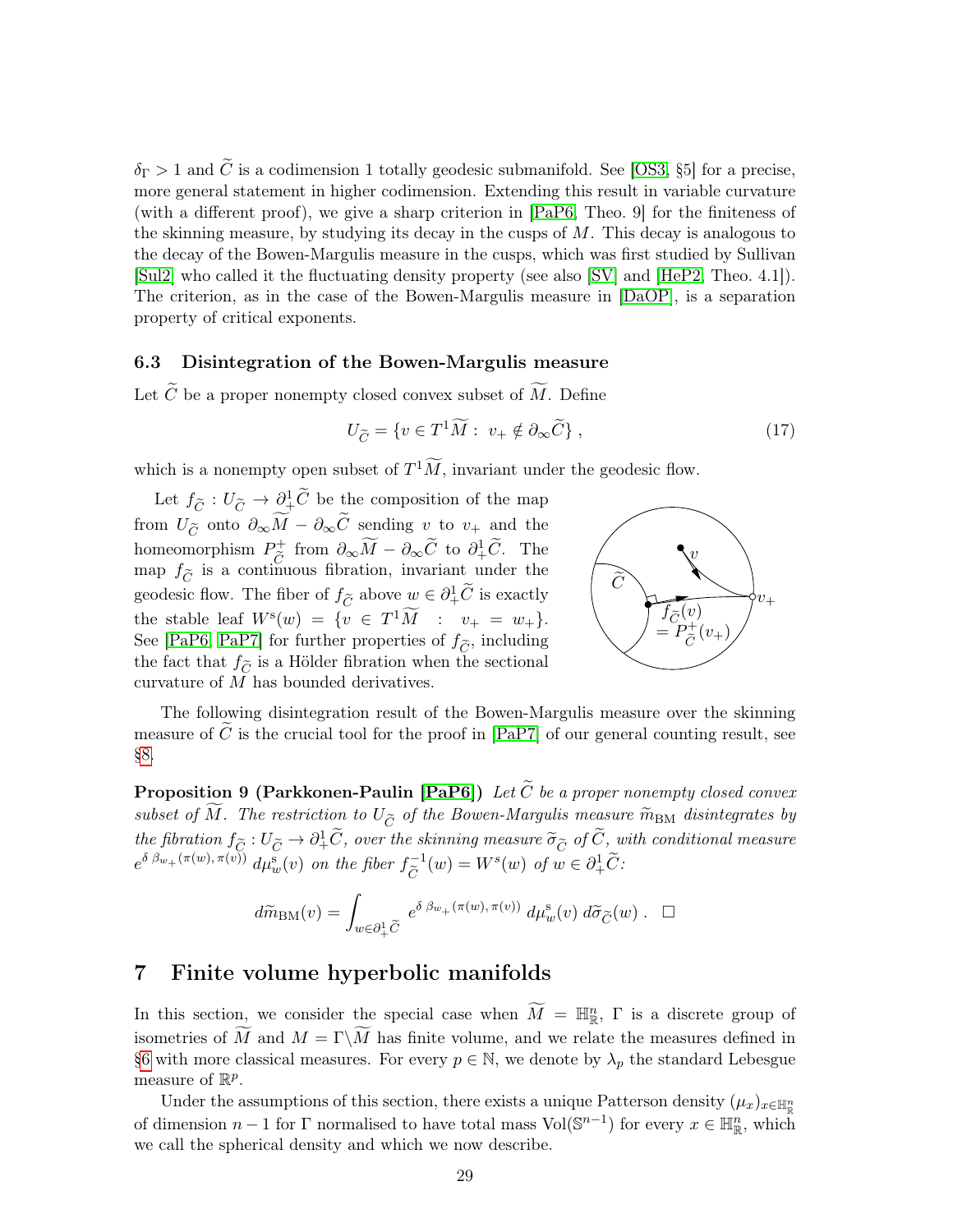In the unit ball model of  $\mathbb{H}^n_{\mathbb{R}}$  with origin 0, the measure  $\mu_0$  of the *spherical density*  $(\mu_x)_{x \in \mathbb{H}_{\mathbb{R}}^n}$  is the Lebesgue measure of  $\mathbb{S}^{n-1} = \partial_\infty \mathbb{H}_{\mathbb{R}}^n$  and (see for instance [\[BriH,](#page-39-2) p. 273])

$$
\frac{d\mu_x}{d\mu_0}(\xi) = e^{-(n-1)\beta_{\xi}(x,0)} = \left(\frac{1 - \|x\|^2}{\|x - \xi\|^2}\right)^{n-1}.
$$

In the upper halfspace model with point at infinity  $\infty$ , using the standard inversion mapping the ball model to the upper halfspace model, the *spherical density*  $(\mu_x)_{x \in \mathbb{H}_{\mathbb{R}}^n}$  has the expression, for every  $\xi \in \mathbb{R}^{n-1} = \partial_{\infty} \mathbb{H}_{\mathbb{R}}^n - {\infty}$ ,

<span id="page-29-1"></span>
$$
d\mu_x(\xi) = \left(\frac{2x_n}{\|x-\xi\|^2}\right)^{n-1} d\lambda_{n-1}(\xi) ,\qquad (18)
$$

where  $x_n$  is the vertical coordinate of any  $x \in \mathbb{H}_{\mathbb{R}}^n$ .

In the unit ball model of  $\mathbb{H}_{\mathbb{R}}^n$ , the visual distance  $d_0$  seen from the origin 0 (see [§2.3\)](#page-3-1) coincides with half the chordal distance (see for example [\[Bou\]](#page-39-10)). In the upper halfspace model, an easy computation shows that the Busemann cocycle of  $\mathbb{H}^n_{\mathbb{R}}$  is

<span id="page-29-2"></span>
$$
\beta_{\xi}(x, y) = \ln\left(\frac{y_n}{x_n} \frac{\|x - \xi\|^2}{\|y - \xi\|^2}\right) \tag{19}
$$

for all  $x, y \in \mathbb{H}_{\mathbb{R}}^n$  and all  $\xi \in \mathbb{R}^{n-1}$ . By Equation [\(3\)](#page-4-2), for any base point  $x \in \mathbb{H}_{\mathbb{R}}^n$  and all  $\xi, \eta \in \mathbb{R}^{n-1}$ , using the point  $u = \left(\frac{\xi + \eta}{2}, \frac{\|\xi - \eta\|}{2}\right)$  $\frac{-\eta_{\parallel}}{2}$  as a chosen point on the geodesic line with endpoints  $\xi, \eta$ , we get an expression for the visual distance seen from x:

$$
d_x(\xi, \eta) = \frac{x_n ||\xi - \eta||}{||x - \xi|| ||x - \eta||}.
$$

Thus, in the upper halfspace model, for any  $v \in T^1 \mathbb{H}^n_{\mathbb{R}}$  such that  $v_{\pm} \neq \infty$ , we have

<span id="page-29-0"></span>
$$
d\widetilde{m}_{BM}(v) = \frac{2^{2(n-1)}d\lambda_{n-1}(v_-) d\lambda_{n-1}(v_+) dt}{\|v_+ - v_-\|^{2(n-1)}} ,
$$
\n(20)

where t is the signed distance from the closest point to  $\infty$  on the geodesic line  $|v_-, v_+|$  to  $\pi(v)$ .

It is known that the Liouville measure, normalised to be a probability measure, is the probability measure of maximal entropy for the geodesic flow in constant curvature and finite volume. Thus, the Bowen-Margulis measure coincides (up to a positive multiplicative constant) with the Liouville measure. We now determine the proportionality constant.

**Proposition 10** Let M be a finite volume complete hyperbolic manifold of dimension  $n \geq$ 2,  $d \text{Vol}_{T^1M}$  its Liouville measure, and  $dm_{BM}$  its Bowen-Margulis measure, constructed using the spherical Patterson density. Then

$$
m_{\text{BM}} = 2^{n-1} \text{ Vol}_{T^1 M} .
$$

In particular,

<span id="page-29-3"></span>
$$
||m_{BM}|| = 2^{n-1} \operatorname{Vol}(\mathbb{S}^{n-1}) \operatorname{Vol}(M) . \tag{21}
$$

**Proof.** We use the upper halfspace model

$$
\mathbb{H}_{\mathbb{R}}^{n} = \{x = (\overline{x}, x_n) \in \mathbb{R}^{n-1} \times \mathbb{R} : x_n > 0\}.
$$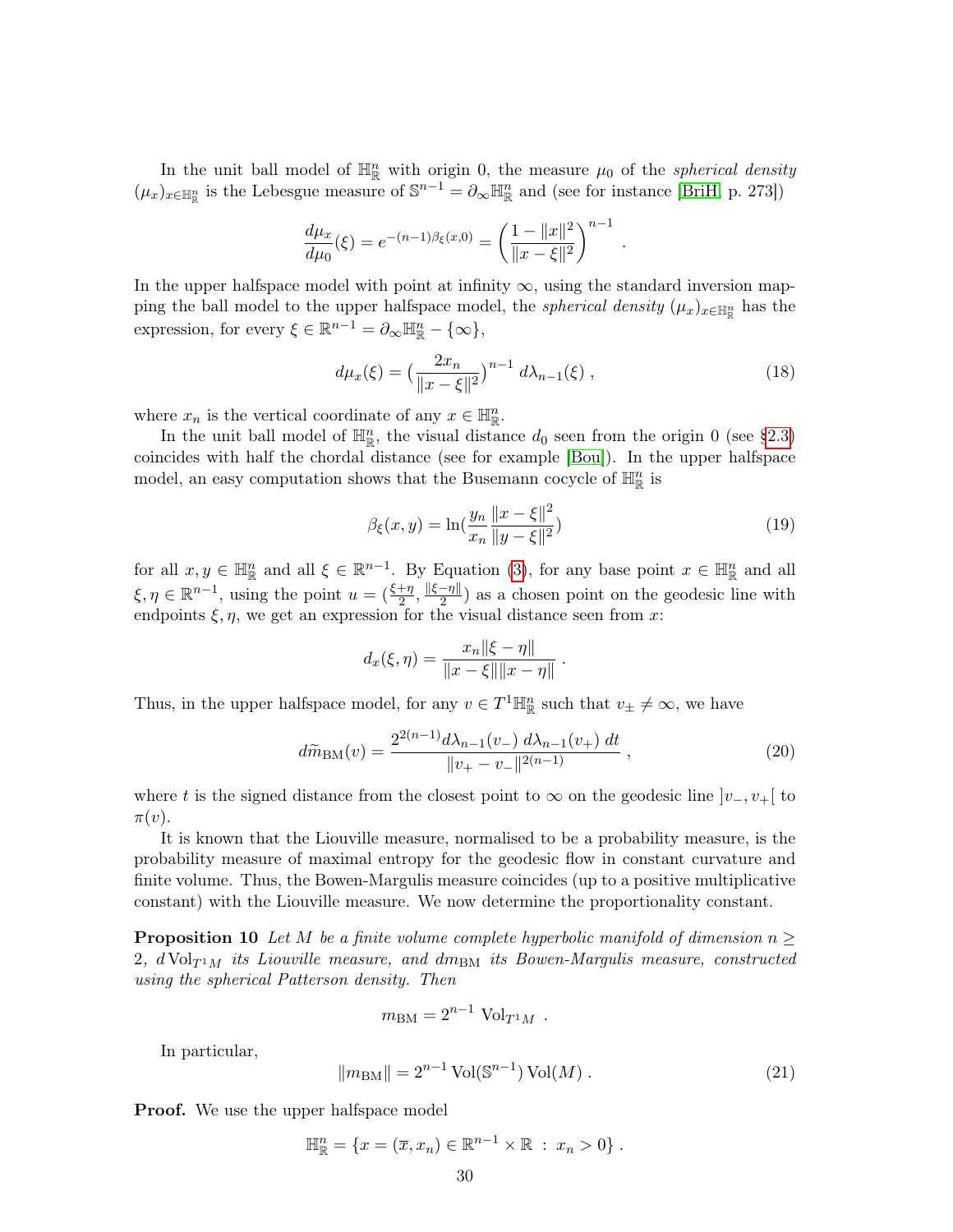We parametrise the unit tangent sphere at any point  $x \in \mathbb{H}_{\mathbb{R}}^n$  by the positive endpoint  $v_+ \in \mathbb{R}^{n-1} \cup \{\infty\}$  of a unit tangent vector  $v \in T_x^1 \mathbb{H}^n_{\mathbb{R}}$ . This gives a parametrisation of the vectors  $v \in T^1 \mathbb{H}^n_{\mathbb{R}}$  by the pairs  $(x, v_+) \in \mathbb{H}^n_{\mathbb{R}} \times (\mathbb{R}^{n-1} \cup {\infty})$ . Recall that the Liouville measure disintegrates as

$$
d\operatorname{Vol}_{T^1\mathbb{H}^n_{\mathbb{R}}}(v)=\int_{x\in\mathbb{H}^n_{\mathbb{R}}}d\operatorname{Vol}_{T^1_x\mathbb{H}^n_{\mathbb{R}}}(v)\;d\operatorname{Vol}_{\mathbb{H}^n_{\mathbb{R}}}(x)\;.
$$

Hence in the full-measure subset where  $v_+ \neq \infty$ , the Liouville measure may be written

<span id="page-30-0"></span>
$$
d\operatorname{Vol}_{T^{1}\mathbb{H}_{\mathbb{R}}^{n}}(v) = \frac{(2x_{n})^{n-1} d\lambda_{n-1}(v_{+})}{\|x - v_{+}\|^{2(n-1)}} \frac{d\lambda_{n}(x)}{x_{n}^{n}} = \frac{2^{n-1} d\lambda_{n-1}(\overline{x}) d\lambda_{n-1}(v_{+}) dx_{n}}{\|x - v_{+}\|^{2(n-1)} x_{n}} . \tag{22}
$$

In order to relate the formulas [\(20\)](#page-29-0) and [\(22\)](#page-30-0), let us give the expression of the coordinates  $(\overline{x}, x_n, v_+)$  in terms of the coordinates  $(v_-, v_+, t)$ .

Let  $\alpha$  be the angle between the segments  $\left[\frac{v_-+v_+}{2}\right]$  $\frac{+v_{+}}{2}$ ,  $v_{+}$ ] and  $\left[\frac{v_{-}+v_{+}}{2}\right]$  $\frac{+v_+}{2}$ , *x*. Let  $\rho$  be the algebraic distance from  $\frac{v_-+v_+}{2}$  to  $\bar{x}$  on the line through  $v_$ and  $v_+$  oriented from  $v_+$  to  $v_+$ . We have

$$
\overline{x} = \frac{v_- + v_+}{2} + \rho \frac{v_+ - v_-}{\|v_+ - v_-\|}
$$

and by a formula of [\[Bea,](#page-39-11) p. 147],

$$
\sinh t = \frac{1}{\tan \alpha} = \frac{\rho}{x_n} \; .
$$

Since  $\rho^2 + x_n^2 = ||\frac{v_+ - v_-}{2}$  $\frac{-v_-}{2}$ ||<sup>2</sup>, we hence have

$$
x_n = \frac{\|v_+ - v_-\|}{2\cosh t}
$$
 and  $\overline{x} = \frac{v_- + v_+}{2} + \frac{v_+ - v_-}{2}$   $\tanh t$ .

Writing  $\bar{x} = (\bar{x}^1, \ldots, \bar{x}^{n-1})$  and  $v_{\pm} = (v_{\pm}^1, \ldots, v_{\pm}^{n-1})$  and differentiating the above equations with  $v_+$  constant, we have, for  $i = 1 \ldots, n - 1$ ,

$$
dx_n = -\frac{\sinh t}{2\cosh^2 t} \|v_+ - v_-\| dt - \frac{1}{2\cosh t} \sum_{j=1}^{n-1} \frac{v_+^j - v_-^j}{\|v_+ - v_-\|} dv_-^j
$$

and

$$
d\overline{x}^i = \frac{1 - \tanh t}{2} dv_-^i + \frac{v_+^i - v_-^i}{2 \cosh^2 t} dt.
$$

Therefore an easy computation, using the facts that  $\bar{x} - v_+ = \frac{1-\tanh t}{2}$  $\frac{\text{anh} t}{2}(v_- - v_+)$  and  $||x - v_+||^2 = ||\overline{x} - v_+||^2 + x_n^2 = \frac{1 - \tanh t}{2}$  $\frac{\text{anh} t}{2} ||v_+ - v_-||^2$ , shows that

$$
d\overline{x}^{1} \wedge \cdots \wedge d\overline{x}^{n-1} \wedge dx_{n} = \frac{\|v_{+} - v_{-}\|}{2 \cosh t} \left(\frac{1 - \tanh t}{2}\right)^{n-1} dv_{-}^{1} \wedge \cdots \wedge dv_{-}^{n-1} \wedge dt
$$

$$
= x_{n} \left(\frac{\|x - v_{+}\|^{2}}{\|v_{+} - v_{-}\|^{2}}\right)^{n-1} dv_{-}^{1} \wedge \cdots \wedge dv_{-}^{n-1} \wedge dt.
$$

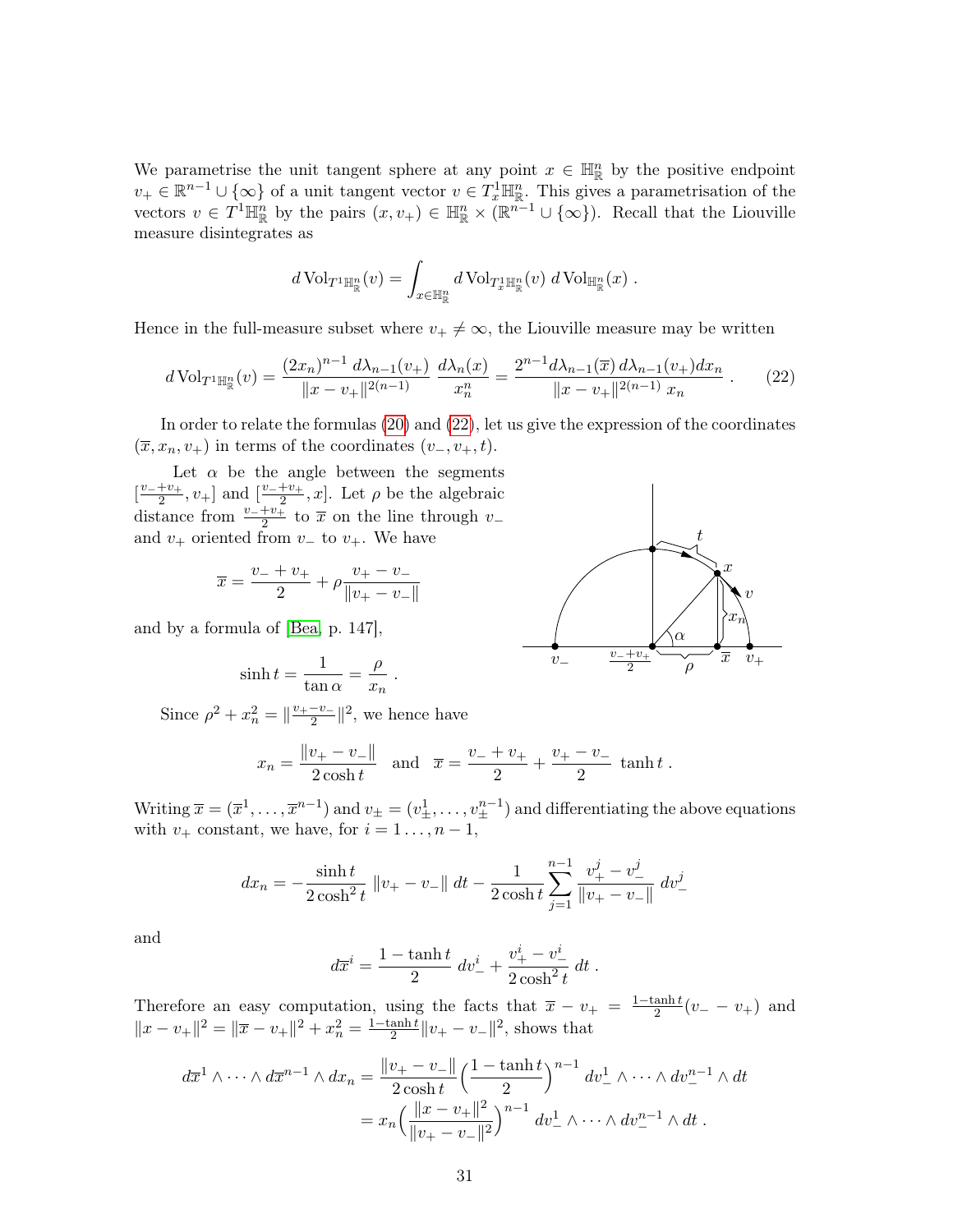The result then follows from the formulas  $(20)$  and  $(22)$ .

Let now C be either a Margulis cusp neighbourhood in M or a totally geodesic immersed submanifold of  $M$  with finite volume, and let us relate the skinning measure of  $C$  to the usual Riemannian measure on the outer unit normal bundle of C. Note that the Riemannian measure Vol $_{\partial^1_+C}$  disintegrates with respect to the base point fibration  $\partial^1_+C \to$  $\partial C$  over the Riemannian measure of  $\partial C$ , with measure on the fiber of  $x \in \partial C$  the spherical measure on the outer unit normal vectors to  $C$  at  $x$ :

<span id="page-31-0"></span>
$$
d\operatorname{Vol}_{\partial^1_{+}C}(v) = \int_{x \in \partial C} d\operatorname{Vol}_{\partial^1_{+}C \cap T_x^1 M}(v) \, d\operatorname{Vol}_{\partial C}(x) \, . \tag{23}
$$

Homogeneity considerations show that the skinning measure  $\sigma_C$  coincides up to a multiplicative constant with the Riemannian measure  $\text{Vol}_{\partial^1_+ C}$ . We now compute the constant.

<span id="page-31-1"></span>**Proposition 11** Let M be a finite volume complete hyperbolic manifold of dimension  $n \geq$ 2. We use the spherical Patterson density to define the skinning measures. (1) If C is a Margulis cusp neighbourhood, then

$$
\sigma_C = 2^{n-1} \operatorname{Vol}_{\partial^1_+ C} \,\, .
$$

(2) If C is a finite volume totally geodesic properly immersed submanifold of M, then

$$
\sigma_C = \text{Vol}_{\partial^1_+ C} \ .
$$

In particular, if C is a Margulis cusp neighbourhood of  $M$ , then (see for instance Hers, p. 473] for the last equality)

$$
\|\sigma_C\| = 2^{n-1} \operatorname{Vol}(\partial_+^1 C) = 2^{n-1} \operatorname{Vol}(\partial C) = 2^{n-1}(n-1) \operatorname{Vol}(C) ,
$$

and if C is a finite volume totally geodesic properly immersed submanifold of dimension  $k \in \{1, \ldots, n-1\}$  of M, then

$$
\|\sigma_C\| = \text{Vol}(\mathbb{S}^{n-k-1})\,\text{Vol}(C) \ .
$$

**Proof.** (1) Consider the horoball  $\widetilde{C}$  in the upper halfspace model of  $\mathbb{H}^n_{\mathbb{R}}$  that consists of the points whose vertical coordinate is at least 1. Fix a base point  $x_0 = (0, 1) \in$  $\mathbb{R}^{n-1}\times [0,+\infty[$ . Note that the closest point to  $\xi \in \mathbb{R}^{n-1}$  in  $\widetilde{C}$  is  $P_{\widetilde{C}}(\xi) = (\xi,1) \in \mathbb{R}^{n-1}$ .  $\mathbb{R}^{n-1}\times\left]0,+\infty\right[$ . Using the definition of the skinning measure for the first equality and the formulas [\(18\)](#page-29-1) and [\(19\)](#page-29-2) for the second one, we hence have

$$
d\tilde{\sigma}_{\tilde{C}}(w) = e^{-(n-1)\beta_{w_{+}}(P_{\tilde{C}}(w_{+}), x_{0})} d\mu_{x_{0}}(w_{+})
$$
  
=  $(\|x_{0} - w_{+}\|^{2})^{n-1} (\frac{2}{\|x_{0} - w_{+}\|^{2}})^{n-1} d\lambda_{n-1}(w_{+}) = 2^{n-1} d\lambda_{n-1}(w_{+}).$ 

Since  $\partial \widetilde{C} = \{(\overline{x}, 1) : \overline{x} \in \mathbb{R}^{n-1}\}\$ is a codimension one submanifold of  $\mathbb{H}^n_{\mathbb{R}}$ , whose induced Riemannian metric is isometric to the Euclidean metric on  $\mathbb{R}^{n-1}$  by the map  $(\overline{x}, 1) \mapsto \overline{x}$ , the result follows.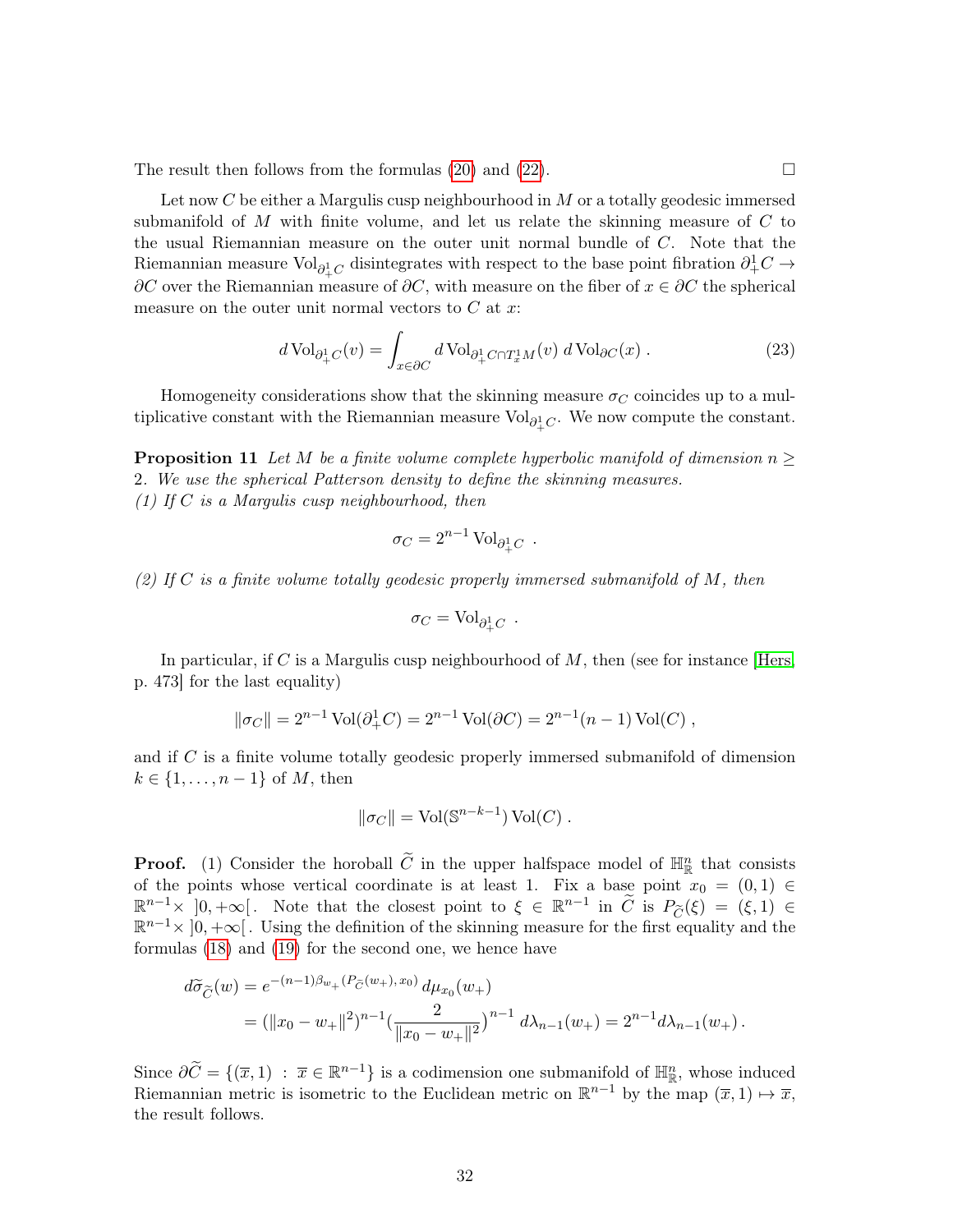(2) Let  $1 \leq k \leq n-1$ . In the upper halfspace model of  $\mathbb{H}^n_{\mathbb{R}}$  with base point  $x_0 =$  $(0, \ldots, 0, 1)$ , consider the k-dimensional totally geodesic subspace,

$$
\widetilde{C} = \{x = (x_1, \ldots, x_n) \in \mathbb{H}_{\mathbb{R}}^n : x_1 = \cdots = x_{n-k} = 0\},\,
$$

which is isometric to  $\mathbb{H}_{\mathbb{R}}^k$  and has Riemannian volume  $d \text{Vol}_{\widetilde{C}} = \frac{d\lambda_{k-1}(x_{n-k+1},...,x_{n-1})d\lambda_1(x_n)}{x_n^k}$  $\overline{x_{n}^{k}}$ .

For any  $\xi = (\xi^1, \xi^2) \in \mathbb{R}^{n-k} \times \mathbb{R}^{k-1} =$  $\mathbb{R}^{n-1} = \partial_{\infty} \mathbb{H}^n_{\mathbb{R}} - \{\infty\},\$  the closest point to  $\xi$  in  $\widetilde{C}$  is  $P_{\widetilde{C}}(\xi) = (0, \xi^2, \|\xi^1\|) \in \mathbb{R}^{n-k} \times$ <br>  $\mathbb{R}^{k-1} \times [0, \log_{\xi} \xi]$   $\mathbb{R}^m$ . Note that  $\pi(\omega)$  $\mathbb{R}^{k-1}\times\left]0,+\infty\right[$  =  $\mathbb{H}_{\mathbb{R}}^n$ . Note that  $\pi(w)_n$  =  $||w_+||$  and  $||\pi(w) - w_+||^2 = 2 \pi(w)_n ||w_+||$  for every  $w \in \partial^1_{+} \widetilde{C}$ . Recall that the map  $w \mapsto$  $w_+$  from  $\partial^1_+\widetilde{C}$  to  $\partial_\infty \mathbb{H}^n_{\mathbb{R}} - \partial_\infty \widetilde{C} = \mathbb{R}^{n-1}$  $(\mathbb{R}^{k-1}\times\{0\})$  is a homeomorphism.



.

Using the definition of the skinning measure for the first equality and the formulas [\(18\)](#page-29-1) and [\(19\)](#page-29-2) for the second one, we hence get

$$
d\tilde{\sigma}_{\tilde{C}}(w) = e^{-(n-1)\beta_{w_{+}}(P_{\tilde{C}}(w_{+}), x_{0})} d\mu_{x_{0}}(w_{+})
$$
  
=  $\left(\frac{\pi(w)_{n}}{1} \frac{\|x_{0} - w_{+}\|^{2}}{\|\pi(w) - w_{+}\|^{2}}\right)^{n-1} \left(\frac{2}{\|x_{0} - w_{+}\|^{2}}\right)^{n-1} d\lambda_{n-1}(w_{+}) = \frac{d\lambda_{n-1}(w_{+})}{\|w_{+}^{1}\|^{n-1}}.$ 

On the other hand, by Equation [\(23\)](#page-31-0), we have

$$
d\operatorname{Vol}_{\partial^1_+\widetilde{C}}(w)=d\operatorname{Vol}_{\mathbb{S}^{n-k-1}}\big(\frac{w_+^1}{\|w_+^1\|}\big)\, \frac{d\lambda_{k-1}(w_+^2)\; d\lambda_1(\|w_+^1\|)}{\|w_+^1\|^k}
$$

Using spherical coordinates on the first factor of  $\mathbb{R}^{n-1} = \mathbb{R}^{n-k} \times \mathbb{R}^{k-1}$ , we have

$$
d\lambda_{n-1}(w_+) = \|w_+^1\|^{n-k-1} d\operatorname{Vol}_{\mathbb{S}^{n-k-1}}\left(\frac{w_+^1}{\|w_+^1\|}\right) d\lambda_1(\|w_+^1\|) d\lambda_{k-1}(w_+^2).
$$

Hence  $\widetilde{\sigma}_{\widetilde{C}} = \mathrm{Vol}_{\partial^1_+\widetilde{C}},$  and the result follows by taking quotients.

# <span id="page-32-0"></span>8 The main counting result of common perpendiculars

Let M be a nonelementary complete connected Riemannian manifold with dimension at least 2 and pinched sectional curvature at most  $-1$ . Let  $M \rightarrow M$  be a universal Riemannian cover of M, with covering group Γ. Let  $\delta$  be the critical exponent of Γ. We assume that the Bowen-Margulis measure  $m_{BM}$  of M is finite and mixing for the geodesic flow.

<span id="page-32-1"></span>Theorem 12 (Parkkonen-Paulin [\[PaP7\]](#page-42-5)) Let  $C_$  and  $C_+$  be two properly immersed closed convex subsets of M. Assume that their skinning measures  $\sigma_{C-}$  and  $\sigma_{C+}$  are finite and nonzero. Then, as  $s \to +\infty$ ,

$$
\mathscr{N}_{C_-,C_+}(s)\sim\frac{\|\sigma_{C_-}\|\,\|\sigma_{C_+}\|}{\delta\,\|m_{\text{BM}}\|}\;e^{\delta\,s}\,.
$$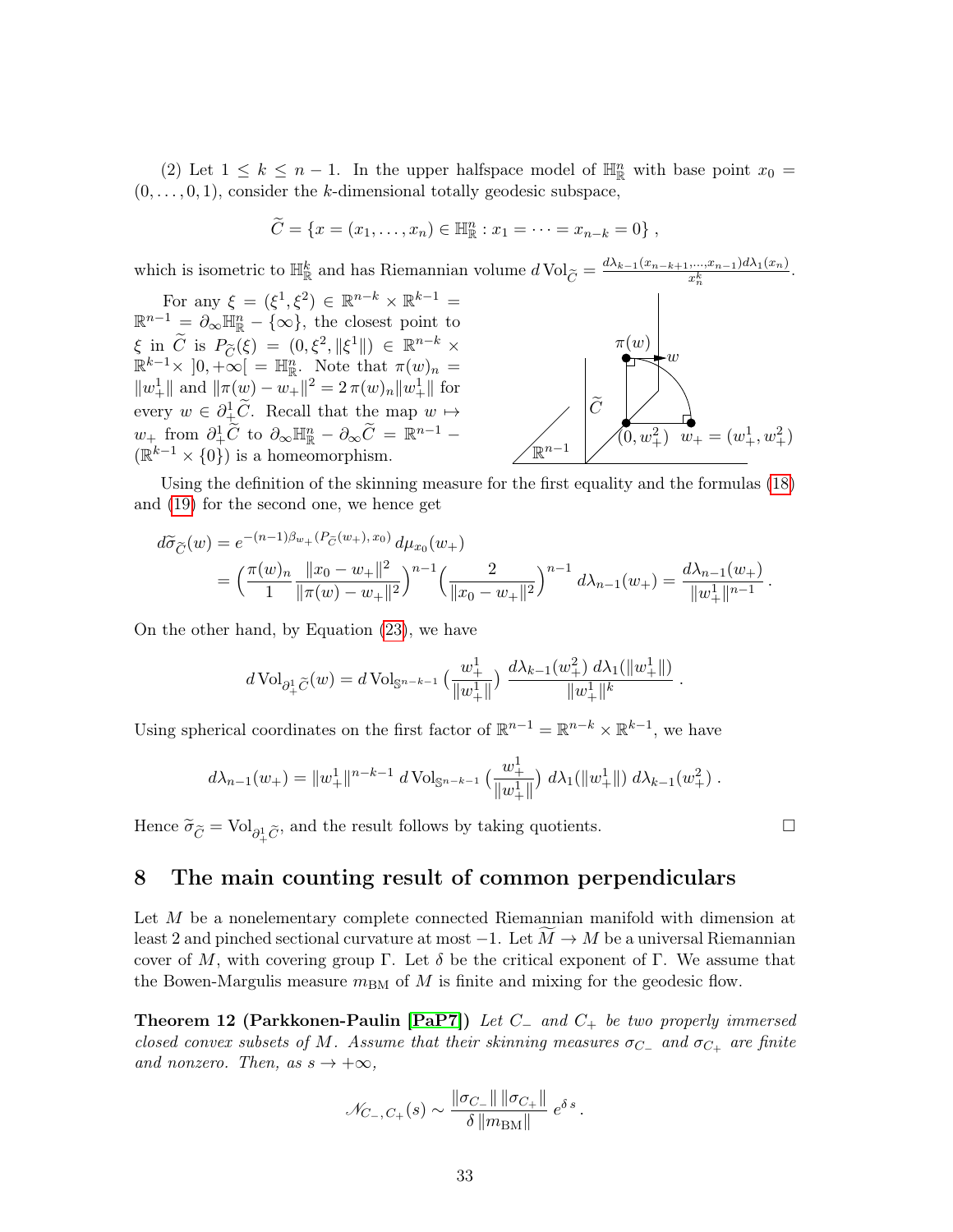As in Herrmann's result (see Equation [\(8\)](#page-12-0) in [§3.4\)](#page-11-1) or Oh-Shah's result (see the end of [§3.6\)](#page-13-2), the endpoints of the common perpendiculars are evenly distributed simultaneously on  $C_-\$  and on  $C_+$ , in the following sense.

<span id="page-33-0"></span>Theorem 13 (Parkkonen-Paulin [\[PaP7\]](#page-42-5)) Let  $C_$  and  $C_+$  be two properly immersed closed convex subsets of M. Let  $\Omega^-$  and  $\Omega^+$  be relatively compact subsets of  $\partial^1_+C_-$  and  $\partial_+^1C_+$ , respectively. Assume that  $\sigma_{C_-}(\Omega^-) \neq 0$ ,  $\sigma_{C_+}(\Omega^+) \neq 0$  and  $\sigma_{C_-}(\partial \Omega^-) = \sigma_{C_+}(\partial \Omega^+) =$ 0. Then, as  $s \to +\infty$ , the number  $\mathcal{N}_{\Omega^-,\Omega^+}(s)$  of common perpendiculars of  $C_-\$  and  $C_+$ , with lengths at most s, and with initial vector in  $\Omega^-$  and terminal vector in  $\iota \Omega^+$ , satisfies

$$
\mathscr{N}_{\Omega^-, \, \Omega^+}(s) \sim \frac{\sigma_{C_-}(\Omega^-) \; \sigma_{C_+}(\Omega^+)}{\delta \, \|m_{\rm BM}\|} \; e^{\delta \, s} \, .
$$

When  $C_ = \{x\}, C_+ = \{y\},\$ are singletons, with  $\widetilde{x}, \widetilde{y}$  lifts of  $x, y$  to  $\widetilde{M}$ , we recover Roblin's result in [\[Rob2\]](#page-42-8) that

$$
\mathcal{N}_{C_{-},C_{+}}(s) \sim \frac{\|\mu_{\widetilde{x}}\| \|\mu_{\widetilde{x}}\|}{\delta \|\mbox{m}_{\rm BM}\|} e^{\delta\,s} = \frac{\|\sigma_{\{x\}}\| \|\sigma_{\{y\}}\|}{\delta \|\mbox{m}_{\rm BM}\|} e^{\delta\,s} \,.
$$

Let us give a brief sketch of proof of these results, which uses directly the mixing property of the geodesic flow (and avoids the equidistribution step in Margulis's scheme of proof). This will, in particular, allow us in [§9](#page-35-0) to give estimates on the error terms in the presence of exponential decay of correlations. We refer to [\[PaP7\]](#page-42-5) for complete proofs, and we only give here a reading guide, the actual proofs require a much more technical approach.

By definition,  $C_-\$  and  $C_+$  are the images in M of two proper nonempty closed convex subsets  $C_-\$  and  $C_+$  in M, whose  $\Gamma$ -orbits are locally finite.

We introduce dynamical neighbourhoods of  $\partial_+^1 C_-$  and  $\partial_+^1 C_+$ , and we define bump functions supported in them, to which we will apply the mixing property. We fix  $\eta > 0$ small enough and  $R > 0$  big enough.

For every  $w \in T^1 \tilde{M}$ , let  $V_{w,R}$  be the ball of center w and radius R for Hamenstädt's distance  $d_{W^{\text{ss}}(w)}$  on the strong stable leaf  $W^{\text{ss}}(w)$  of w (see [§2.4\)](#page-5-0). For every proper nonempty closed convex subset  $\widetilde{D}$  in  $\widetilde{M}$  whose Γ-orbit is locally finite, let  $\mathscr{V}_{n,R}(\widetilde{D})$  be the union for all  $w \in \partial^1_+ \widetilde{D}$  and  $s \in ]-\eta, \eta[$  of the sets  $g^s V_{w,R}$ . These dynamical neighbourhoods  $\mathscr{V}_{\eta,R}(\widetilde{D})$ of  $\partial_+^1 \tilde{D}$  are natural under isometries, hence, with D the image of  $\tilde{D}$  in M, they allow to define nice neighbourhoods  $\mathcal{V}_{\eta,R}(D)$  of  $\partial^1_+D$ , that scale nicely under the geodesic flow:  $g^t \mathscr{V}_{\eta,R}(\widetilde{D}) = \mathscr{V}_{\eta,e^{-t}R}(\mathscr{N}_t \widetilde{D})$  for every  $t \geq 0$ .

Let  $h_{\eta,R}$ :  $T^1\widetilde{M} \to [0,+\infty]$  be the measurable Γ-invariant map defined by  $w \mapsto$ 1  $\frac{1}{2\eta \mu_{W^{ss}(w)}(V_{w,R})}$ . The constant  $R > 0$  is chosen big enough so that the above denominator is nonzero if  $w \in \partial^1_+\widetilde{C}_\pm$  (see [\[PaP7,](#page-42-5) Lem. 7]). We denote by  $\mathbb{1}_A$  the characteristic function of a subset A. Let  $\widetilde{\phi}_{\eta,\widetilde{D}} : T^1\widetilde{M} \to [0, +\infty]$  be the map defined by (using the convention  $\infty \times 0 = 0$ 

$$
\widetilde{\phi}_{\eta,\widetilde{D}}(v) = \sum_{\gamma \in \Gamma/\Gamma_{\widetilde{D}}} h_{\eta,R} \circ f_{\gamma\widetilde{D}}(v) \mathbbm{1}_{\mathscr{V}_{\eta,R}(\gamma\widetilde{D})}(v) ,
$$

where  $\Gamma_{\tilde{D}}$  is the stabiliser of  $\tilde{D}$  in  $\Gamma$  and  $h_{\eta,R} \circ f_{\gamma\tilde{D}}(v) \mathbb{1}_{\mathscr{V}_{\eta,R}(\gamma\tilde{D})}(v) = 0$  if  $v \notin U_{\gamma\tilde{D}}$ , since  $\mathscr{V}_{\eta,R}(\gamma D) \subset U_{\gamma \tilde{D}}$ . The function  $\phi_{\eta,\tilde{D}}$  is invariant under  $\Gamma$ , hence defines by taking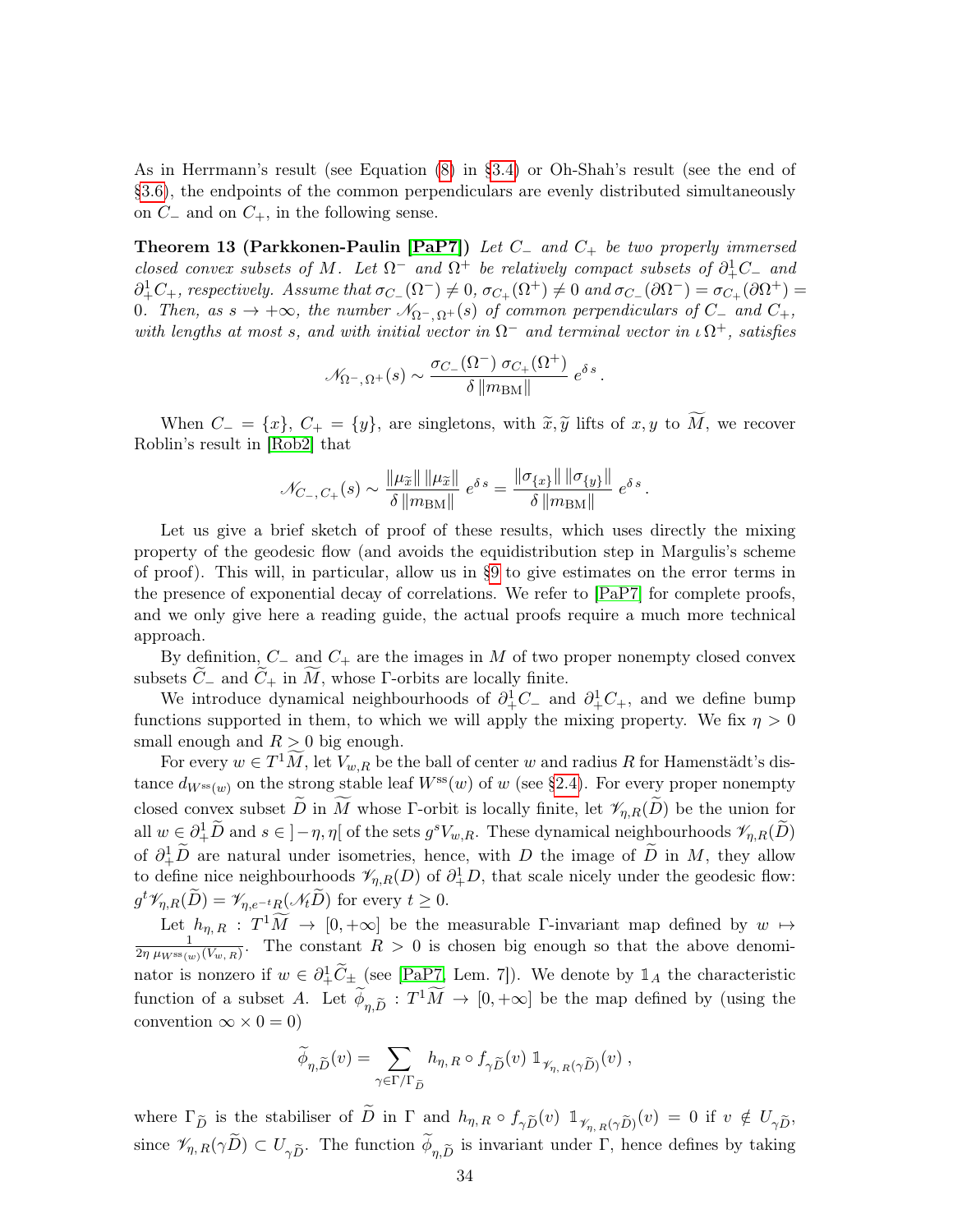the quotient by  $\Gamma$  a test function  $\phi_{\eta,D}: T^1M \to [0,+\infty]$ . Now define  $\phi_{\eta}^- = \phi_{\eta,C_-}$  and  $\phi_{\eta}^{+} = \phi_{\eta,C_{+}} \circ \iota$ . The invariance of the Bowen-Margulis measure by the antipodal map and the disintegration result of Proposition [9](#page-28-1) allow to prove (see [\[PaP7,](#page-42-5) Lem. 14]) that

<span id="page-34-0"></span>
$$
\int_{T^1 M} \phi_{\eta}^{\pm} dm_{\rm BM} = \|\sigma_{C_{\pm}}\| \;, \tag{24}
$$

and that  $\phi_{\eta}^{\pm}$  dm<sub>BM</sub>  $\longrightarrow \sigma_{C_{\pm}}$  as  $\eta$  goes to 0.

The main trick in the proof is to estimate in two ways the integral

$$
\mathscr{I}_{\eta}(t) = \int_{T^1M} \phi_{\eta}^- \circ g^{-t/2} \phi_{\eta}^+ \circ g^{t/2} dm_{\text{BM}}.
$$

On one hand, by Equation [\(24\)](#page-34-0) and the mixing property of the geodesic flow, the integral  $\mathscr{I}_\eta(t)$  converges, for every fixed  $\eta > 0$ , to  $\frac{\|\sigma_{C_-}\| \|\sigma_{C_-}\|}{\|\sigma_{\text{DMM}}\|}$  $\frac{t-\ln\log C - 1}{\|m_{\text{BM}}\|}$  as  $t \to +\infty$ .

On the other hand, a vector  $v \in T^1M$ , with a fixed lift  $\tilde{v}$  to  $T^1M$ , belongs to the support of  $\phi_{\eta}^- \circ g^{-t/2} \phi_{\eta}^+ \circ g^{t/2}$  if and only if  $g^{-t/2}v$  belongs to the support of  $\phi_{\eta}^-$  and  $g^{t/2}v$ belongs to the support of  $\phi_{\eta}^{+}$ , that is, if and only if there exist  $\gamma^{\pm} \in \Gamma$ ,  $s^{\pm} \in \gamma$ ,  $\eta$ ,  $\eta$ ,  $w^{\pm} \in \gamma^{\pm} \partial_{+}^{1} \widetilde{C}_{\pm}$  and  $v^{\pm} \in V_{w^{\pm},R}$  such that  $\widetilde{v} = g^{\frac{t}{2} + s^{-}} v^{-} = g^{-\frac{t}{2} - s^{+}} v^{+}$ . For every  $\epsilon > 0$ , by the properties of negative curvature, this implies, if  $\eta$  is small enough, and uniformly in t big enough, that  $\pi(\tilde{v})$  is not far from the midpoint of a common perpendicular arc between  $\gamma^{-}\tilde{C}_{-}$  and  $\gamma^{+}\tilde{C}_{+}$ , of length close to t, and that  $g^{t/2}\gamma^{-}\partial_{+}^{1}\tilde{C}_{-}$  is close to a piece of strong unstable leaf at  $\tilde{v}$ , and  $g^{-t/2}\gamma^+ \iota \partial^1_+ \tilde{C}_+$  is close to a piece of strong stable leaf at  $\tilde{v}$ <br>(see [BeP7, I cm, 7]). Eurthermore, each such midnes to entribute to the integral  $\mathcal{J}(t)$ (see [\[PaP7,](#page-42-5) Lem. 7]). Furthermore, each such midpoint contributes to the integral  $\mathscr{I}_{\eta}(t)$ by an amount which is, as  $\eta$  is small and uniformly in t big enough, almost  $\frac{e^{-\delta t}}{2\eta}$ . By a Cesaro type of argument, the results follows, by integrating  $e^{\delta t}$ .

To pass from Theorem [12](#page-32-1) to Theorem [13,](#page-33-0) we replace  $\partial^1_+C_-$  and  $\partial^1_+C_+$  by  $\Omega^-$  and  $\Omega^+$ , the endpoints of the common perpendicular constructed above being close to  $\gamma_-\Omega^-$  and  $\gamma_+\Omega^+$ , which have measure 0 boundary.

We end this section by completing the list of examples given in [§3,](#page-8-1) adding the following two cases. They follow (see [\[PaP7\]](#page-42-5)) by applying the main Theorem [12,](#page-32-1) the remarks following the statement of Proposition [11,](#page-31-1) and Equation [\(21\)](#page-29-3).

<span id="page-34-1"></span>**Corollary 14** Let M be a finite volume complete hyperbolic manifold of dimension  $n \geq 2$ . (1) If  $C_$  and  $C_+$  are properly immersed finite volume totally geodesic submanifolds of M of dimensions k<sub>−</sub> and k<sub>+</sub> in [1, n − 1], respectively, then, as  $s \rightarrow +\infty$ ,

$$
\mathcal{N}_{C_-,C_+}(s) \sim \frac{\text{Vol}(\mathbb{S}^{n-k_--1}) \text{Vol}(\mathbb{S}^{n-k_+-1})}{2^{n-1}(n-1) \text{Vol}(\mathbb{S}^{n-1})} \frac{\text{Vol}(C_-) \text{Vol}(C_+)}{\text{Vol}(M)} e^{(n-1)s}
$$

.

(2) If  $\mathcal{H}_-$  and  $\mathcal{H}_+$  are Margulis cusp neighbourhoods in M, then, as  $s \to +\infty$ ,

$$
\mathcal{N}_{\mathcal{H}_-, \mathcal{H}_+}(s) \sim \frac{2^{n-1}(n-1) \operatorname{Vol}(\mathcal{H}_-) \operatorname{Vol}(\mathcal{H}_+)}{\operatorname{Vol}(\mathbb{S}^{n-1}) \operatorname{Vol}(M)} e^{(n-1)s} . \quad \Box
$$

In particular, if  $C_-\$  and  $C_+$  are closed geodesics of M of lengths  $\ell_-\$  and  $\ell_+$ , respectively, then the number  $\mathcal{N}(s)$  of common perpendiculars (counted with multiplicity) between  $C_-\$ and  $C_+$  of length at most s satisfies, as  $s \to +\infty$ ,

$$
\mathcal{N}(s) \sim \frac{\pi^{\frac{n}{2}-1}(\Gamma(\frac{n-1}{2}))^2}{2^{n-2}(n-1)\Gamma(\frac{n}{2})} \frac{\ell_{-} \ell_{+}}{\text{Vol}(M)} e^{(n-1)s}.
$$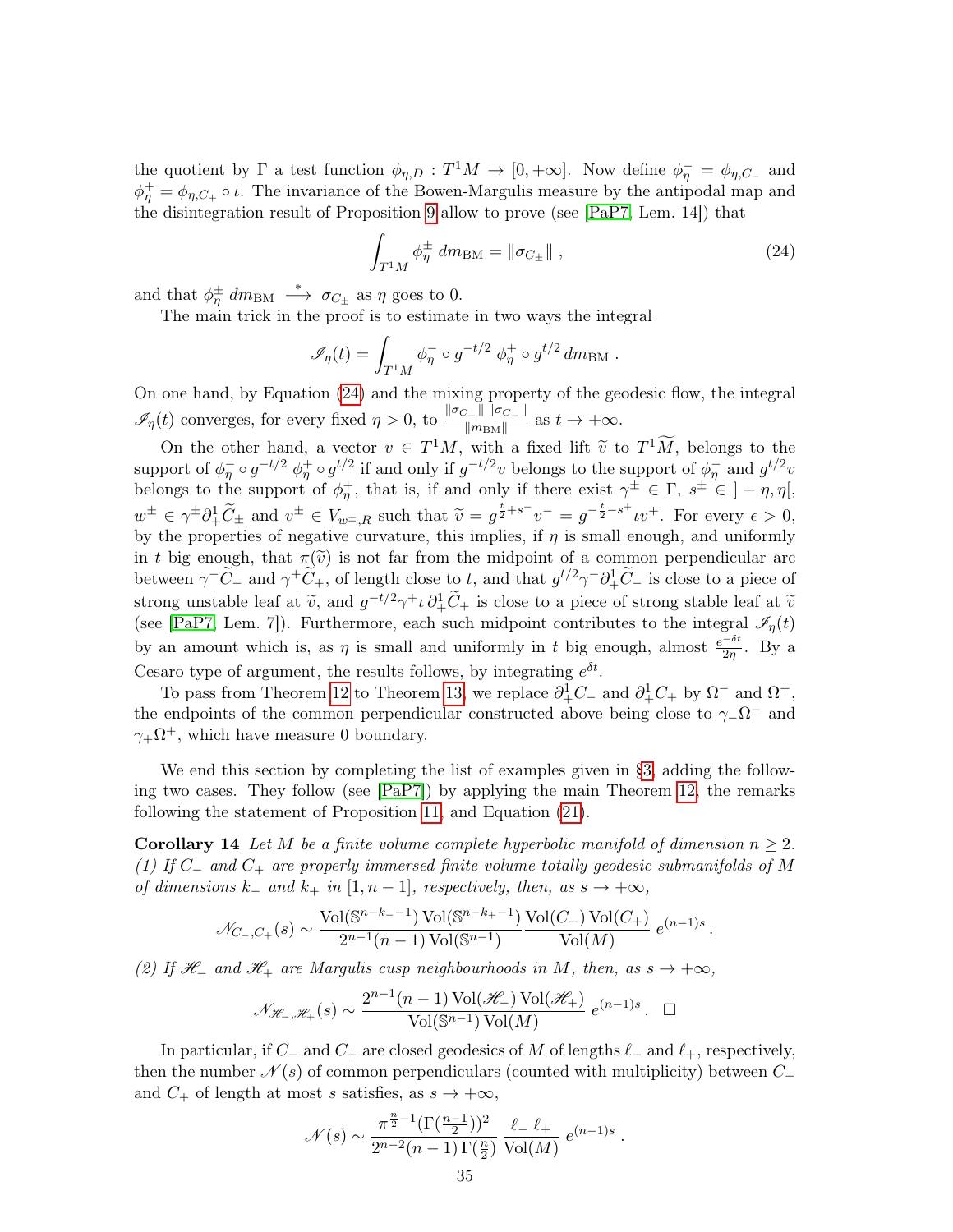When M is a closed hyperbolic surface (in particular  $n = 2$ ) and  $C = C_{+}$ , this formula has been obtained by Martin-McKee-Wambach [\[MMW\]](#page-41-16) by trace formula methods. Obtaining the case  $C_+ \neq C_+$ , as well as error terms, seems difficult by these methods.

# <span id="page-35-0"></span>9 Spectral gaps, exponential decay of correlations and error terms

Let M be a nonelementary complete connected Riemannian manifold with dimension at least 2 and pinched sectional curvature at most  $-1$  having bounded derivatives. Let  $M \rightarrow$ M be a universal Riemannian cover of M, with covering group Γ. Let  $\delta$  be the critical exponent of Γ. We assume that the Bowen-Margulis measure  $m_{BM}$  of M is finite and mixing for the geodesic flow. We denote by  $\overline{m}_{BM} = \frac{m_{BM}}{\|m_{BM}\|}$  $\frac{m_{\text{BM}}}{\|m_{\text{BM}}\|}$  its normalisation to a probability measure.

In this section, we give error terms in our main counting result, when the geodesic flow is exponentially mixing. Recall that there are two types of exponential mixing results.

Firstly, when M is locally symmetric with finite volume, then the boundary at infinity of  $\widetilde{M}$ , the strong unstable, unstable, stable, and strong stable foliations of  $M$  are smooth. Hence talking about  $\mathscr{C}^{\ell}$ -smooth leafwise defined functions on  $T^{1}M$  makes sense. We will denote by  $\mathscr{C}_c^{\ell}(T^1M)$  the vector space of  $\mathscr{C}^{\ell}$ -smooth functions on  $T^1M$  with compact support and by  $\|\psi\|_{\ell}$  the Sobolev  $W^{\ell,2}$ -norm of any  $\psi \in \mathscr{C}_c^{\ell}(T^1M)$ . Note that now the Bowen-Margulis measure of  $T^1M$  is the unique (up to a multiplicative constant) locally homogeneous smooth measure on  $T^{1}M$  (hence it coincides with the Liouville measure up to a multiplicative constant which we computed in [§7](#page-28-0) in constant curvature).

Given  $\ell \in \mathbb{N}$ , we will say that the geodesic flow on  $T^1M$  is exponentially mixing for the Sobolev regularity  $\ell$  (or that it has exponential decay of  $\ell$ -Sobolev correlations) if there exist  $c, \kappa > 0$  such that for all  $\phi, \psi \in \mathcal{C}_c^{\ell}(T^1M)$  and  $t \in \mathbb{R}$ , we have

$$
\Big| \int_{T^1M} \phi \circ g^{-t} \; \psi \; d\overline{m}_{\text{BM}} - \int_{T^1M} \phi \; d\overline{m}_{\text{BM}} \int_{T^1M} \psi \; d\overline{m}_{\text{BM}} \; \Big| \leq c \, e^{-\kappa|t|} \; \|\psi\|_{\ell} \; \|\phi\|_{\ell} \; .
$$

When  $\Gamma$  is a torsion free arithmetic lattice in the isometry group of  $\widetilde{M}$ , this property, for some  $\ell \in \mathbb{N}$ , follows from [\[KlM1,](#page-41-17) Theo. 2.4.5], with the help of [\[Clo,](#page-39-20) Theo. 3.1] to check its spectral gap property, and of [\[KlM2,](#page-41-18) Lem. 3.1] to deal with finite cover problems.

Secondly, when  $\widetilde{M}$  is assumed to be as in the beginning of this section, then the boundary at infinity, the strong unstable, unstable, stable, and strong stable foliations are only Hölder smooth (as explained in [§2.5\)](#page-7-0), hence the appropriate regularity on functions on  $\widetilde{M}$  is the Hölder one. For every  $\alpha \in ]0,1[$ , we denote by  $C_c^{\alpha}(X)$  the space of  $\alpha$ -Höldercontinuous real-valued functions with compact support on a metric space  $(X, d)$ , endowed with the Hölder norm

$$
||f||_{\alpha} = ||f||_{\infty} + \sup_{x, y \in X, x \neq y} \frac{|f(x) - f(y)|}{d(x, y)^{\alpha}}.
$$

Given  $\alpha \in [0,1]$ , we will say that the geodesic flow on  $T^1M$  is exponentially mixing for the Hölder regularity  $\alpha$  (or that it has exponential decay of  $\alpha$ -Hölder correlations) if there exist  $\kappa, c > 0$  such that for all  $\phi, \psi \in C_c^{\alpha}(T^1M)$  and  $t \in \mathbb{R}$ , we have

$$
\Big| \int_{T^1M} \phi \circ g^{-t} \; \psi \; d\overline{m}_{\text{BM}} - \int_{T^1M} \phi \; d\overline{m}_{\text{BM}} \int_{T^1M} \psi \; d\overline{m}_{\text{BM}} \; \Big| \leq c \; e^{-\kappa|t|} \; \|\phi\|_{\alpha} \; \|\psi\|_{\alpha} \; .
$$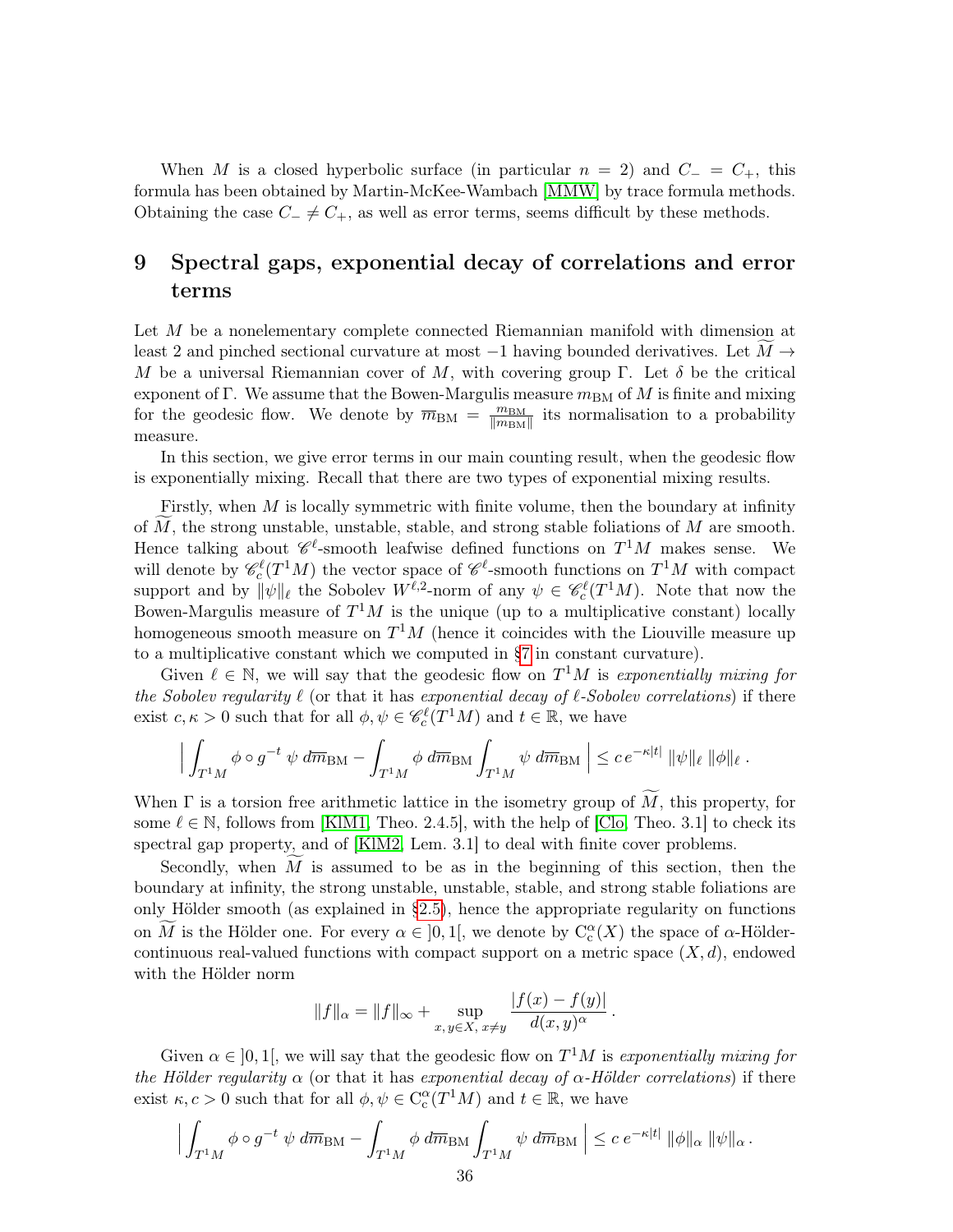This holds for compact manifolds M when M is two-dimensional by  $[Dol]$ , when M is 1/9-pinched by  $|G \text{uLP}$ , Coro. 2.7, when  $m_{BM}$  is the Liouville measure by  $|L \text{i} v|$ , and when M is locally symmetric by [\[Sto,](#page-42-20) Coro. 1.5].

Using smoothening processes of the functions  $\phi_{\eta}^{\pm}$  introduced in the sketch of proof of [§8,](#page-32-0) we obtain the following error terms in our main counting result Theorem [12.](#page-32-1)

<span id="page-36-1"></span>Theorem 15 (Parkkonen-Paulin [\[PaP7\]](#page-42-5)) Let C<sup>−</sup> and C<sup>+</sup> be two properly immersed closed convex subsets of M. Assume that their skinning measures  $\sigma_{C-}$  and  $\sigma_{C+}$  are finite and nonzero. Assume either that M is compact and the geodesic flow is exponentially mixing for the Hölder regularity, or that M is locally symmetric with finite volume and the geodesic flow is exponentially mixing for the Sobolev regularity. Then there is some  $\kappa > 0$ such that, as  $s \to +\infty$ ,

$$
\mathcal{N}_{C_{-},C_{+}}(s) = \frac{\|\sigma_{C_{-}}\| \|\sigma_{C_{+}}\|}{\delta \|m_{\text{BM}}\|} e^{\delta s} \left(1 + \text{O}(e^{-\kappa s})\right).
$$

This error term is also valid for the effective counting Theorem [13.](#page-33-0) This result gives in particular the exponential control in the error terms in the list of examples given in [§3,](#page-8-1) as well as in Corollary [14.](#page-34-1)

As an application of Theorem [15,](#page-36-1) using Humbert's formula and the area of the fundamental domain of  $\mathscr{O}_K$  in  $\mathbb{R}^2$  (see for example [\[EGM,](#page-40-16) p. 318]), we get a version of Cosentino's asymptotic estimate [\(9\)](#page-13-3) on the number of common perpendiculars from the Margulis cusp neighbourhood corresponding to the horoball of points with vertical coordinates at most 1 to itself in  $PSL(\mathscr{O}_K)\backslash \mathbb{H}^3_{\mathbb{R}}$ , valid for all discriminants:

$$
\mathcal{N}(s) = \frac{\pi\,|\mathscr{O}_K^\times|^2}{4\sqrt{|D_K|}\,\zeta_K(2)}\;e^{2s}\big(1+\mathcal{O}(e^{-\kappa s})\big),
$$

when  $s \to +\infty$ . We refer to [\[PaP8\]](#page-42-12) for further generalisations.

# <span id="page-36-0"></span>10 Gibbs measures and counting arcs with weights

Let M be a nonelementary complete connected Riemannian manifold with dimension at least 2 and pinched sectional curvature at most  $-1$ . Let  $M \rightarrow M$  be a universal Riemannian cover of M, with covering group Γ, and  $x_0 \in M$ .

When counting geodesic arcs, it is sometimes useful to give them a higher weight if they are passing through a given region of  $M$ , and even more precisely, through a given region in position and direction. The trick is to introduce a potential, that is a Hölder-continuous map  $F: T<sup>1</sup>M \to \mathbb{R}$ . To shorten the exposition, we will assume in this survey that F is bounded and reversible, that is, that  $F \circ \iota = F$ . These assumptions are not necessary, up to the appropriate modifications, see [\[PaP7\]](#page-42-5). Given a piecewise smooth path  $c : [a, b] \to M$ , one defines its *weighted length* for the potential  $F$  as

$$
\int_{c} F = \int_{a}^{b} F \circ \dot{c} (t) dt .
$$

We are now going to adapt the material of [§6](#page-25-0) to the weighted case, see for instance [\[Led,](#page-41-20) [Ham2,](#page-40-20) [Cou,](#page-39-22) [Sch,](#page-42-21) [Moh,](#page-41-21) [PauPS,](#page-42-9) [PaP7\]](#page-42-5) with an emphasis on the last two ones for more information.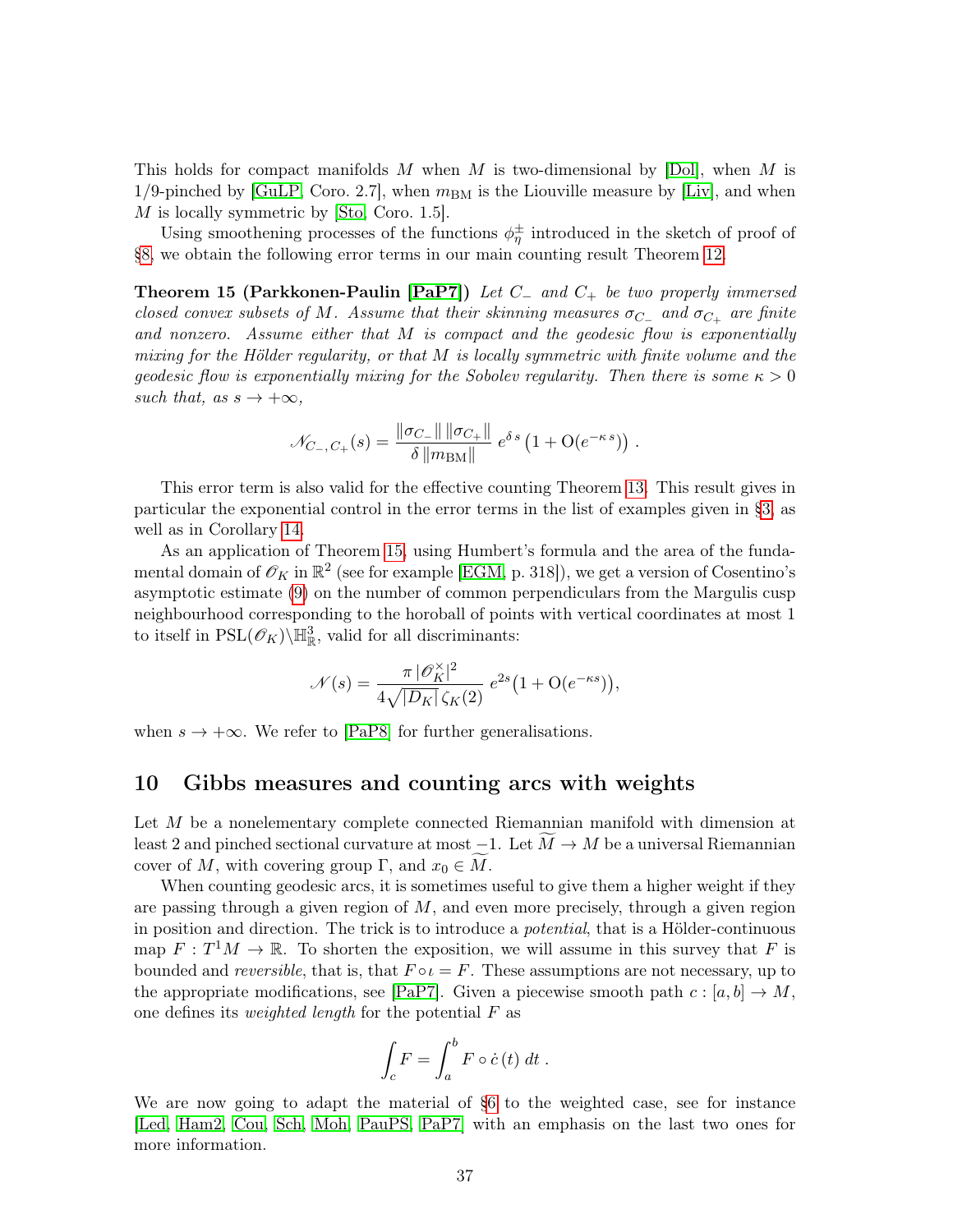Let  $\widetilde{F} = F \circ T_p : T^1 \widetilde{M} \to \mathbb{R}$  be the lift of F by the universal cover  $p : \widetilde{M} \to M$ . For every  $x, y$  in  $\widetilde{M}$ , if  $c : [0, d(x, y)] \to \widetilde{M}$  is the geodesic path from  $x$  to  $y$ , let  $\int_x^y \widetilde{F} =$  $\int_0^{d(x,y)} \tilde{F} \circ \dot{c}(t) dt$ . The critical exponent of the potential F is

$$
\delta_F = \lim_{n \to +\infty} \frac{1}{n} \ln \sum_{\gamma \in \Gamma, d(x, \gamma y) \le n} e^{\int_x^{\gamma y} \tilde{F}},
$$

see [\[PauPS,](#page-42-9) Theo. 4.2] for the existence and finiteness of the above limit and its independence on  $x, y \in M$ . Replacing the previous critical exponent  $\delta$  (to which it is equal if  $F = 0$ , the critical exponent  $\delta_F$  of the potential F will give the exponential growth rate in the counting of weighted common perpendiculars.

Similarly, the Busemann cocycle  $\beta_{\xi}(x, y)$  needs to be replaced. The (normalized) Gibbs cocycle associated to the potential F is the function  $C = C^F : \partial_\infty \widetilde{M} \times \widetilde{M} \to \mathbb{R}$  defined by

$$
(\xi, x, y) \mapsto C_{\xi}(x, y) = \lim_{t \to +\infty} \int_{y}^{\xi_t} (\widetilde{F} - \delta_F) - \int_{x}^{\xi_t} (\widetilde{F} - \delta_F),
$$

where  $t \mapsto \xi_t$  is any geodesic ray with endpoint  $\xi \in \partial_\infty M$ . The Gibbs cocycle is well defined by the Hölder-continuity of F. It satisfies obvious equivariance and cocycle properties: For all  $x, y, z \in M$ , and for every isometry  $\gamma$  of  $\widetilde{M}$ , we have

$$
C_{\gamma\xi}(\gamma x, \gamma y) = C_{\xi}(x, y) \text{ and } C_{\xi}(x, z) + C_{\xi}(z, y) = C_{\xi}(x, y). \qquad (25)
$$

Similarly, the Bowen-Margulis measure needs to be replaced. A family  $(\mu_x)_{x \in \widetilde{M}}$  of finite Borel measures on  $\partial_{\infty}M$ , whose support is the limit set  $\Lambda\Gamma$  of  $\Gamma$ , is a *Patterson density for* the potential F (of dimension  $\delta_F$ ) if

$$
\gamma_*\mu_x=\mu_{\gamma x}
$$

for all  $\gamma \in \Gamma$  and  $x \in M$ , and if the following Radon-Nikodym derivative exists for all  $x, y \in M$  and satisfies, for all  $\xi \in \partial_{\infty}M$ ,

$$
\frac{d\mu_x}{d\mu_y}(\xi) = e^{-C_{\xi}(x,y)}.
$$

Let  $(\mu_x)_{x \in \widetilde{M}}$  be such a Patterson density. The Gibbs measure on  $T^1\widetilde{M}$  for the potential F is the measure  $\widetilde{m}_F$  on  $T^1\widetilde{M}$  given by

$$
d\widetilde{m}_F(v) = e^{C_{v_-}(x_0, \pi(v)) + C_{v_+}(x_0, \pi(v))} d\mu_{x_0}(v_-) d\mu_{x_0}(v_+) dt,
$$

using Hopf's parametrisation. The Gibbs measure  $\widetilde{m}_F$  is independent of the base point  $x_0 \in M$  used in its definition, and it is invariant under the actions of the group  $\Gamma$  and the geodesic flow. Thus, it defines a measure  $m_F$  on  $T^1M$  which is invariant under the geodesic flow, called the *Gibbs measure* on  $T^1M$  for the potential F. When the Gibbs measure  $m_F$ is finite, there exists a unique (up to a multiplicative constant) Patterson density for the potential F; the probability measure  $\frac{m_F}{\|m_F\|}$  is uniquely defined; it is the unique probability measure of maximal pressure for the geodesic flow and the potential  $F$ ; see [\[PauPS\]](#page-42-9) for proofs of these claims. When finite, the Gibbs measure on  $T<sup>1</sup>M$  is mixing if the geodesic flow is topologically mixing, see [\[Bab1\]](#page-38-1).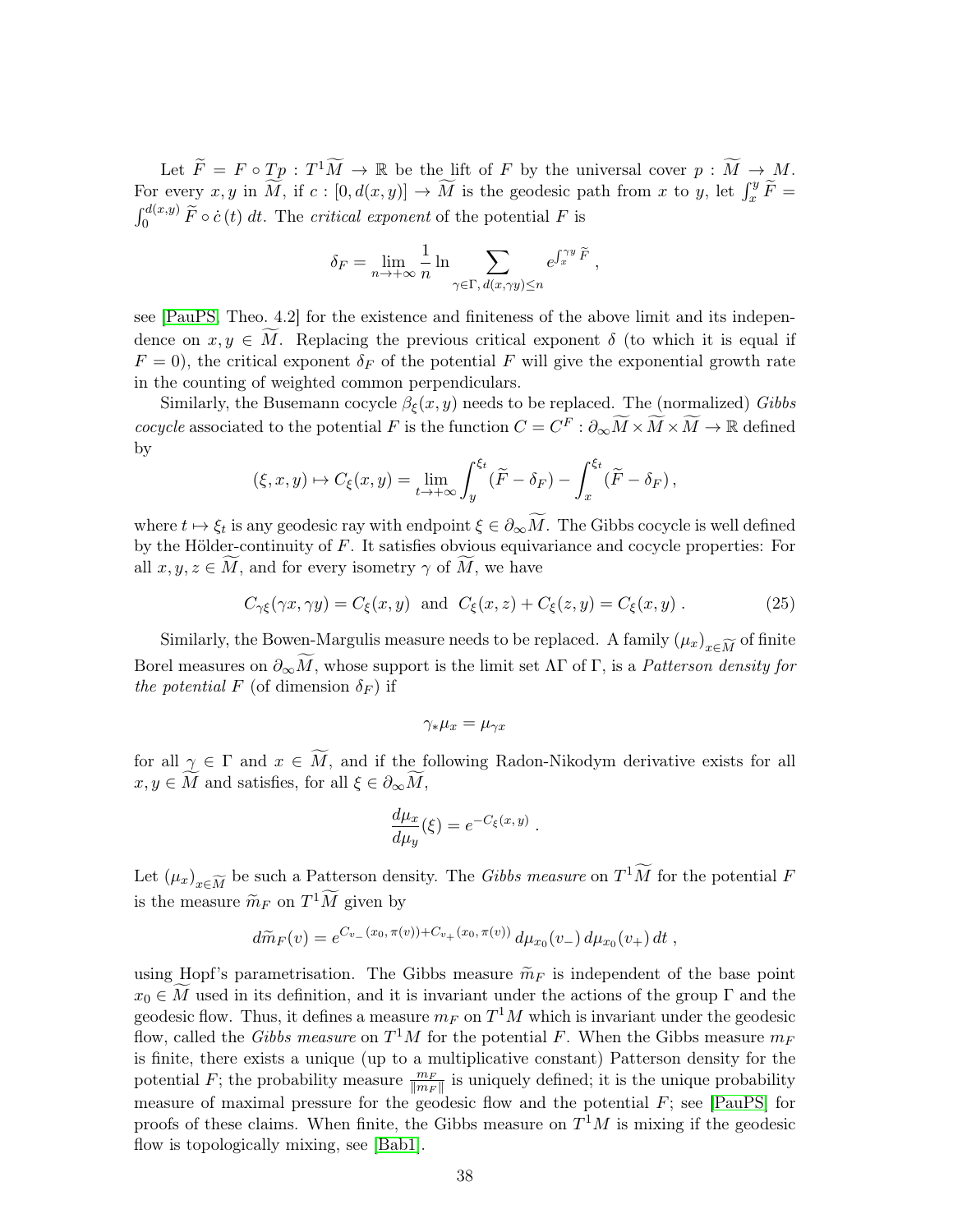Let  $D$  be a properly immersed closed convex subset of  $M$ , and let  $\overline{D}$  be a proper nonempty closed convex subset of  $M$ , whose Γ-orbit is locally finite and whose image in  $M$  is  $D$ . We also need to adapt the skinning measures to the presence of the potential  $F$ . The *skinning measure* of  $\widetilde{D}$  for the potential F is the measure  $\widetilde{\sigma}_{\widetilde{L}}^F$  $\tilde{D} \text{ on } \partial^1_+ \tilde{D}$ , defined, using the homeomorphism  $v \mapsto v_+$  from  $\partial_+^1 \widetilde{D}$  to  $\partial_{\infty} \widetilde{M} - \partial_{\infty} \widetilde{D}$ , by

$$
d\widetilde{\sigma}_{\widetilde{D}}^F(v) = e^{C_{v_+}(x_0, P_{\widetilde{D}}(v_+))} d\mu_{x_0}(v_+).
$$

It is independent of the base point  $x_0$ , and satisfies  $\gamma_*(\widetilde{\sigma}_{\widetilde{D}}^F) = \widetilde{\sigma}_{\gamma \widetilde{D}}^F$  for every  $\gamma \in \Gamma$ . Let  $D'$   $\gamma D$  $\Gamma_{\tilde{D}}$  be the stabiliser in  $\Gamma$  of D. The Γ-invariant locally finite Borel positive measure  $\sum_{\gamma \in \Gamma/\Gamma_{\widetilde{D}}} \gamma_* \widetilde{\sigma}_{\widetilde{L}}^F$ E defines, through the covering  $T^1 \tilde{M} \to T^1 M$ , a locally finite measure  $\sigma_D^F$ , called the *skinning measure* of  $D$  for the potential  $F$ . See [\[PaP7\]](#page-42-5) for further information on the skinning measures with potential.

Let  $D_-, D_+$  be two properly immersed closed convex subsets of M. For every  $s \geq 0$ , recall that  $\text{Perp}_{D_-,D_+}(s)$  is the set of the common perpendiculars from  $D_-$  to  $D_+$  having lengths at most s. The weighted counting function of common perpendiculars between D<sup>−</sup> and  $D_{+}$  (counted with multiplicities) for the potential F is

$$
\mathcal{N}_{D_-,D_+,F}(s) = \sum_{c \in \text{Perp}_{D_-,D_+}(s)} m(c) e^{\int_c F}.
$$

Using the same scheme of proof as explained in [§8,](#page-32-0) we have the following asymptotic result.

Theorem 16 (Parkkonen-Paulin [\[PaP7\]](#page-42-5)) Let M be a nonelementary complete connected Riemannian manifold with pinched sectional curvature  $-b^2 \le K \le -1$ , and let  $F: T<sup>1</sup>M \to \mathbb{R}$  be a (bounded, reversible) Hölder-continuous map. Let  $\delta_F$  be the critical exponent of the potential F. Assume that the Gibbs measure  $m_F$  is finite and mixing for the geodesic flow. Let  $D_-\$  and  $D_+$  be two properly immersed closed convex subsets of M. Assume that  $\sigma_{D_{-}}^{F}$  and  $\sigma_{D_{+}}^{F}$  are finite and nonzero. Then, as  $s \to +\infty$ ,

$$
\mathscr{N}_{D_-,D_+,F}(s)\sim\frac{\|\sigma^F_{D_-}\|\,\|\sigma^F_{D_+}\|}{\delta_F\,\|m_F\|}\;e^{\delta_F s}\,.
$$

We have error terms in the presence of exponential decay of correlations, and the endpoints of the common perpendiculars are evenly distributed, that is, we may restrict to counting the common perpendiculars with endpoints in measurable subsets  $\Omega_{-}$  and  $\Omega_{+}$ , with finite nonzero skinning measures for the potential F and negligible boundary, of  $\partial_+^1 D_-$  and  $\partial_+^1 D_+$ , respectively. As in the two previous sections, we refer to [\[PaP7\]](#page-42-5) for precise statements and proofs.

# References

- <span id="page-38-2"></span>[AM] V. Ala-Mattila. Geometric characterizations for Patterson-Sullivan measures of geometrically finite Kleinian groups. Ann. Acad. Sci. Fenn. Math. Diss. 157, 2011.
- <span id="page-38-0"></span>[Asl] H. Aslaksen. Quaternionic determinants. Math. Intelligencer 18 (1996) 57–65.
- <span id="page-38-1"></span>[Bab1] M. Babillot. On the mixing property for hyperbolic systems. Israel J. Math. 129 (2002) 61–76.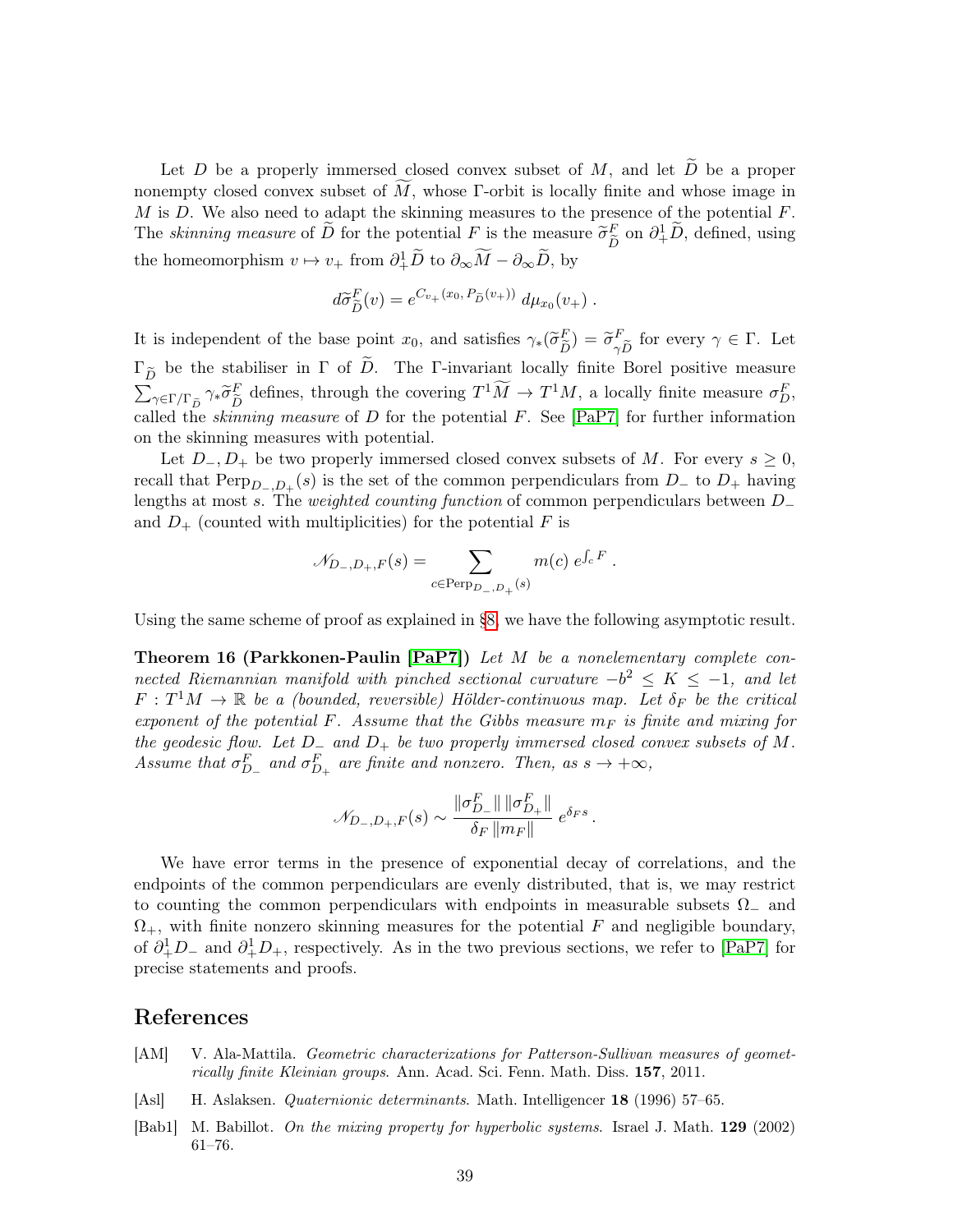- <span id="page-39-0"></span>[Bab2] M. Babillot. Points entiers et groupes discrets : de l'analyse aux systèmes dynamiques. in "Rigidité, groupe fondamental et dynamique", Panor. Synthèses 13, 1–119, Soc. Math. France, 2002.
- <span id="page-39-6"></span>[Bas] A. Basmajian. The orthogonal spectrum of a hyperbolic manifold. Amer. Math. J. 115 (1993) 1139–1159.
- <span id="page-39-11"></span>[Bea] A. F. Beardon. The geometry of discrete groups. Grad. Texts Math. 91, Springer-Verlag, 1983.
- <span id="page-39-12"></span>[BHP] K. Belabas, S. Hersonsky, and F. Paulin. Counting horoballs and rational geodesics. Bull. Lond. Math. Soc. 33 (2001), 606–612.
- <span id="page-39-5"></span>[BFL] Y. Benoist, P. Foulon, and F. Labourie. Flots d'Anosov à distributions stable et instable différentiables. J. Amer. Math. Soc. 5 (1992) 33–74.
- <span id="page-39-10"></span>[Bou] M. Bourdon. Structure conforme au bord et flot géodésique d'un CAT(−1) espace. L'Ens. Math. 41 (1995) 63–102.
- <span id="page-39-4"></span>[Bowd] B. Bowditch. Geometrical finiteness with variable negative curvature. Duke Math. J. 77 (1995) 229–274.
- <span id="page-39-1"></span>[Bowe] R. Bowen. The equidistribution of closed geodesics. Amer. J. Math. 94 (1972), 413–423.
- <span id="page-39-7"></span>[Brid] M. Bridgeman. Orthospectra of geodesic laminations and dilogarithm identities on moduli space. Geom. Topol. **15** (2011) 707-733.
- <span id="page-39-8"></span>[BriK] M. Bridgeman and J. Kahn. Hyperbolic volume of manifolds with geodesic boundary and orthospectra. Geom. Funct. Anal. 20 (2010) 1210–1230.
- <span id="page-39-2"></span>[BriH] M. R. Bridson and A. Haefliger. Metric spaces of non-positive curvature. Grund. math. Wiss. 319, Springer Verlag, 1999.
- <span id="page-39-3"></span>[Brin] M. Brin. Ergodicity of the geodesic flow. Appendix in W. Ballmann, Lectures on spaces of nonpositive curvature, DMV Seminar 25, Birkhäuser, 1995, 81–95.
- <span id="page-39-9"></span>[Cal] D. Calegary. Bridgeman's orthospectrum identity. Topology Proc. 38 (2011) 173–179.
- <span id="page-39-20"></span>[Clo] L. Clozel. *Démonstration de la conjecture*  $\tau$ . Invent. Math. **151** (2003) 297–328.
- <span id="page-39-15"></span>[Coh] H. Cohn. A second course in number theory. Wiley, 1962, reprinted as Advanced number theory, Dover, 1980.
- <span id="page-39-17"></span>[CoI] K. Corlette and A. Iozzi. Limit sets of discrete groups of isometries of exotic hyperbolic spaces. Trans. Amer. Math. Soc. 351 (1999) 1507–1530.
- <span id="page-39-13"></span>[Cos] S. Cosentino. Equidistribution of parabolic fixed points in the limit set of Kleinian groups. Erg. Theo. Dyn. Syst. 19 (1999) 1437–1484.
- <span id="page-39-22"></span>[Cou] Y. Coudene. Gibbs measures on negatively curved manifolds. J. Dynam. Control Syst. 9 (2003) 89–101.
- <span id="page-39-19"></span>[Dal] F. Dal'Bo. Remarques sur le spectre des longueurs d'une surface et comptage. Bol. Soc. Bras. Math. 30 (1999) 199–221.
- <span id="page-39-18"></span>[DaOP] F. Dal'Bo, J.-P. Otal, and M. Peigné. Séries de Poincaré des groupes géométriquement finis. Israel J. Math. **118** (2000) 109-124.
- <span id="page-39-16"></span>[Die] J. Dieudonné. Les déterminants sur un corps non commutatif. Bull. Soc. Math. France, 71 (1943) 27–45.
- <span id="page-39-21"></span>[Dol] D. Dolgopyat. On decay of correlation in Anosov flows. Ann. of Math. 147 (1998) 357–390.
- <span id="page-39-14"></span>[DRS] W. Duke, Z. Rudnick, and P. Sarnak. Density of integer points on affine homogeneous varieties. Duke Math. J. **71** (1993) 143-179.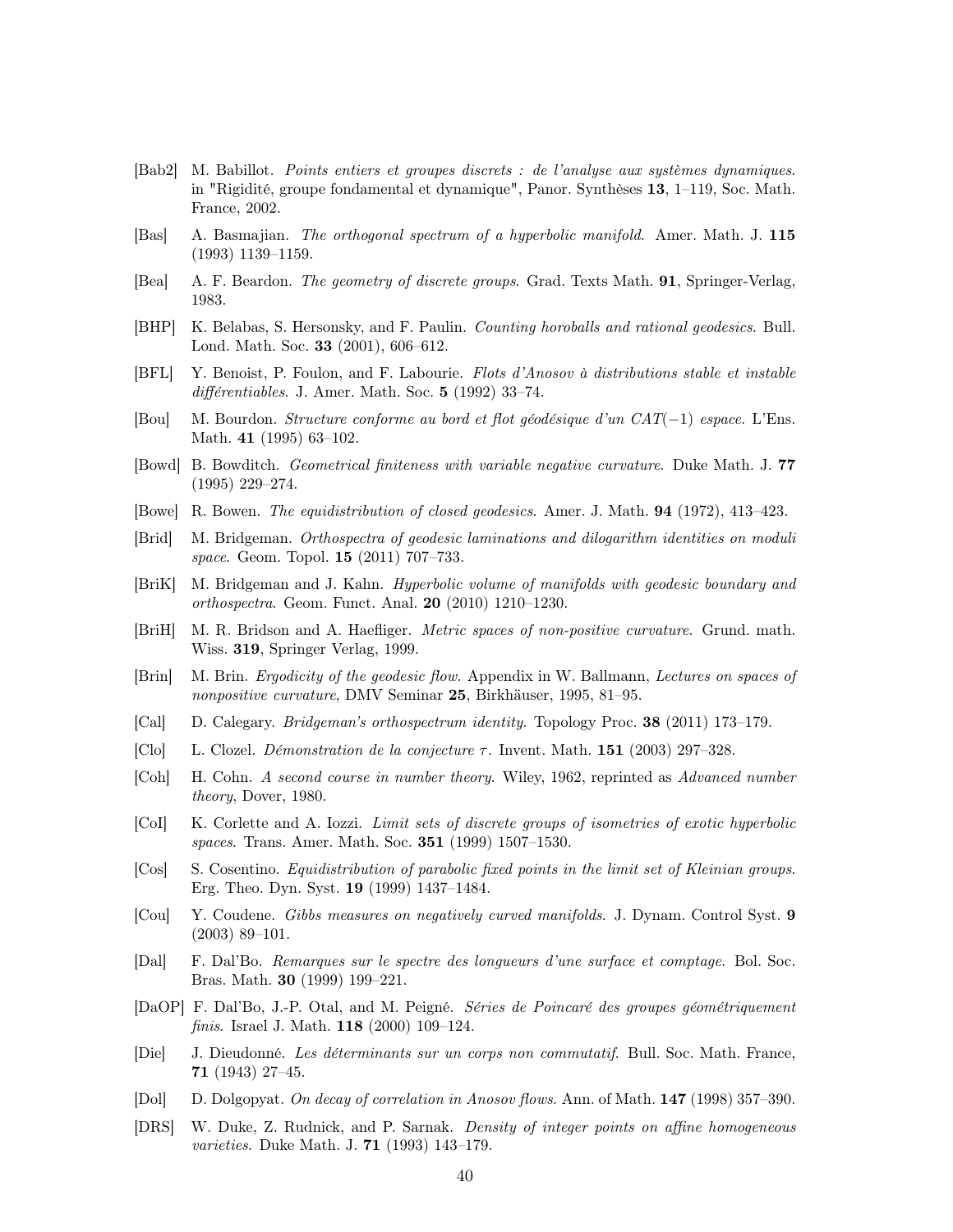- <span id="page-40-16"></span>[EGM] J. Elstrodt, F. Grunewald, and J. Mennicke. Groups acting on hyperbolic space: Harmonic analysis and number theory. Springer Mono. Math., Springer Verlag, 1998.
- <span id="page-40-2"></span>[EM] A. Eskin and C. McMullen. Mixing, counting, and equidistribution in Lie groups. Duke Math. J. 71 (1993) 181–209.
- <span id="page-40-11"></span>[Fed] H. Federer. Curvature measures. Trans. Amer. Math. Soc. 93 (1959) 418–491.
- <span id="page-40-10"></span>[Ghy] E. Ghys. Flots d'Anosov dont les feuilletages stables sont différentiables. Ann. Sci. Ec. Norm. Sup. 20 (1987) 251–270.
- <span id="page-40-14"></span>[Gro] W. Grotz. Mittelwert der Eulerschen ϕ-Funktion und des Quadrates der Dirichletschen Teilerfunktion in algebraischen Zahlkörpern. Monatsh. Math. 88 (1979) 219–228.
- <span id="page-40-19"></span>[GuLP] P. Giulietti, C. Liverani, and M. Pollicott. Anosov flows and dynamical zeta functions. Preprint [arXiv:1203.0904], to appear in Annals of Mathematics.
- <span id="page-40-4"></span>[Ham1] U. Hamenstädt. A new description of the Bowen-Margulis measure. Erg. Theo. Dyn. Syst. 9 (1989) 455–464.
- <span id="page-40-20"></span>[Ham2] U. Hamenstädt. Cocycles, Hausdorff measures and cross ratios. Erg. Theo. Dyn. Syst. 17 (1997) 1061–1081.
- <span id="page-40-13"></span>[HaW] G. H. Hardy and E. M. Wright. An introduction to the theory of numbers. Oxford Univ. Press, sixth ed., 2008.
- <span id="page-40-1"></span>[Herr] O. Herrmann. Über die Verteilung der Längen geodätischer Lote in hyperbolischen Raumformen. Math. Z. **79** (1962) 323-343.
- <span id="page-40-18"></span>[Hers] S. Hersonsky. Covolume estimates for discrete groups of hyperbolic isometries having parabolic elements. Michigan Math. J. 40 (1993) 467–475.
- <span id="page-40-5"></span>[HeP1] S. Hersonsky and F. Paulin. On the rigidity of discrete isometry groups of negatively curved spaces. Comm. Math. Helv. 72 (1997) 349–388.
- <span id="page-40-12"></span>[HeP2] S. Hersonsky and F. Paulin. Counting orbit points in coverings of negatively curved manifolds and Hausdorff dimension of cusp excursions. Erg. Theo. Dyn. Syst. 24 (2004) 803–824.
- <span id="page-40-6"></span>[HeP3] S. Hersonsky and F. Paulin. On the almost sure spiraling of geodesics in negatively curved manifolds. J. Diff. Geom. 85 (2010) 271–314.
- <span id="page-40-9"></span>[HiP] M. Hirsch and C. Pugh. Smoothness of horocycle foliations. J. Diff. Geom. 10 (1975) 225–238.
- <span id="page-40-3"></span>[Hop] E. Hopf. Ergodic theory and the geodesic flow on surfaces of constant negative curvature. Bull. Amer. Math. Soc. 77 (1971) 863–877.
- <span id="page-40-0"></span>[Hub] H. Huber. Zur analytischen Theorie hyperbolischen Raumformen und Bewegungsgruppen. Math. Ann. 138 (1959) 1–26.
- <span id="page-40-8"></span>[HuK] S. Hurder and A. Katok. Differentiability, rigidity and Godbillon-Vey classes for Anosov *flows.* Publ. Math. IHES. **72** (1990) 5–61.
- <span id="page-40-15"></span>[Hux] M. N. Huxley. Exponential sums and lattice points III. Proc. London Math. Soc. 87 (2003) 591–609.
- <span id="page-40-17"></span>[Kai] V. Kaimanovich. Invariant measures of the geodesic flow and measures at infinity on negatively curved manifolds. Ann. Inst. Henri Poincaré, Phys. Théo. 53 (1990) 361–393.
- <span id="page-40-7"></span>[KaH] A. Katok and B. Hasselblatt. Introduction to the modern theory of dynamical systems. Ency. Math. App. 54, Camb. Univ. Press, 1995.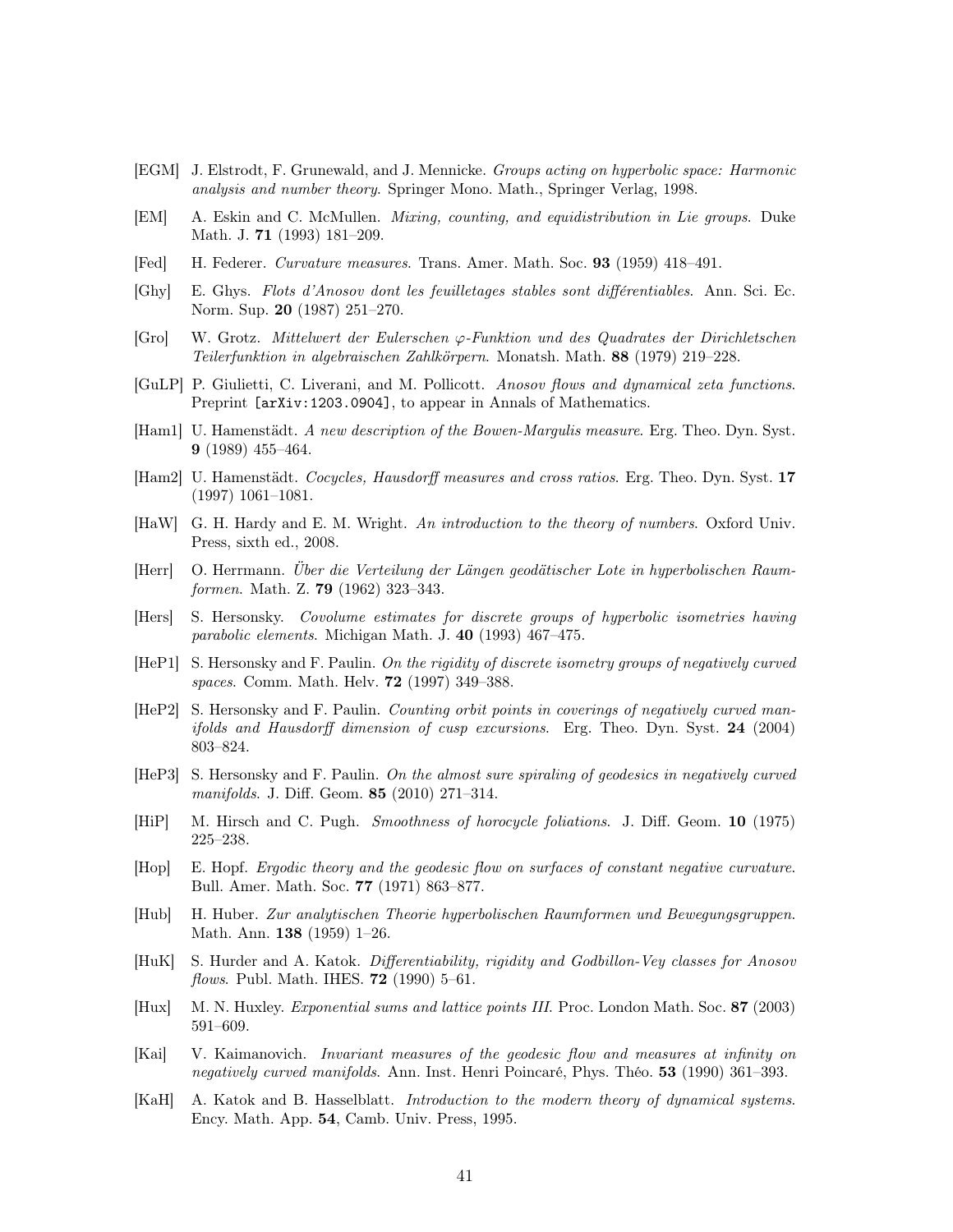- <span id="page-41-14"></span>[Kel] R. Kellerhals. Quaternions and some global properties of hyperbolic 5-manifolds. Canad. J. Math. 55 (2003) 1080–1099.
- <span id="page-41-17"></span>[KlM1] D. Kleinbock and G. Margulis. Bounded orbits of nonquasiunipotent flows on homogeneous spaces. Sinai's Moscow Seminar on Dynamical Systems, 141–172, Amer. Math. Soc. Transl. Ser. 171, Amer. Math. Soc. 1996.
- <span id="page-41-18"></span>[KlM2] D. Kleinbock and G. Margulis. Logarithm laws for flows on homogeneous spaces. Invent. Math. 138 (1999) 451–494.
- <span id="page-41-12"></span>[Klo] H. D. Kloosterman. On the representation of numbers in the form  $ax^2 + by^2 + cz^2 + dt^2$ . Acta Math. 49 (1927) 407–464.
- <span id="page-41-8"></span>[Kon] A. Kontorovich. The hyperbolic lattice point count in infinite volume with applications to sieves. Duke Math. J. 149 (2009) 1–36.
- <span id="page-41-7"></span>[KoO] A. Kontorovich and H. Oh. Apollonian circle packings and closed horospheres on hyperbolic 3-manifolds. J. Amer. Math. Soc. 24 (2011) 603–648.
- <span id="page-41-2"></span>[Kor] J. Korevaar. Tauberian theory. Grund. math. Wiss. 329, Springer Verlag, 2010.
- <span id="page-41-15"></span>[KrO] V. Krafft and D. Osenberg. Eisensteinreihen für einige arithmetisch definierte Untergruppen von  $SL_2(\mathbb{H})$ . Math. Z. 204 (1990) 425–449.
- <span id="page-41-11"></span>[Lan] E. Landau. Elementary number theory. Chelsea Pub. 1958.
- <span id="page-41-3"></span>[LaP] P. D. Lax and R. S. Phillips. The asymptotic distribution of lattice points in Euclidean and non-Euclidean spaces. J. Funct. Anal. 46 (1982) 280–350.
- <span id="page-41-20"></span>[Led] F. Ledrappier. Structure au bord des variétés à courbure négative. Sém. Théorie Spec. Géom. Grenoble 13, Année 1994–1995, 97–122.
- <span id="page-41-19"></span>[Liv] C. Liverani. On contact Anosov flows. Ann. of Math. 159 (2004) 1275–1312.
- <span id="page-41-13"></span>[MaR] C. Maclachlan and A. Reid. Parametrizing Fuchsian subgroups of the Bianchi groups. Canad. J. Math. 43 (1991) 158-181.
- <span id="page-41-0"></span>[Mar1] G. Margulis. Applications of ergodic theory for the investigation of manifolds of negative curvature. Funct. Anal. Applic. 3 (1969) 335–336.
- <span id="page-41-9"></span>[Mar2] G. Margulis. On some aspects of the theory of Anosov systems. Mono. Math., Springer Verlag, 2004.
- <span id="page-41-16"></span>[MMW] K. Martin, M. McKee, and E. Wambach. A relative trace formula for a compact Riemann surface. Int. J. Number Theory 7 (2011) 389–429; see webpage of first author for errata.
- <span id="page-41-1"></span>[Mey] R. Meyerhoff. The ortho-length spectrum for hyperbolic 3-manifolds. Quart. J. Math. Oxford 47 (1996) 349–359.
- <span id="page-41-21"></span>[Moh] O. Mohsen. Le bas du spectre d'une variété hyperbolique est un point selle. Ann. Sci. École Norm. Sup. 40 (2007) 191–207.
- <span id="page-41-10"></span>[Mos] G. D. Mostow. Strong rigidity of locally symetric spaces. Ann. Math. Studies 78, Princeton Univ. Press, 1973.
- <span id="page-41-5"></span>[OS1] H. Oh and N. Shah. The asymptotic distribution of circles in the orbits of Kleinian groups. Invent. Math. 187 (2012) 1–35.
- <span id="page-41-6"></span>[OS2] H. Oh and N. Shah. Equidistribution and counting for orbits of geometrically finite hyper*bolic groups.* J. Amer. Math. Soc. **26** (2013) 511–562.
- <span id="page-41-4"></span>[OS3] H. Oh and N. Shah. Counting visible circles on the sphere and Kleinian groups. Preprint [arXiv:1004.2129].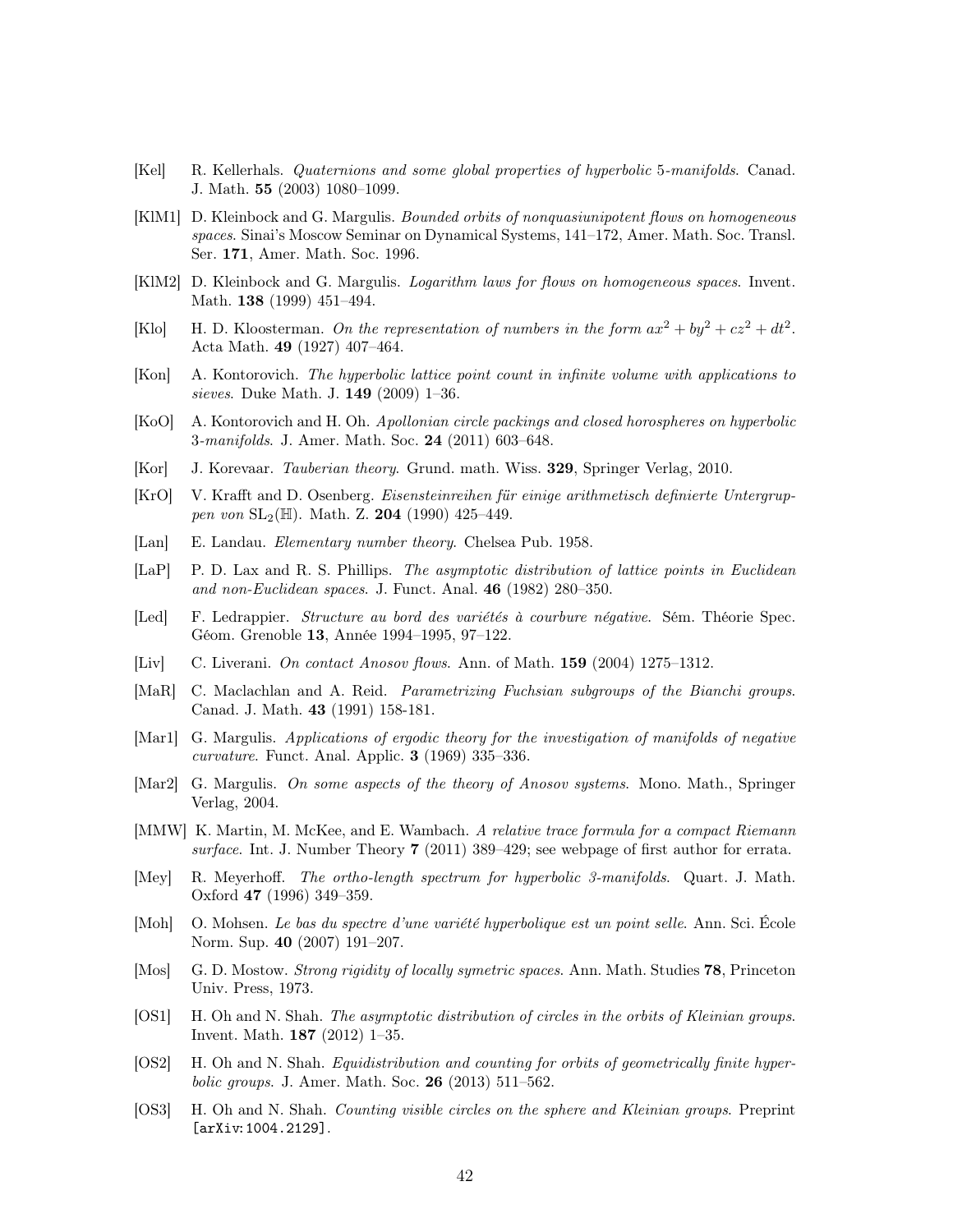- <span id="page-42-19"></span>[OtP] J.-P. Otal and M. Peigné. Principe variationnel et groupes kleiniens. Duke Math. J. 125 (2004) 15–44.
- <span id="page-42-17"></span>[PaP1] J. Parkkonen and F. Paulin. Prescribing the behaviour of geodesics in negative curvature. Geom. & Topo. 14 (2010) 277–392.
- <span id="page-42-13"></span>[PaP2] J. Parkkonen and F. Paulin. Equidistribution, counting and arithmetic applications. Oberwolfach Report 29 (2010) 35–37.
- <span id="page-42-2"></span>[PaP3] J. Parkkonen and F. Paulin. On the representations of integers by indefinite binary Hermitian forms. Bull. London Math. Soc. 43 (2011) 1048–1058.
- <span id="page-42-1"></span>[PaP4] J. Parkkonen and F. Paulin. Équidistribution, comptage et approximation par irrationnels quadratiques. J. Mod. Dyn. 6 (2012) 1–40.
- <span id="page-42-3"></span>[PaP5] J. Parkkonen and F. Paulin. On the arithmetic and geometry of binary Hamiltonian forms. Appendix by Vincent Emery. Algebra & Number Theory 7 (2013) 75–115.
- <span id="page-42-4"></span>[PaP6] J. Parkkonen and F. Paulin. Skinning measure in negative curvature and equidistribution of equidistant submanifolds. Preprint [arXiv:1202.6398], to appear in Erg. Theo. Dyn. Syst.
- <span id="page-42-5"></span>[PaP7] J. Parkkonen and F. Paulin. Counting common perpendicular arcs in negative curvature. Preprint 2013.
- <span id="page-42-12"></span>[PaP8] J. Parkkonen and F. Paulin. On the arithmetic of crossratios and generalised Mertens' formulas. In preparation.
- <span id="page-42-6"></span>[PaPo] W. Parry and M. Pollicott. An analog of the prime number theorem for closed orbits of Axiom A flows. Ann. of Math. **118** (1983) 573-591.
- <span id="page-42-7"></span>[Par] W. Parry. Bowen's equidistribution theory and the Dirichlet density theorem. Erg. Theo. Dyn. Syst. 4 (1984) 117–134.
- <span id="page-42-18"></span>[Pat] S. J. Patterson. The limit set of a Fuchsian group. Acta. Math. 136 (1976) 241–273.
- <span id="page-42-9"></span>[PauPS] F. Paulin, M. Pollicott, and B. Schapira. Equilibrium states in negative curvature. Book preprint (204 pages) [arXiv:1211.6242].
- <span id="page-42-11"></span>[Pol] M. Pollicott. A symbolic proof of a theorem of Margulis on geodesic arcs on negatively curved manifolds. Amer. J. Math. 117 (1995) 289–305.
- <span id="page-42-15"></span>[Pra] G. Prasad. Volumes of S-arithmetic quotients of semi-simple groups. Publ. Math. IHES 69 (1989) 91–117.
- <span id="page-42-16"></span>[Rei] I. Reiner. Maximal orders. Academic Press, 1972.
- <span id="page-42-10"></span>[Rob1] T. Roblin. Sur la fonction orbitale des groupes discrets en courbure négative. Ann. Inst. Fourier 52 (2002) 145–151.
- <span id="page-42-8"></span>[Rob2] T. Roblin. Ergodicité et équidistribution en courbure négative. Mémoire Soc. Math. France, 95 (2003).
- <span id="page-42-14"></span>[Sar] P. Sarnak. The arithmetic and geometry of some hyperbolic three-manifolds. Acta Math. 151 (1983) 253–295.
- <span id="page-42-21"></span>[Sch] B. Schapira. On quasi-invariant transverse measures for the horospherical foliation of a negatively curved manifold. Erg. Theo. Dyn. Syst. 24 (2004) 227–257.
- <span id="page-42-0"></span>[Sha] R. Sharp. Periodic orbits of hyperbolic flows. In G. A. Margulis, "On some aspects of the theory of Anosov systems", Springer Verlag, 2004.
- <span id="page-42-20"></span>[Sto] L. Stoyanov. Spectra of Ruelle transfer operators for axiom A flows. Nonlinearity 24 (2011) 1089–1120.